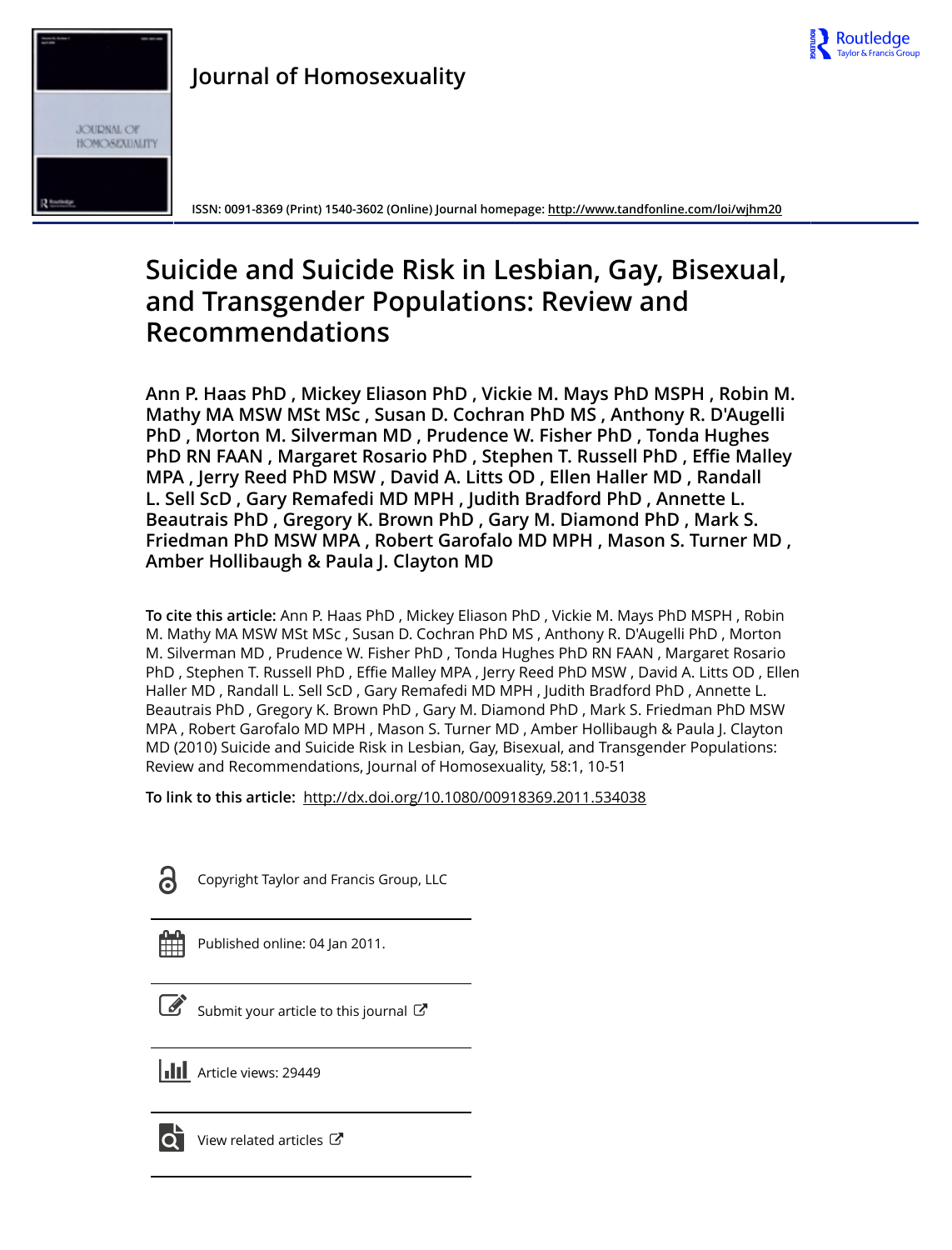

Full Terms & Conditions of access and use can be found at <http://www.tandfonline.com/action/journalInformation?journalCode=wjhm20>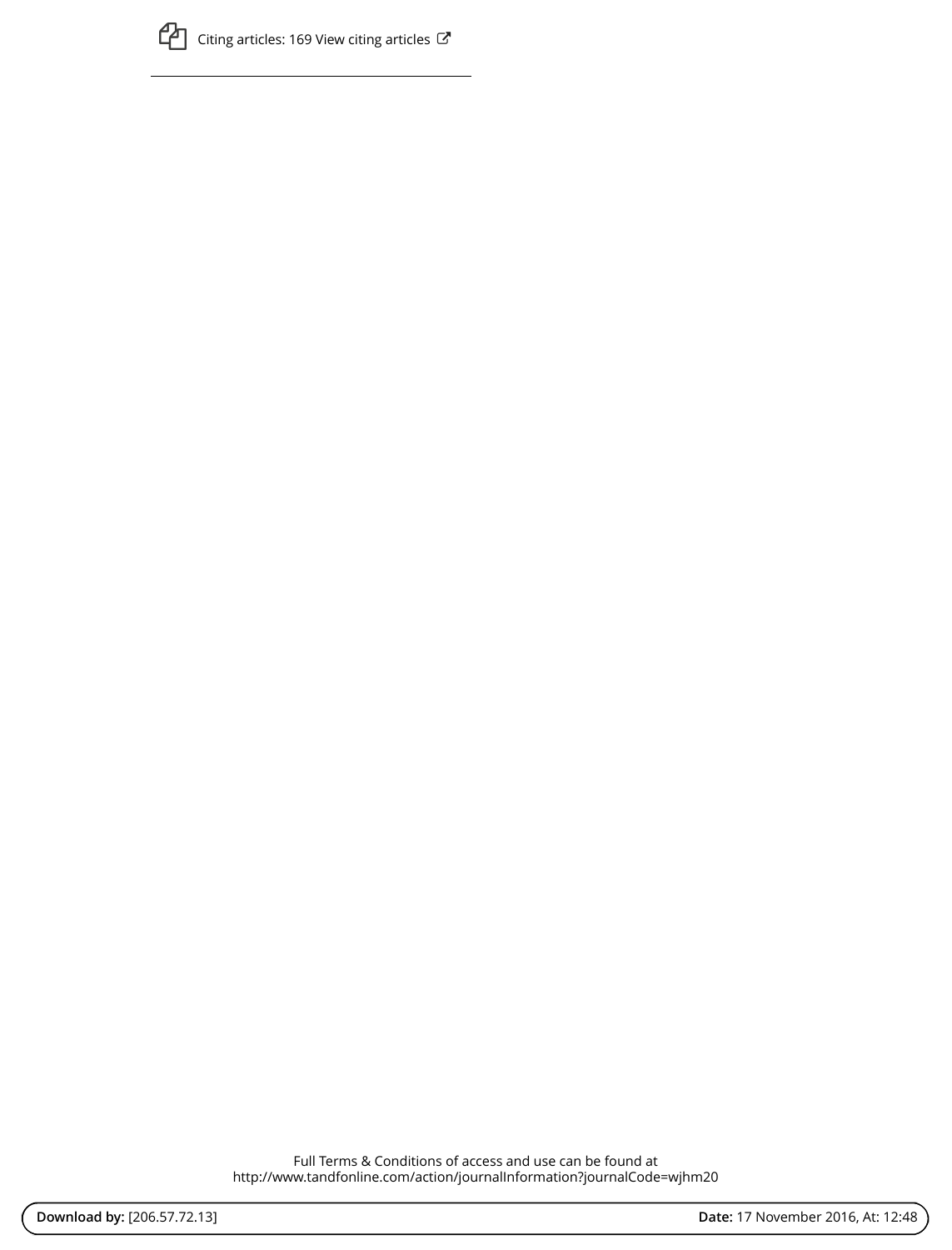*Journal of Homosexuality*, 58:10–51, 2011 Copyright © Taylor & Francis Group, LLC ISSN: 0091-8369 print/1540-3602 online DOI: 10.1080/00918369.2011.534038



# **Suicide and Suicide Risk in Lesbian, Gay, Bisexual, and Transgender Populations: Review and Recommendations**

ANN P. HAAS, PhD,<sup>1</sup> MICKEY ELIASON, PhD,<sup>2</sup> VICKIE M. MAYS, PhD, MSPH $^{3}$  ROBIN M, MATHY, MA, MSW, MSt, MSc,  $^{4}$ SUSAN D. COCHRAN, PhD, MS,<sup>5</sup> ANTHONY R. D'AUGELLI, PhD,<sup>6</sup> MORTON M. SILVERMAN, MD,<sup>7</sup> PRUDENCE W. FISHER, PhD, $^8$ TONDA HUGHES, PhD, RN, FAAN,<sup>9</sup> MARGARET ROSARIO, PhD,<sup>10</sup> STEPHEN T. RUSSELL, PhD,<sup>11</sup> EFFIE MALLEY, MPA,<sup>12</sup> JERRY REED, PhD, MSW,<sup>13</sup> DAVID A. LITTS, OD,<sup>14</sup> ELLEN HALLER, MD,<sup>15</sup> RANDALL L. SELL, ScD,<sup>16</sup> GARY REMAFEDI, MD, MPH,<sup>17</sup> JUDITH BRADFORD, PhD,<sup>18</sup> ANNETTE L. BEAUTRAIS, PhD,<sup>19</sup> GREGORY K. BROWN, PhD,<sup>20</sup> GARY M. DIAMOND, PhD,<sup>21</sup> MARK S. FRIEDMAN, PhD, MSW, MPA,<sup>22</sup> ROBERT GAROFALO, MD, MPH,<sup>23</sup> MASON S. TURNER, MD,<sup>24</sup> AMBER HOLLIBAUGH,<sup>25</sup> and PAULA J. CLAYTON, MD<sup>26</sup>

*1American Foundation for Suicide Prevention, New York, New York, USA*

This work has been supported by grants to the American Foundation for Suicide Prevention from the Lilly Foundation and the Johnson Family Foundation.

The authors gratefully acknowledge the contribution of the following individuals to the 2007 Conference on LGBT Suicide and Suicide Risk: Jane Pearson, PhD, National Institute of Mental Health; Keri Lubell, PhD, Centers for Disease Control and Prevention; Maria Dinger, Substance Abuse and Mental Health Services Agency; Joel Ginsberg, JD, former Executive Director of the Gay and Lesbian Medical Association; Edward Dunne, PhD, former chair of the AFSP Survivor Council; and Edmond Yomtoob, PsyD, Janice Hurtado and Kimberly Gleason who represented the AFSP Chapters. We also thank Charles F. Reynolds, MD, President of the AFSP Board of Directors; Christian York and Lisa Riley, representatives of the AFSP Chapter Advisory Committee on LGBTQ Issues; and Dave Reynolds, MPH, Senior Public Policy and Research Manager at The Trevor Project, who reviewed and critiqued an earlier draft of the manuscript. Leanne Spaulding at AFSP deserves our special thanks for her assistance with the referencing of the paper. Finally, we deeply grateful to Robert Gebbia, AFSP Executive Director, and Andrew Lane, Executive Director of the Johnson Family Foundation, for their support and commitment to this project.

Address correspondence to Ann P. Haas, Director of Prevention Projects, American Foundation for Suicide Prevention, 120 Wall Street, 22nd Floor, New York, NY 10005, USA. E-mail: ahaas@afsp.org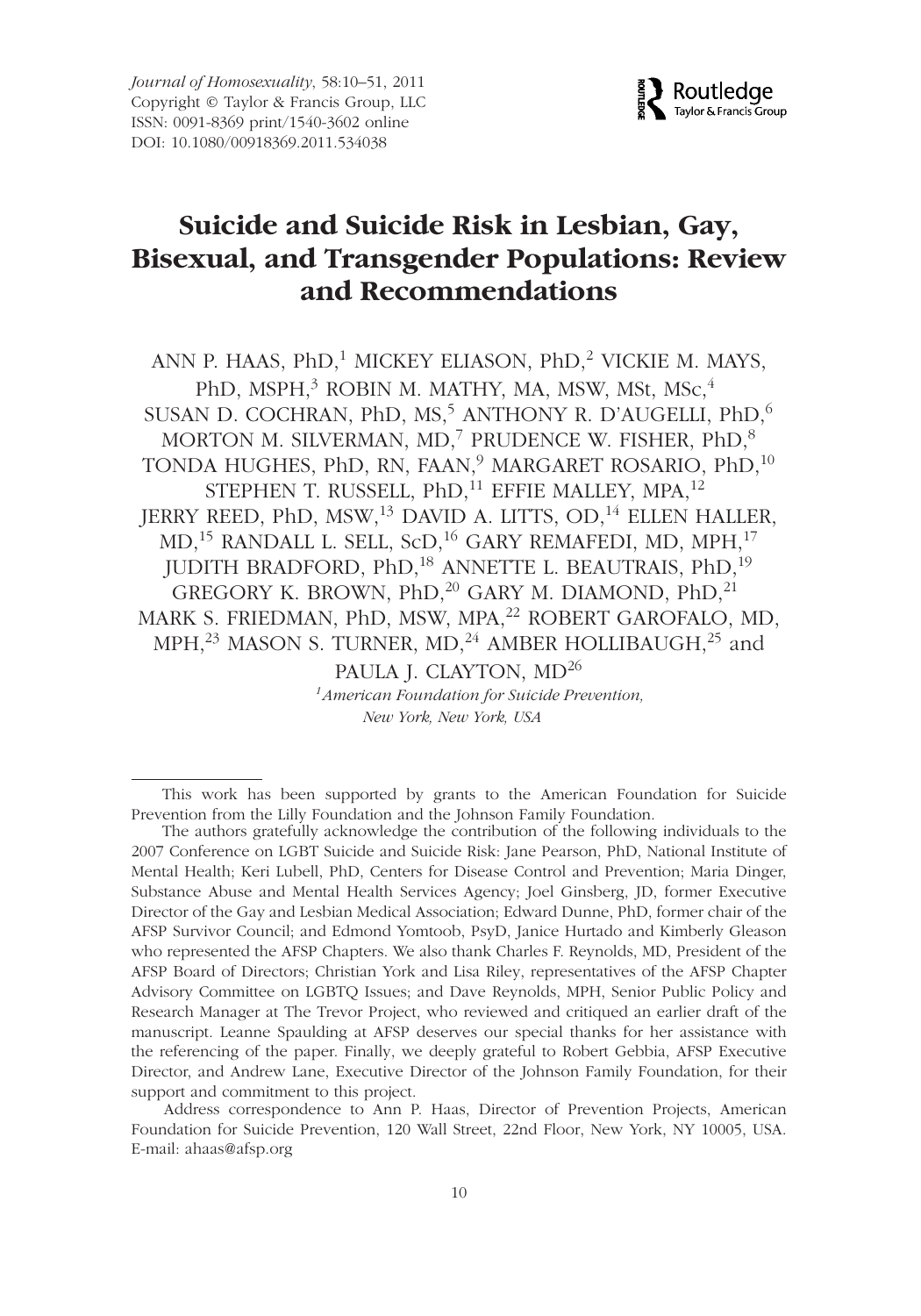*2Department of Health Education, San Francisco State University, San Francisco, California, USA 3Departments of Psychology and Health Services, University of California, Los Angeles, Los Angeles, California, USA 4LifeWise Consulting, Bend, Oregon, USA 5Department of Epidemiology, UCLA School of Public Health, University of California, Los Angeles, Los Angeles, California, USA 6College of Health and Human Development, Pennsylvania State University, University Park, Pennsylvania, USA 7Department of Psychiatry, The University of Colorado at Denver, Denver, Colorado, USA 8College of Physicians and Surgeons, Columbia University, and New York State Psychiatric Institute, Columbia University–New York State Psychiatric Institute, Division of Child and Adolescent Psychiatry, New York, New York, USA 9Health Systems Science, and UIC National Center of Excellence in Women's Health, University of Illinois at Chicago, College of Nursing, Chicago, Illinois, USA 10Department of Psychology, The City University of New York–The City College and Graduate Center, New York, New York, USA 11Department of Family Studies and Human Development, University of Arizona, Tucson, Arizona, USA 12National Center for the Study and Prevention of Youth Suicide, American Association of Suicidology, Washington, DC, USA 13Suicide Prevention Resource Center, Education Development Center, Inc., Washington, DC, USA 14Suicide Prevention Resource Center, Education Development Center, Inc., Newton, Massachusetts, USA 15Department of Psychiatry, University of California, San Francisco, San Francisco, California, USA 16Department of Community Health and Prevention, School of Public Health, Drexel University, Philadelphia, Pennsylvania, USA* <sup>17</sup> Youth and AIDS Projects, and Department of Pediatrics, University of Minnesota, *Minneapolis, Minnesota, USA 18Center for Population Research in LGBT Health, and The Fenway Institute, Fenway Health, Boston, Massachusetts, USA 19Department of Emergency Medicine, Yale University School of Medicine, New Haven, Connecticut, USA 20Department of Psychiatry, University of Pennsylvania, Philadelphia, Pennsylvania, USA 21Department of Psychology, Ben-Gurion University of the Negev, Beer Sheva, Israel 22Department of Behavioral and Community Health Sciences, Graduate School of Public Health, University of Pittsburgh, Pittsburgh, Pennsylvania, USA 23Adolescent HIV Services, Howard Brown Health Center and Children's Memorial Hospital, Chicago, Illinois, USA 24Regional Mental Health Services, The Permanente Medical Group, Inc., and Department of Psychiatry, Kaiser Permanente San Francisco Medical Center, San Francisco, California, USA 25Queers for Economic Justice, New York, New York, USA 26American Foundation for Suicide Prevention, New York, New York, USA*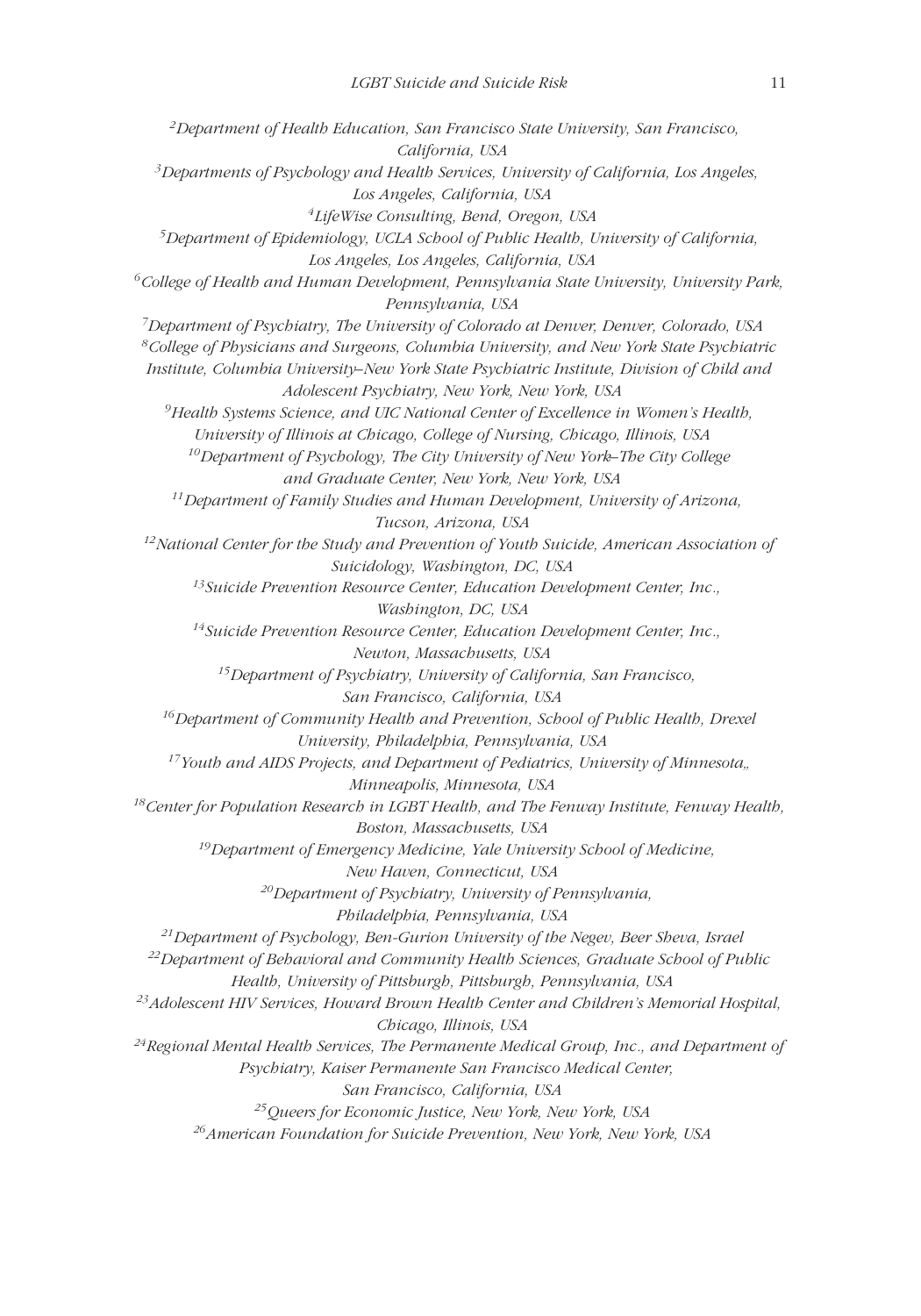*Despite strong indications of elevated risk of suicidal behavior in lesbian, gay, bisexual, and transgender people, limited attention has been given to research, interventions or suicide prevention programs targeting these populations. This article is a culmination of a three-year effort by an expert panel to address the need for better understanding of suicidal behavior and suicide risk in sexual minority populations, and stimulate the development of needed prevention strategies, interventions and policy changes. This article summarizes existing research findings, and makes recommendations for addressing knowledge gaps and applying current knowledge to relevant areas of suicide prevention practice.*

*KEYWORDS LGBT, risk factors, suicide, suicide attempts, suicide prevention*

Relatively little attention has been given to the problem of suicidal behavior in lesbian, gay, bisexual, and transgender (LGBT) populations, despite reports of elevated risk for over four decades. The U.S. *National Strategy for Suicide Prevention* (U.S. Surgeon General, 2001) and the Institute of Medicine's *Reducing Suicide: A National Imperative* (Goldsmith, Pellmar, Kleinman, & Bunney, 2002) defined gay and bisexual youth as a risk population but provided little information about contributing factors and did not address whether targeted interventions, prevention strategies or public health policies are needed to reduce suicide risk in this population.

In November 2007, the American Foundation for Suicide Prevention in partnership with the Suicide Prevention Resource Center and the Gay and Lesbian Medical Association convened a conference to address the need for better understanding of suicidal behavior and suicide risk in LGBT populations. The two dozen invited participants, including suicide and mental health researchers, clinicians, educators, and policy advocates, discussed findings from relevant research and their implications for reducing suicidal behavior in the target populations, and made recommendations to address knowledge gaps. Additional studies have been reported since the conference, further expanding our knowledge base. Increased national as well as international attention has also been given to the need to use our extant knowledge to reduce risks and prevent suicidal behavior in LGBT populations.

This article was developed by the 2007 conference participants to review the findings from relevant research, identify knowledge gaps, and stimulate the development of strategies, interventions, and policy changes to reduce suicidal behavior and suicide risk among LGBT people. It seeks specifically to: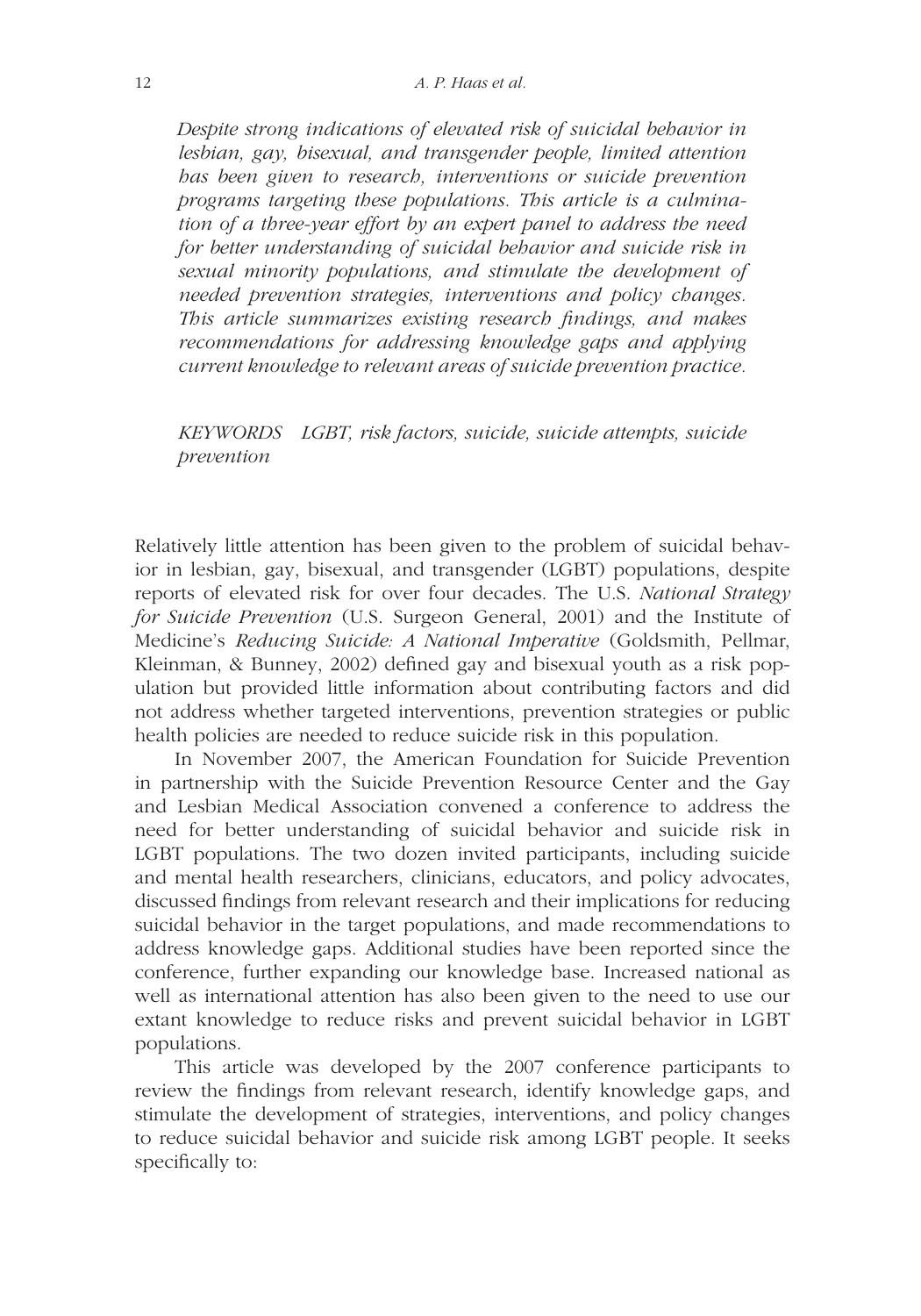- 1. Summarize what is currently known about completed suicide, suicide attempts and suicide risk across the lifespan,
- 2. Identify knowledge gaps most in need of future research, and make recommendations for how these can be addressed, and
- 3. Offer recommendations for applying what is already known to reduce suicidal behavior and suicide risk in sexual minority populations.

#### DEFINITIONS

Sexual minorities are defined with reference to two distinct and complex characteristics: *sexual orientation* and *gender identity*. *Sexual orientation* is generally defined as having at least three dimensions: sexual selfidentification, sexual behavior, and sexual attraction or fantasy (Saewyc et al., 2004; Sell, 1997). Researchers have tended to define sexual orientation by one or another of these dimensions, most often using as the defining criterion either self-identification as gay*/*lesbian, bisexual or heterosexual, or the gender of one's sexual partners (same sex, both same and opposite sex, or opposite sex).

Estimates of the prevalence of gay, lesbian, and bisexual people in the United States vary according to how they are defined (Pathelal et al., 2006). Studies using representative school-based samples have found that about 3% of students in grades 9–12 identify themselves as gay, lesbian, or bisexual (Garofalo, Wolf, Kessel, Palfrey, & DuRant, 1998; Garofalo, Wolf, Wissow, Woods, & Goodman, 1999). Data from the third wave of the National Longitudinal Survey of Adolescent Health (Add Health), collected in 2001–2002, similarly found that 3.2% of young adults aged 18–26 described themselves as mostly or exclusively homosexual or bisexual, with more females (3.6%) than males (2.6%) using these labels (Silenzio, Pena, Duberstein, Cerel, & Knox, 2007). One early representative survey of U.S. adults, the 1992 National Health and Social Life Survey (NHSLS), reported that 2.8% of men and 1.4% of women identified themselves as homosexual, slightly lower than the 3% of men and 1.6% of women who reported current sexual behavior exclusively with same-sex partners, and considerably lower than the 7.7% of men and 7.5% of women who indicated same-sex sexual attraction (Laumann, Gagnon, Michael, & Michaels, 1994). More recent studies of adults have generally confirmed these figures and have consistently shown that more respondents indicate same-sex sexual behavior, and especially same-sex attraction, than identify themselves as gay or lesbian (Black, Gates, Sanders, & Taylor, 2000; Pedersen & Kristiansen, 2008; Sell, 1997; Wells, McGee, & Beautrais, 2010). Increasingly sophisticated methods are being used to determine the prevalence of lesbian, gay, and bisexual people in the U.S. population through merging and cross-validating responses from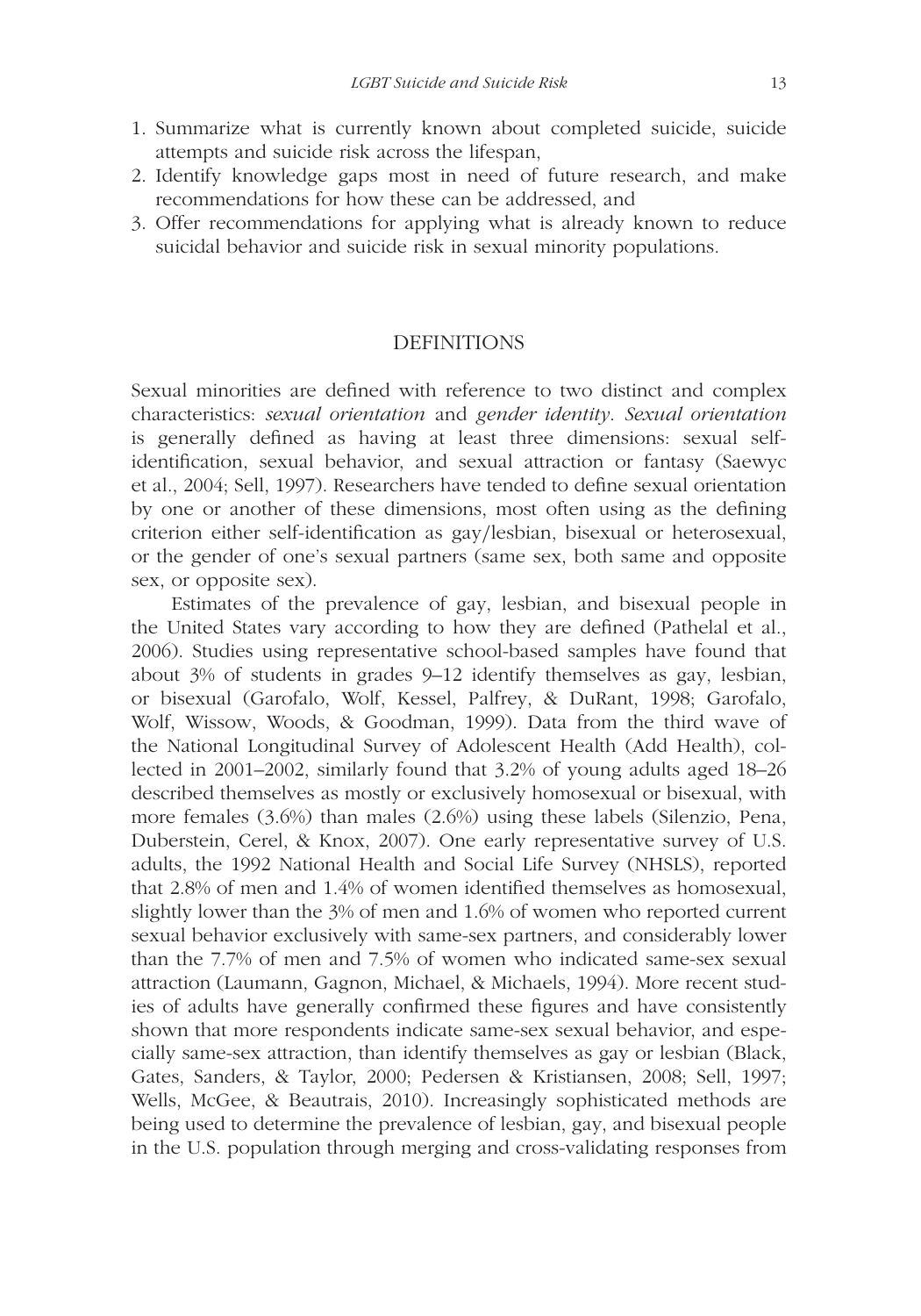multiple national surveys. Based on pooled sexual behavior data from the NHSLS and six waves (1989–1996) of the nationally representative General Social Survey, 4.7% of adult men and 3.6% of adult women are estimated to have had at least one same-sex sex partner since age 18, with 2.5% of men and 1.4% of women having exclusively same-sex sex partners during the past year (Black et al., 2000).

There is limited understanding of which dimensions of sexual orientation are most meaningfully related to suicidal behavior. One recent adolescent study that incorporated multiple measures of sexual orientation found suicidal behavior to be significantly higher in youth who identified as gay, lesbian or bisexual, compared to those who identified as heterosexual (Zhao, Montoro, Igartua, & Thombs, 2010). Those who indicated same-sex attraction or behavior but identified as heterosexual, however, did not report a higher rate of suicide attempt than heterosexual youth without same-sex behavior or attraction. Data from a large national survey of U.S. adults that included multiple questions related to sexual orientation (Bostwick, Boyd, Hughes, & McCabe, 2010) showed that rates of mood and anxiety disorders, key risk factors for suicidal behavior, were more strongly linked to gay, lesbian or bisexual identity than to sexual behavior or attraction, particularly in women.

In contrast to sexual orientation, *gender identity* refers to a person's internal sense of being masculine, feminine, or androgynous. Rather than a binary concept, gender identity includes gradations of masculinity to femininity and maleness to femaleness, as well as identification as neither essentially male nor female (Fausto-Sterling, 2000). *Transgender* is an umbrella term that is broadly used to describe people with gender identities, expressions or behaviors which differ from their biological sex at birth (Feinberg, 1992; Kirk & Kulkarni, 2006). Although the term *transgender* is sometimes used synonymously with *transsexual*, the latter more commonly describes a subset of transgender individuals who undergo gender reassignment surgery and*/*or hormone treatment to align physical sex and gender identity. For varying reasons that include cost and lack of access to appropriate health care services, an unknown proportion of transgender people do not elect to obtain surgery or hormonal therapies. Terms such as "genderqueer" are increasingly used by younger transgender people, as well as some who do not identify as transgender, to describe a wide range of gender identifications, behaviors and expressions other than exclusively male or female (Nestle, Howell & Wilchins, 2002). As with sexual orientation, gender identity is not an entirely fixed characteristic, and many transgender people move fluidly between identities over time, often without any specific labels (Whittle, Turner, & Al-Alami, 2007).

Inconsistent definitions contribute to the lack of clarity in our knowledge about the prevalence of transgender people, and particularly transgender youth, in the population. To date, no general population-based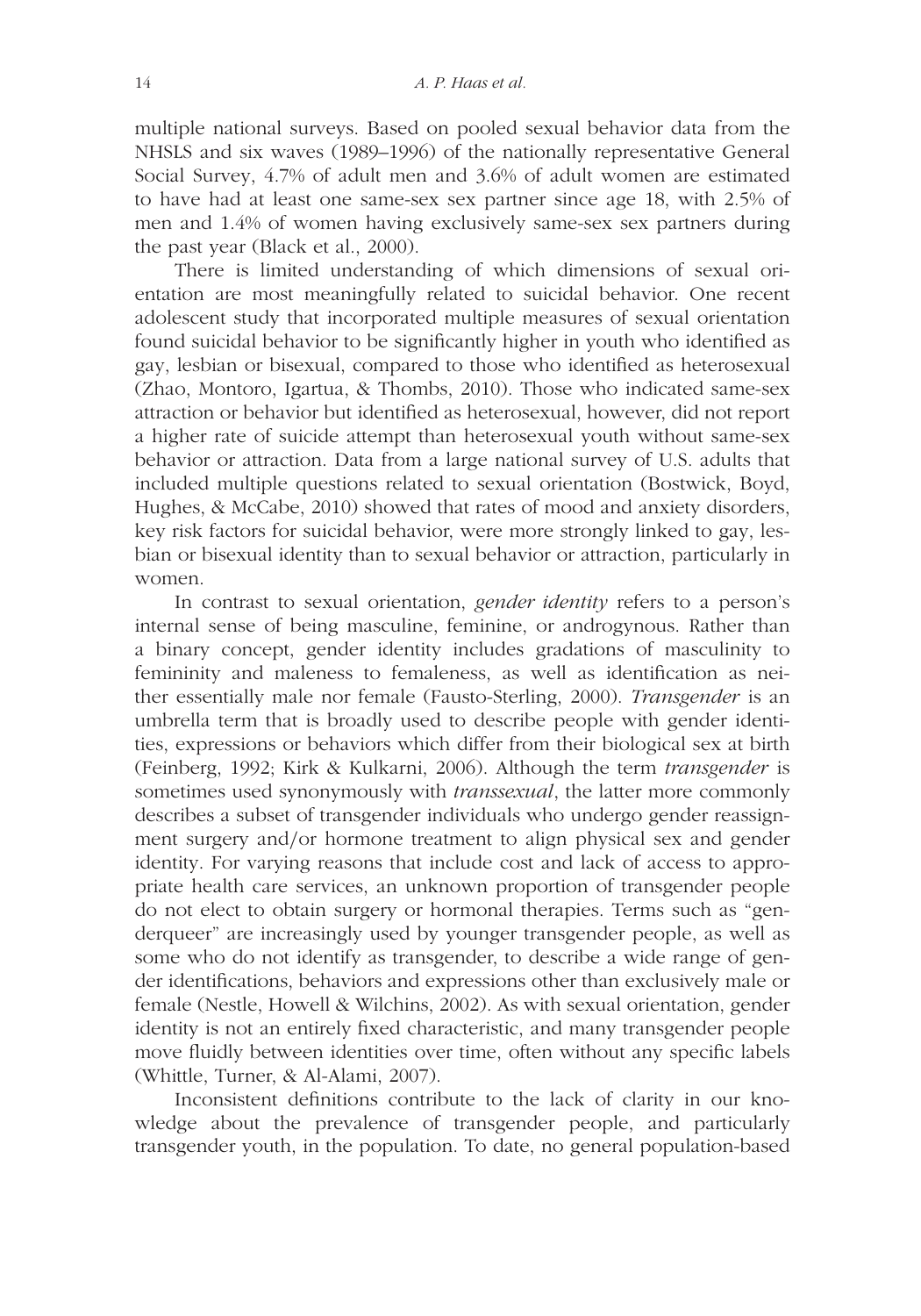survey of the adolescent or adult U.S. population has attempted to measure transgender identity. In the United States, 1 in 30,000 assigned males and 1 in 100,000 assigned females are estimated to seek gender reassignment surgery at some point in their lifetime (American Psychiatric Association, 2000). The Amsterdam Gender Dysphoria Clinic, which has collected data on the Dutch transsexual population for more than four decades, has estimated the prevalence to be substantially higher at 1 in 10,000 assigned males and 1:30,000 assigned females (van Kesteren, Asscheman, Megens, & Gooren, 1997). Either set of figures is certainly an underestimate of the broadly defined transgender population. One large internet survey found that 0.2% of respondents described themselves as transgender (Mathy, Schillace, Coleman, & Berquist, 2002).

Sexual orientation varies among transgender individuals, just as it does among people who perceive their gender identity to be aligned with their biological sex. Although precise numbers are lacking, one survey of 515 self-identified transgender persons found that 31% of male-to-female respondents and 65% of female-to-male respondents identified as gay, lesbian, or bisexual (Clements-Nolle, Marx, Guzman, & Katz, 2001).

In this article, we focus first on summarizing the accumulated research literature on suicidal behavior and suicide risk in lesbian, gay, and bisexual people. Next, we summarize the far more limited findings from comparable research among transgender people. Consistent with widespread usage in the research literature, we frequently use the acronyms LGB (lesbian, gay, bisexual) and LGBT (lesbian, gay, bisexual, and transgender) while recognizing that they do not adequately reflect the heterogeneity of self-identifications or behaviors within these populations.

# SUICIDE AND SUICIDE ATTEMPTS IN LGB POPULATIONS

### Suicide Deaths

Because death records do not routinely include the deceased person's sexual orientation, there is no official or generally reliable way to determine rates of completed suicide in LGB people. Some researchers have attempted to determine whether these groups are overrepresented among those who die by suicide, using "psychological autopsy" reports of family and friends to determine the decedents' sexual orientation. Several studies using this method have been published, focusing on young adult male suicides in San Diego (Rich, Fowler, Young, & Blenkush, 1986) and adolescent suicides in the New York metropolitan area (Shaffer, Fisher, Hicks, Parides, & Gould, 1995) and the province of Quebec (Renaud, Berlim, Begolli, McGirr, & Turecki, 2010). Each of these studies has concluded that same-sex sexual orientation is not disproportionately represented among suicide victims.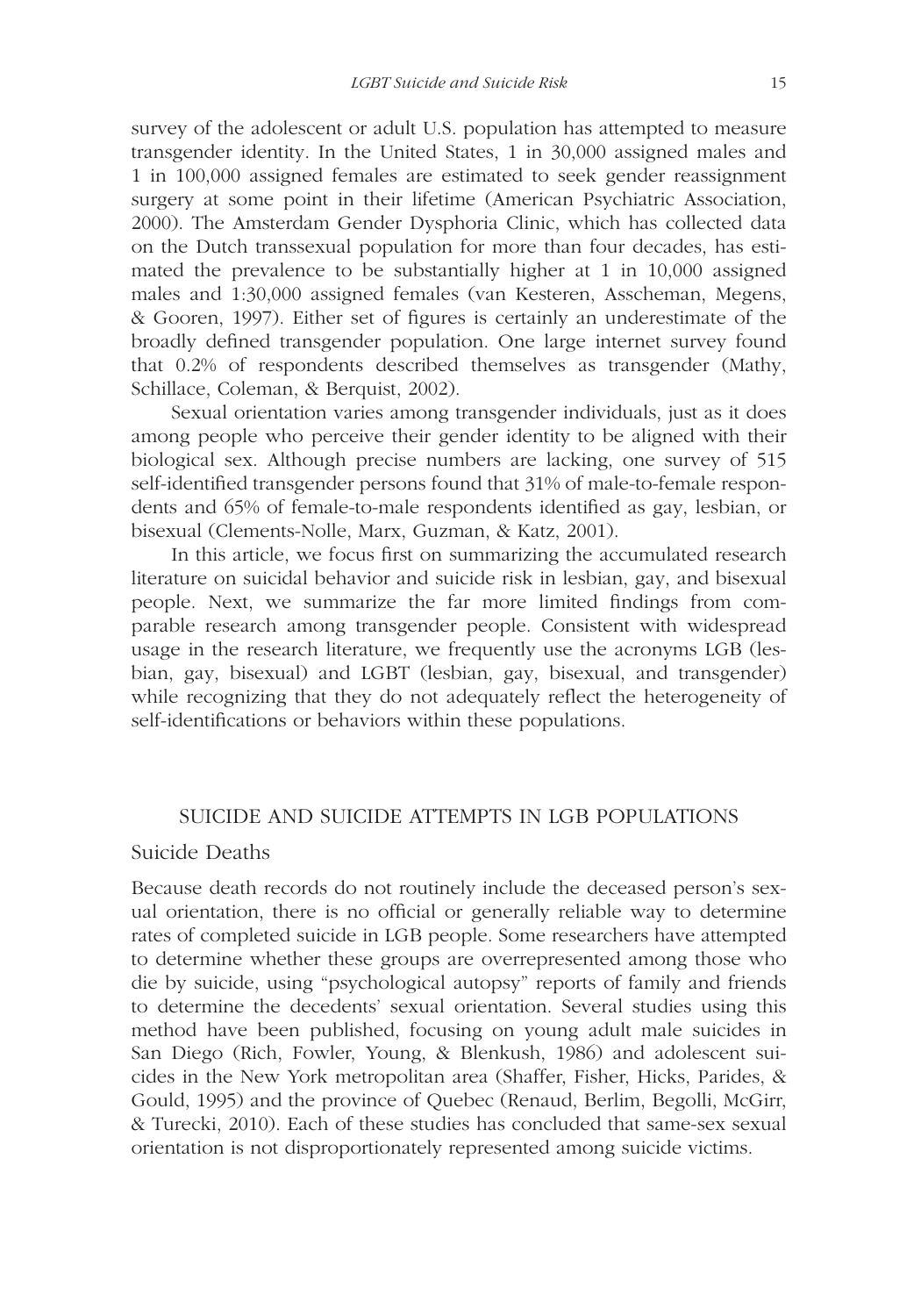To date, psychological autopsy studies that have examined sexual orientation have used relatively small samples and have identified very few suicide decedents as having minority sexual orientation. In the New York study, 3 of 120 adolescent suicide decedents and none of a similar number of living community control subjects with whom the suicide victims were compared, were found to have a same-sex orientation (Shaffer et al., 1995). The Quebec study similarly identified same-sex orientation in 4 of 55 suicide adolescent suicide victims and none of the community control subjects (Renaud et al., 2010). Minority sexual orientation may have been underreported by key informants in these studies because they were not aware of, or chose to withhold this information (Renaud et al., 2010). In any case, conclusions based on the small numbers reported must be regarded as tentative.

The San Diego study lacked a living control group and has been criticized based on the researchers' assumption that the 11% of young male suicide decedents who were identified as gay approximated the expected prevalence rate for young gay men in the population under study (McDaniel, Purcell, & D'Augelli, 2001). Using a more likely prevalence rate of 3–4% would have suggested that young gay men were overrepresented among suicide decedents by a factor of at least three.

Recent studies have used Denmark's extensive registries of vital statistics and other sociodemographic data to examine whether people in same-sex registered domestic partnerships (a proxy indicator of sexual orientation) were overrepresented among suicide decedents. The Danish data can be matched fairly easily because individual information recorded in the various registries uses unique identification numbers assigned to citizens at birth. One study that linked Danish mortality and sociodemographic data (Qin, Agerbo, & Mortensen, 2003) noted that same-sex registered domestic partners were 3–4 times more likely than heterosexual married persons to die by suicide, although this was not a key focus of the study and corroborating data were not presented. A subsequent study that was designed explicitly to examine suicide risk in Denmark by sex and relationship status (Mathy, Cochran, Olsen, & Mays, 2009) found that elevated risk of suicide in same-sex partnered people was concentrated almost exclusively among men. Men who were currently or formerly in same-sex domestic partnerships were eight times more likely to die by suicide compared to men with histories of heterosexual marriage, and almost twice as likely as men who had never married. Although small numbers of cases limited the precision of the analyses, same-sex partnered men appeared to have an elevated risk of suicide across the lifespan. Women in current or former same-sex domestic partnerships did not show significantly higher risk of suicide mortality compared to heterosexually married or never-married women. A limitation of the approach used in the Danish studies is that it captures suicide deaths only among partnered and officially registered LGB people. Further, opportunities for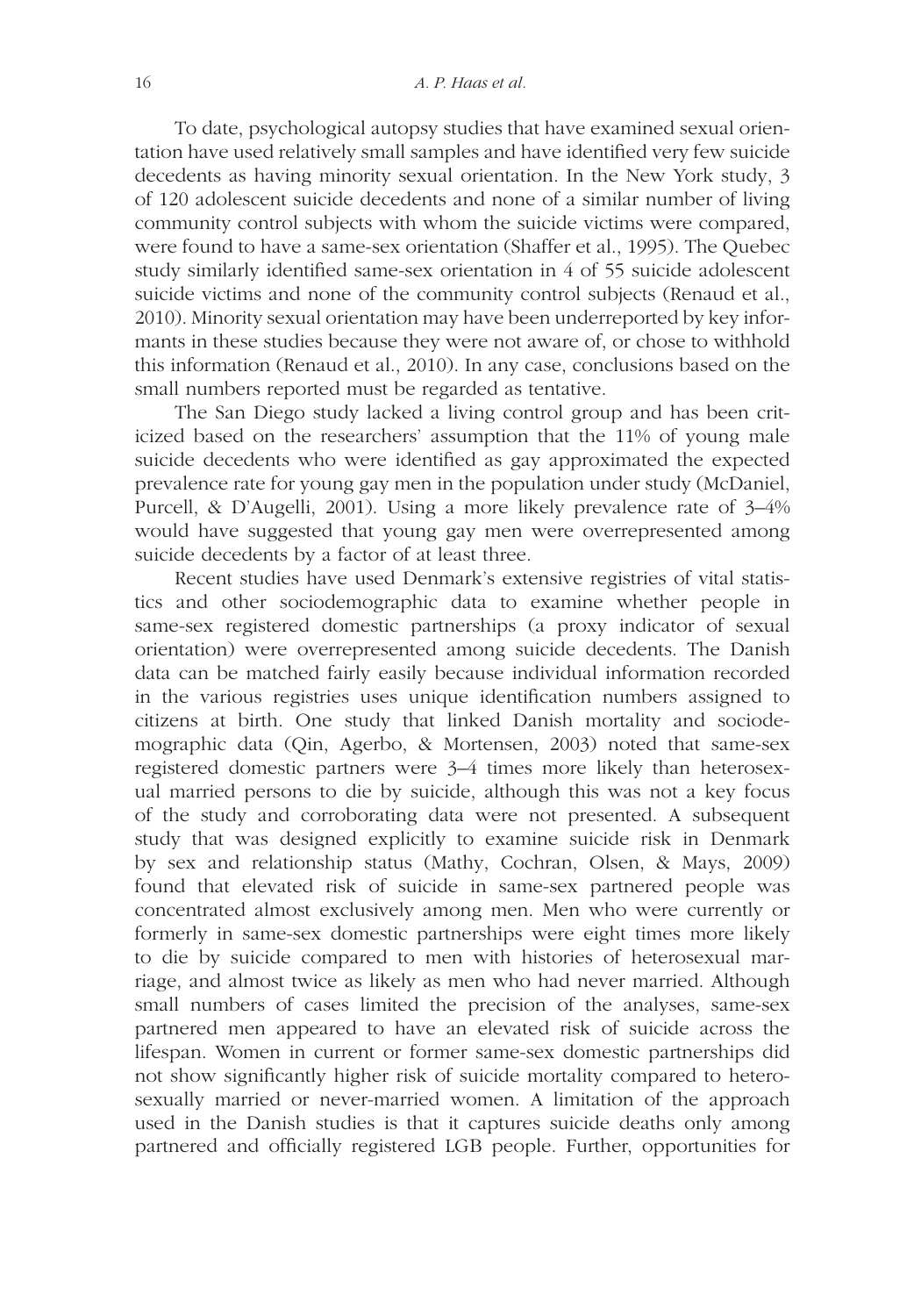replication in other countries have been limited, but these may expand as more as more countries and U.S. states officially recognize and record same-sex marriages and partnerships (Strohm, Seltzer, Cochran & Mays, 2009).

An 18-year follow-up study of the mortality status of over 5,000 U.S. men aged 17–59 who were interviewed in the Third National Health and Nutrition Examination Survey (1988–1994) found no suicide deaths among the 85 men who reported having any lifetime same-sex sexual partner (Cochran & Mays, 2011). Findings from this study, in stark contradiction to the Danish registry studies, suggest that suicide mortality may not be elevated among U.S. men who have sex with men. The authors cautioned, however, that the number of men who reported same-sex sexual behavior in this survey was quite small, and that elevated risk of suicide mortality among U.S. men may yet be observed in studies with larger samples and a longer follow-up period.

### Suicide Attempts

In contrast to the data on death by suicide, a relationship between sexual orientation and nonfatal suicidal behavior has been observed worldwide (Mathy, 2002a). Studies in the United States and abroad provide strong evidence of elevated rates of reported suicide attempts among LGB individuals. We draw primarily on "population-based studies," in which sexual orientation has been assessed in randomly selected samples, allowing comparisons to be made among sexual orientation groups within a defined population. From a scientific perspective, these methods yield the best estimate of the prevalence of suicidal behavior (and associated risk factors) in groups, without the biases that can occur in convenience or other nonrepresentative samples.

Since the early 1990s, population-based surveys of U.S. adolescents that have included questions about sexual orientation have consistently found rates of reported suicide attempts to be two to seven times higher in high school students who identify as LGB, compared to those who describe themselves as heterosexual (DuRant, Krowchuk, & Sinal, 1998; Falkner & Cranston, 1998; Garofalo, Wolf, Kessel, et al., 1998; Garofalo, Wolf, Winssow, et al., 1999; Remafedi, 2002; Russell & Joyner, 2001). Gender-specific analyses have found sexual orientation to be a stronger independent predictor of suicide attempts in young males than in young females (Garofalo et al., 1999). These findings are consistent with reports of elevated rates of suicide attempts among LGB adolescents and young adults from other random and nonrandom studies (Kulkin, Chauvin, & Percle, 2000; Russell, 2003; Suicide Prevention Resource Center, 2008). Although it has been speculated that LGB youth may exaggerate the extent and seriousness of their suicidal behavior (Savin-Williams, 2001), methods used in over half of all suicide attempts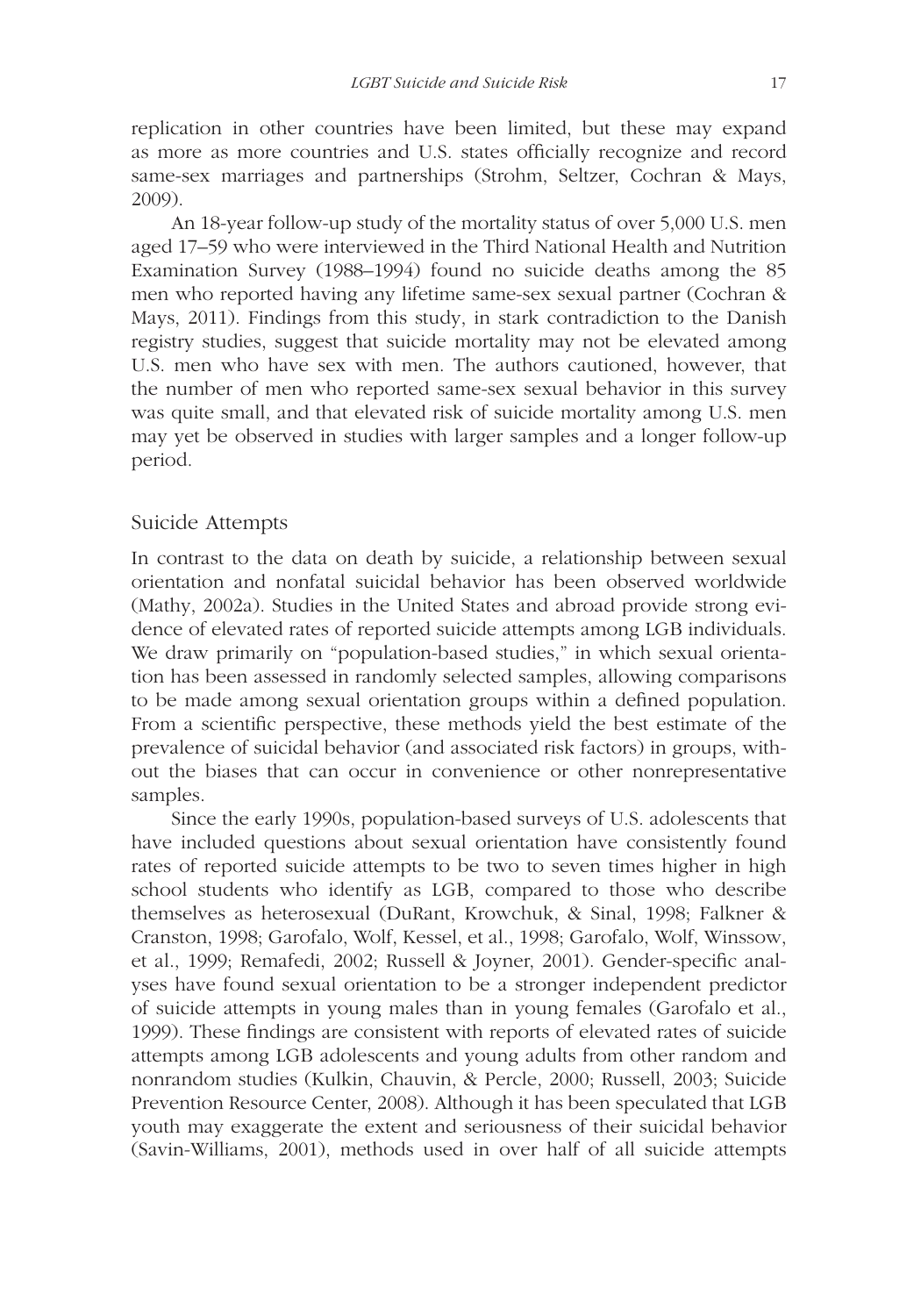reported in one nonrandom sample of LGB adolescents and young adults were classified as moderate to lethal, with 21% resulting in a medical or psychiatric hospital admission (Remafedi, Farrow, & Deisher, 1991).

Using another population-based approach, a longitudinal study of a large New Zealand birth cohort found that at age 21, those who identified as LGB were six times more likely than those who identified as heterosexual to report one or more lifetime suicide attempts (Fergusson, Horwood, & Beautrais, 1999). When interviewed again at age 25, LGB individuals in this cohort reported a significantly higher rate of suicide attempts since age 21 than did heterosexual respondents (Fergusson, Horwood, Ridder, & Beautrais, 2005).

Health-related surveys of U.S. males aged 17–39 (Cochran & Mays, 2000a) and Dutch males and females aged 18–64 (de Graaf, Sandfort, & ten Have, 2006) found higher rates of lifetime suicide attempts among respondents who reported same or both-sex sexual behavior compared to those who reported only opposite-sex sexual behavior. A similar finding emerged from the population-based Vietnam Era Twin Registry, consisting of 4,774 male-male identical or fraternal twin pairs born between 1939 and 1957 (Herrell et al., 1999). This study found that middle-aged men who reported any male sex partners after age 18 were six times more likely to have made a lifetime suicide attempt than were their male twins who reported only opposite-sex sexual behavior. Among U.S. urban gay and bisexual men, about 12% reported making a lifetime suicide attempt, about three times the rate among American adult males overall (Paul et al., 2002).

A recent meta-analysis of 25 international population-based studies that measured suicidal behavior in LGB adolescents and*/*or adults (variously defined) concluded that the lifetime prevalence of suicide attempt in gay*/*bisexual males was about four times that of comparable heterosexual males (King et al., 2008). Based on the relatively small number of studies in this meta-analysis that included substantial numbers of women, lesbian*/*bisexual women were found to have lifetime suicide attempt rates almost twice those of heterosexual women. Overall, LGB adolescents and adults were also more than twice as likely as comparable heterosexual persons to report a suicide attempt in the past 12 months.

Many of the studies that have investigated suicide attempts in LGB groups have also measured suicidal ideation, with combined results showing LGB respondents to be twice as likely as comparable heterosexual respondents to report suicidal ideation (King et al., 2008). Several studies have reported that the gender pattern for suicidal ideation is opposite that for suicide attempts, with risk of suicidal ideation higher among lesbian*/*bisexual women and risk of suicide attempts higher among gay*/*bisexual men. One large-scale U.S. survey (Gilman et al., 2001) found a three times higher rate of reported suicidal ideation in lesbian*/*bisexual women compared to heterosexual women, but no higher rate in gay*/*bisexual compared to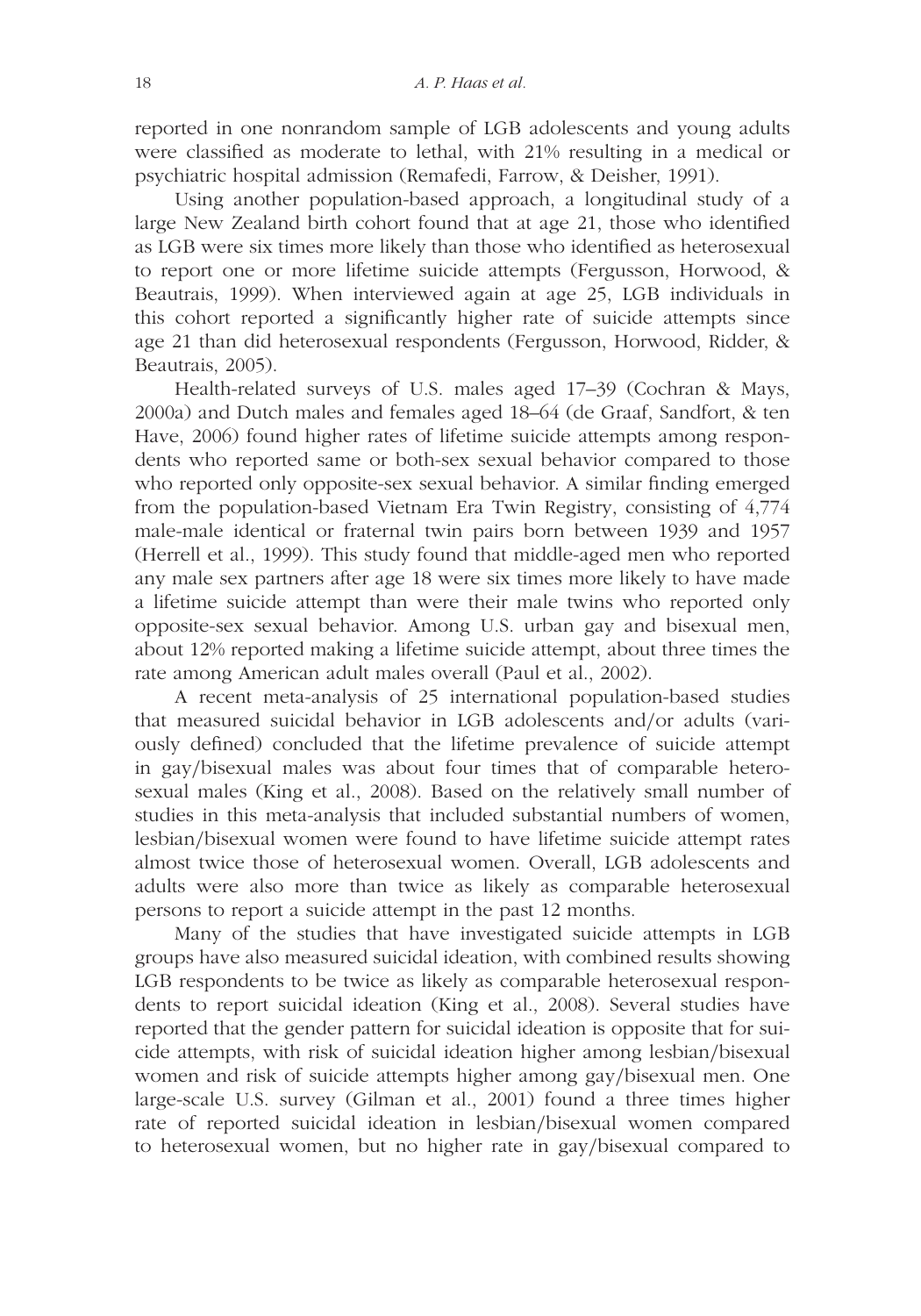heterosexual men. Thus, reported suicidal ideation does not appear to be a stable predictor of LGB suicidal behavior.

#### RISK FACTORS FOR LGB SUICIDAL BEHAVIOR

#### Demographic Factors

In most Western countries, suicide attempts occur more frequently among adolescents and young adults (Goldsmith et al., 2002), and some studies suggest this is also true for LGB people (de Graaf et al., 2006; Paul et al., 2002; Remafedi et al., 1991). One recent analysis of data from four waves of the National Longitudinal Study of Adolescent Health (Add Health), which tracked a large national cohort of youth from an average age of 15 to their late 20s, found that the risk for suicide attempts in young men who reported same-sex romantic attractions was largely confined to the adolescent years (Russell & Toomey, 2010).

Understanding of age-related patterns of suicide attempts in LGB adults has been limited by a lack of information from population-based surveys about respondents' age at the time of reported suicide attempts. Further, surveys have identified few LGB participants over the age of 60. One study of 416 LGB adults aged 60–91 who were attending social and recreational programs (D'Augelli, Grossman, Hershberger, & O'Connell, 2001) suggests that suicidal behavior in LGB populations may be more widely distributed across the lifespan than has been reported. In that study, 52 respondents (13% of the sample) reported a total of 97 lifetime suicide attempts; of these 27% occurred at or before age 21, 69% between the ages of 22 and 59, and 4% at or after age 60. There is some evidence that suicide attempts may be more closely linked to the ages at which lesbian women (Hughes, 2003) and gay men (Paul et al., 2002) recognize and disclose their sexual orientation to others than to chronological age.

Studies have generally found lifetime suicide attempt rates to be higher in gay*/*bisexual men than in lesbian*/*bisexual women (King et al., 2008). This represents a clear departure from the population overall, in which women are three times more likely than men to make a lifetime suicide attempt (Kessler, Borges, & Walters, 1999). The Danish registry data (Mathy, Cochran, et al., 2009), which showed an increased risk of completed suicide among same-sex-partnered men but not same-sex-partnered women, suggests that LGB suicide deaths may occur disproportionately among men, similar to the gender pattern found in the general population.

Little is known about the relationship of race*/*ethnicity and other demographic characteristics to LGB suicidal behavior, largely because the size of the LGB sample obtained in many population-based surveys has been too small to discern significant differences among these LGB subgroups. One study reported suicide attempt rates in LGB adolescents to be especially high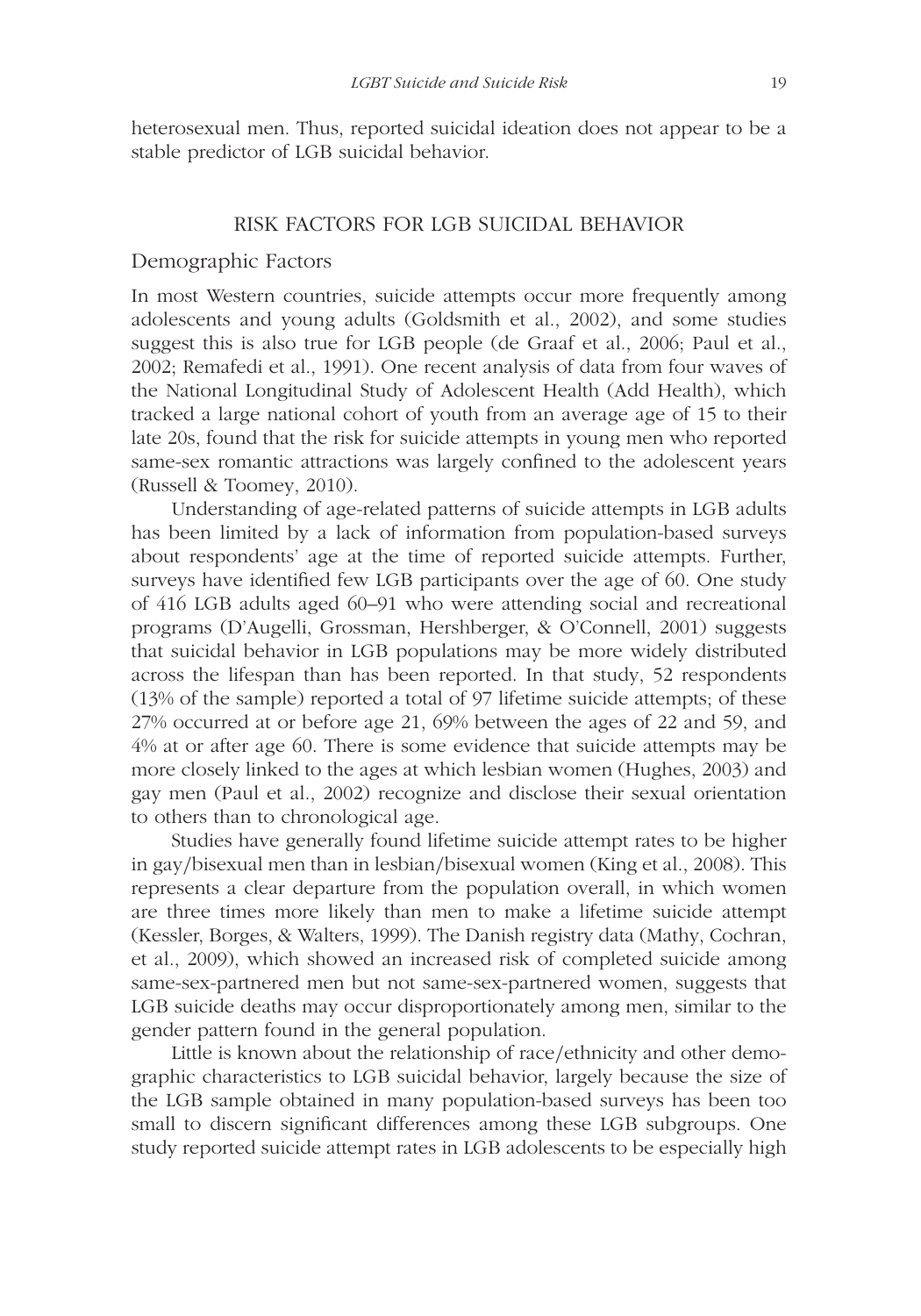among African-American males (Remafedi, 2002). Among adults, suicide attempt rates have been reported to be highest among gay*/*bisexual men of lower socioeconomic status (Paul et al., 2002) and among LGB Latinos (Meyer, Dietrich, & Schwartz, 2007). In a national probability study of Latino and Asian-American adults (Cochran, Mays, Alegria, Ortega, & Takeuchi, 2007), gay and bisexual men were more likely than heterosexual men to report a recent suicide attempt.

#### Mental Disorders

In the population as a whole, mental disorders constitute the single largest risk factor for suicidal behavior, and studies have also reported a generally strong association between mental disorders and suicide attempts in LGB adolescents and adults. In the New Zealand birth cohort study (Fergusson et al., 1999), researchers used structured interview schedules to assess for several psychiatric diagnoses, including major depression, generalized anxiety disorder, conduct disorder, and alcohol*/*substance use disorders. They found that elevated rates of reported suicide attempts in youth who identified as LGB were associated with significantly higher rates of depression, generalized anxiety disorder and conduct disorder than were observed among heterosexual youth. LGB youth were also six times more likely to have multiple disorders. Follow-up of the cohort during their mid-20s (Fergusson et al., 2005) found that elevated suicidal behavior among LGB members was associated with depression, anxiety disorders and substance use disorders, and that the associations were more marked in males than females.

Elevated rates of mental disorders, including substance use disorders, have also been reported in one-quarter to one-third of LGB adult respondents in large-scale health surveys that have defined sexual orientation based on self-identity (Bostwick et al., 2010; Cochran, Mays, & Sullivan, 2003; Cochran, Mays, Alegria, et al., 2007; Conron, Mimiaga, & Landers, 2010; Hughes, Szalacha, & McNair, 2010; Jorm, Korten, Rodgers, Jacomb, & Christensen, 2002; McCabe, Hughes, Bostwick, West, & Boyd, 2009) or gender of sexual partners (Cochran, Ackerman, Mays & Ross, 2004; Gilman et al., 2001). Combining results from 25 international adolescent and adult studies, researchers found depression, anxiety disorders, and substance use disorders to be 1.5 times more common in LGB people than in comparable heterosexual individuals (King et al., 2008). Although findings for most disorders were similar for males and females, lesbian*/*bisexual women had especially high rates of substance dependence, more than three times the rate for heterosexual women. The findings of higher rates of depression and panic disorder in gay*/*bisexual men, and higher rates of substance use disorders in lesbian*/* bisexual women point to different gender patterns among LGB people, compared to the population as a whole.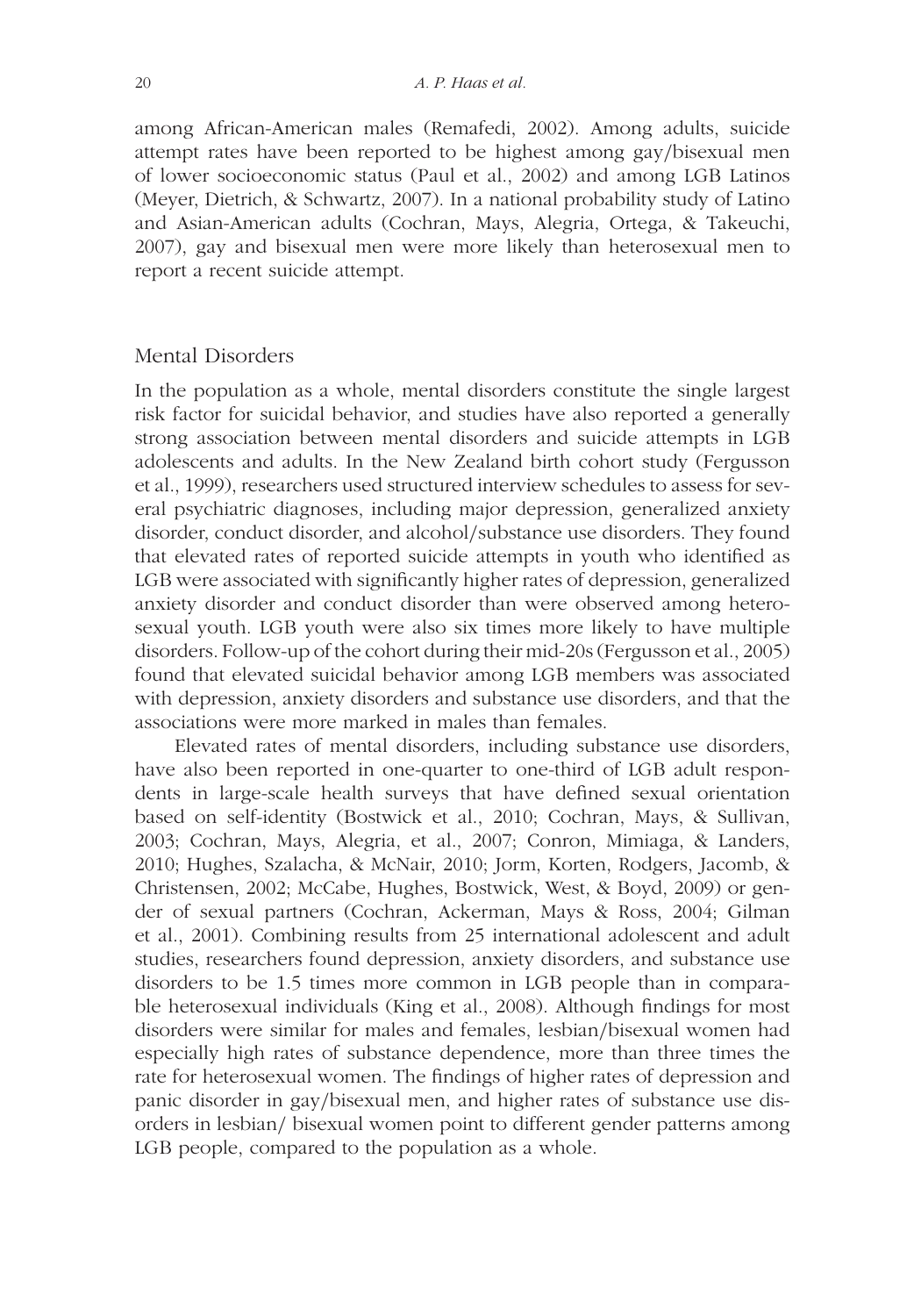The National Epidemiologic Survey on Alcohol and Related Conditions (NESARC), a population-based survey of U.S. adults aged 18 and older, provided a unique opportunity to look at the relationship of sexual orientation and mood and anxiety disorders. In the latest wave of this survey, occurring in 2004–2005, almost 35,000 nationally representative Americans completed an extensive in-person interview that included separate questions on sexual identity, behavior and attraction. The percentage of NESARC respondents who identified as LGB (1.4%) was lower than other population estimates, possibly because the data were collected using face-to-face interviews. However, the 577 LGB respondents identified constitute the largest nationally representative sample of LGB adults in any mental health survey to date (Hatzenbuehler, McLaughlin, Keyes, & Hasin, 2010).

A recent analysis of these data (Bostwick et al., 2010) confirmed a higher prevalence of lifetime mood and anxiety disorders among participants who identified as LGB, compared to those who identified as heterosexual. Men who reported same-sex sexual behavior or attraction reported a higher prevalence of most mood and anxiety disorders. Among women, however, those who reported only female sexual partners had a lower prevalence of every disorder examined compared to women who reported only male or both male and female sexual partners, or who were not sexually active. Similarly, women who reported sexual attraction to only females had the lowest rates of most mood and anxiety disorders compared with other attraction-defined groups (only male, mostly male, both male and female, and mostly female). Confirming findings of an earlier large-scale Australian survey (Jorm et al., 2002), this analysis found that bisexual behavior and identity were strongly associated with elevated risk of mood and anxiety disorders in both men and women. Similar to men who identified as gay or bisexual, men who reported being unsure about their sexual identity were significantly more likely to have mood or anxiety disorders than heterosexual men. In women with unsure sexual identity, however, rates of these disorders were generally not significantly higher than among heterosexual women. The findings of this study point to the complexity of defining sexual orientation, especially in women, and illuminate differences among female subgroups that past surveys have subsumed within a single female category.

Most studies have shown an association between mental disorders and suicide attempts in LGB respondents who report suicidal behavior. Mental disorders, however, do not appear to entirely explain elevated rates of suicide attempts in these individuals. An unpublished analysis of the NESARC data found that after adjusting for mental disorders, suicide attempt rates in LGB respondents overall remained two-to-three times higher than among heterosexual respondents (Belik & Sareen, 2010). Relative to comparable heterosexual respondents, suicide attempt rates ranged between just over twice as likely among lesbian women to more than three times more likely among bisexual men. This finding is consistent with reports from studies of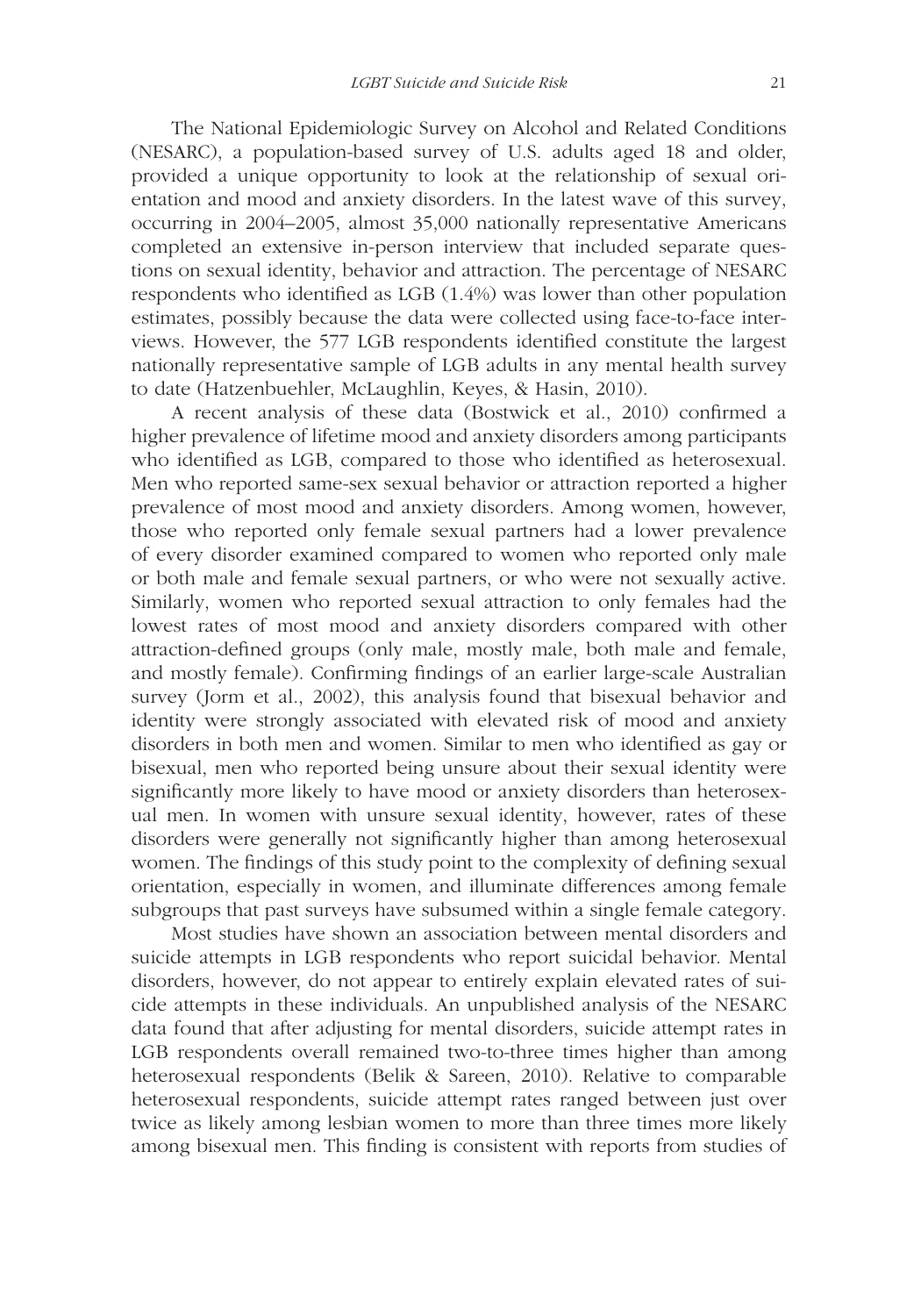U.S. adolescents and young adults who identified as LGB (Silenzio et al., 2007), as well as U.S. (Herrell et al., 1999) and Dutch adult men with same-sex sex partners (de Graaf at al., 2006).

#### Stigma, Prejudice and Discrimination

Over the past decade, consensus has grown among researchers that at least part of the explanation for the elevated rates of suicide attempts and mental disorders found in LGB people is the social stigma, prejudice and discrimination associated with minority sexual orientation (Cochran, Mays & Sullivan, 2003; de Graaf at al., 2006; King et al., 2008; Mays & Cochran, 2001; McCabe, Bostwick, Hughes, West, & Boyd, 2010). The terms g*ay-related stress* (Rosario, Schrimshaw, Hunter, & Gwadz, 2002; Rotheram-Borus, Hunter & Rosario, 1994) and *minority stress* (Meyer, 1995, 2003) have been used to describe a range of stressors resulting from individual and institutional discrimination against LGB people.

#### INDIVIDUAL DISCRIMINATION

There is ample evidence that across the lifespan, LGB people commonly experience discrimination in the form of personal rejection, hostility, harassment, bullying, and physical violence. One especially powerful stressor for LGB youth is rejection by parents and other family members. Several nonrandom studies have found an association between parental rejection because of sexual orientation and higher risk of suicide attempts among LGB youth (D'Augelli, Grossman, Salter, et al., 2005; D'Augelli, Hershberger, & Pilkington, 2001; Remafedi et al., 1991; Ryan, Huebner, Diaz, & Sanchez, 2009). One study of White and Latino LGB young adults aged 21–25 (Ryan et al., 2009) found that those who experienced frequent rejecting behaviors by their parents or caregivers during adolescence were over eight times more likely to report making a suicide attempt than those with accepting parents. Young Latino gay and bisexual men reported the highest number of rejecting behaviors and were more likely than Latina females or White respondents to report suicide attempts. The impact of parental and family rejection is suggested by the alarmingly high number of LGBT adolescents and young adults who are homeless, estimated to constitute 20–40% of the almost 2 million homeless youth in the United States (Ray, 2006).

A nationally representative U.S. survey (Russell & Joyner, 2001) and several nonrandom studies in the United States and abroad (Bontempo & D'Augelli, 2002; Friedman, Koeske, Silvestre, Korr, & Sites, 2006; Goodenow, Szalacha, & Westheimer, 2006; Ploderl & Fartacek, 2007; Rivers, 2004; Saewyc, Singh, Reis, & Flynn, 2000; Savin-Williams, 1994) have linked suicidal behavior in LGB adolescents to school-based harassment, bullying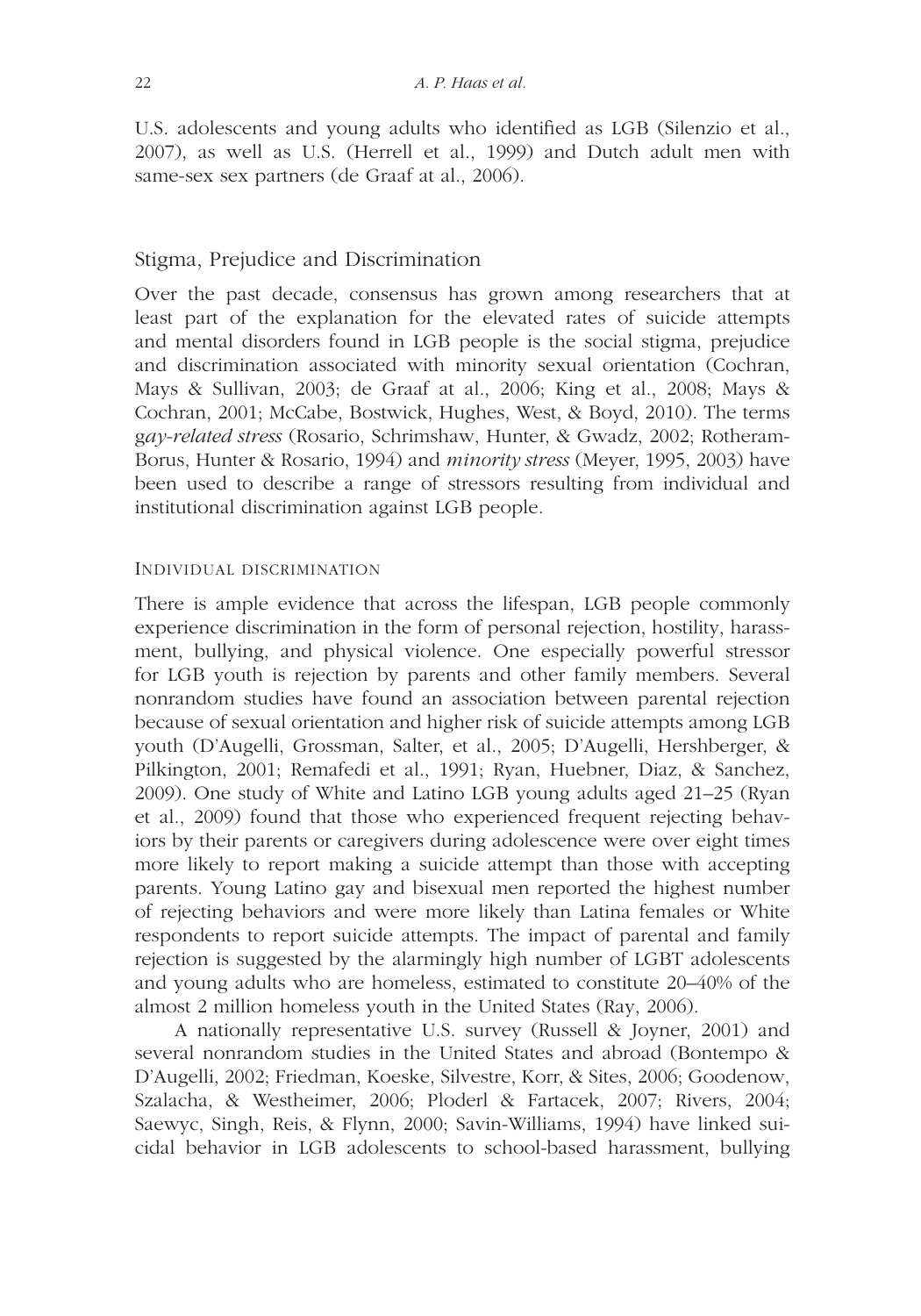or violence because of sexual orientation. The likelihood of gay-related victimization has been found to be especially high in youth with crossgender appearance, traits or behaviors (D'Augelli, Grossman, & Starks, 2006; Fitzpatrick, Euton, Jones, & Schmidt, 2005; Friedman et al., 2006; Ploderl & Fartacek, 2007; Remafedi et al., 1991), or who express minority sexual orientation at an early age (Friedman, Marshal, Stall, Cheong, & Wright, 2008). Population-based research in the Netherlands found an association between suicidal behaviors among gay*/*bisexual men and perceived discrimination due to sexual orientation (de Graaf et al., 2006).

Analyses of data from large public health surveys of U.S. adults have also demonstrated a link between discrimination and hostile treatment based on sexual orientation, and increased risk of substance use and other mental disorders. Data from the National Survey of Midlife Development showed elevated anxiety, depression and other stress-related mental health problems in LGB adults aged 25–74 who reported personal experiences with discrimination (Mays & Cochran, 2001). Data from the National Epidemiologic Survey of Alcohol and Related Conditions (2004–2005) further documented the association between personal experiences of discrimination and interpersonal violence on elevated rates of substance use disorders (McCabe, Bostwick, et al., 2010) and posttraumatic stress disorder (Roberts, Austin, Corliss, Vandermorris, & Koenen, 2010) in LGB adults over the age of 20.

There is some evidence that the interrelationship among gay-related stressors, mental disorders and suicidal behavior may vary between different racial and ethnic groups. A nonrandom study of almost 400 ethnically diverse, self-identified LGB adults aged 18–59 living in New York City (Meyer et al., 2007) found that White participants had significantly higher rates of mood disorders than Black or Latino individuals. Black and especially Latino individuals, however, reported significantly higher rates of lifetime suicide attempts than did whites, with most attempts occurring before the age of 20. A key hypothesis emerging from the study, which is currently being tested, is that suicide risk among Black and Latino LGB people is more strongly related to major stressful events associated with coming out, such as assault, abuse and homelessness, than to depression and other mental disorders.

#### INSTITUTIONAL DISCRIMINATION

Institutional discrimination results from laws and public policies that create inequities or fail to provide protections against sexual orientation-based discrimination. Using the NESARC data, Hatzenbuehler, Keyes, and Hasin (2009) found that LGB adults who lived in one of 19 states that lacked specific protections against sexual orientation-based hate crimes or employment discrimination had significantly higher prevalence of mood, anxiety, and substance use disorders, compared to heterosexual adults living in those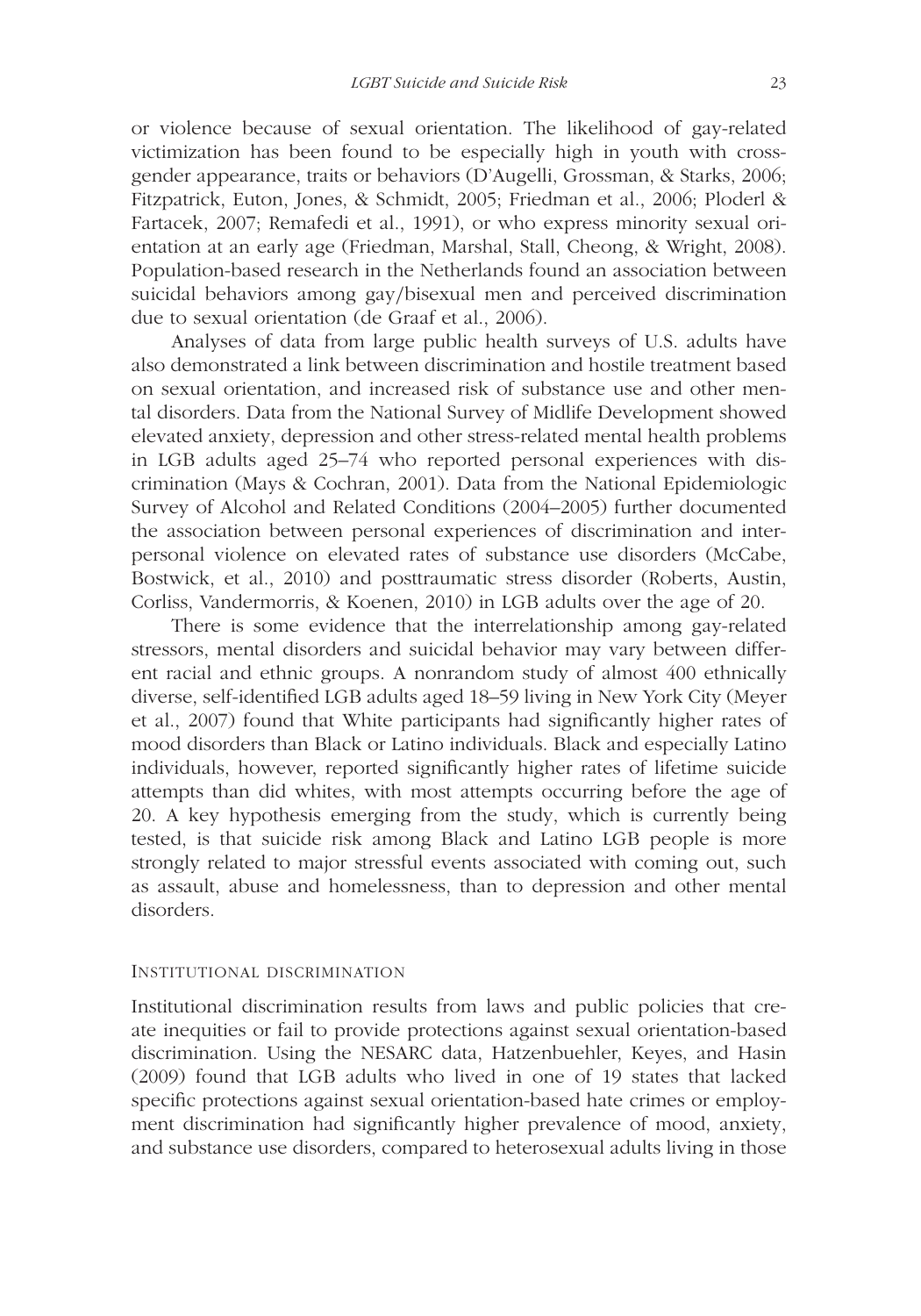states and LGB adults living in states that extended protection in at least one of these areas. LGB respondents in states without protective policies were almost five times more likely than those in other states to have two or more mental disorders.

A subsequent study (Hatzenbuehler et al., 2010) examined the effects of state constitutional bans on same-sex marriage on the mental health of LGB adults. Such amendments gained impetus following the passage of the 1996 Federal Defense of Marriage Act or DOMA, which affirmed that states are not required to treat a relationship between persons of the same sex as a marriage, even if the relationship is considered a marriage in another state. DOMA also defined marriage as a legal union exclusively between one man and one woman (The 'Lectric Law Library, 1996). Using the NESARC data from 16 states that enacted constitutional amendments against same-sex marriage during 2004 and 2005, the researchers found significant increases in mental disorders among self-identified LGB respondents in these states between wave 1 (2001–2002) and wave 2 (2004–2005) of the survey. Specifically, mood disorders increased by more than one-third, from 23 to 31% of LGB respondents. Increases were also found in generalized anxiety disorder, from 3 to 9%, and alcohol use disorder, from 22 to 31%. By contrast, no comparable increases in mental disorders between the two waves of the survey were observed in heterosexual respondents living in these 16 states. Noting that the constitutional amendments largely underscored preexisting state laws, the researchers hypothesized that the negative mental health impact on LGB citizens stemmed primarily from the hostile political campaigns and public discourse that preceded their passage, which further promulgated stigma and reinforced the marginalized social and legal status of LGB people.

Among LGB respondents living in the 34 states where constitutional amendments against same-sex marriage were not enacted during the period examined, increases in generalized anxiety disorder and substance use disorders were also found between the two waves of the survey, possibly related to extensive national media coverage of the amendment campaigns and the associated anti-gay rhetoric. Again, comparable increases in mental disorders were not found in heterosexual respondents living in the same states.

Prohibiting same-sex marriage has also been found to result in significant disparities in health insurance coverage between heterosexual and same-sex couples (Buchmueller & Carpenter, 2010; Carpenter & Gates, 2008; Heck, Sell, & Gorin, 2006; Ponce, Cochran, Pizer, & Mays, 2010). One recent study in California found that partnered lesbians and gay males were more than twice as likely to be uninsured as married heterosexuals, primarily because of lower rates of employer-provided coverage of dependent partners (Ponce et al., 2010). Using data from the California Health Interview Survey in 2001, 2003, and 2005, the study found that partnered gay men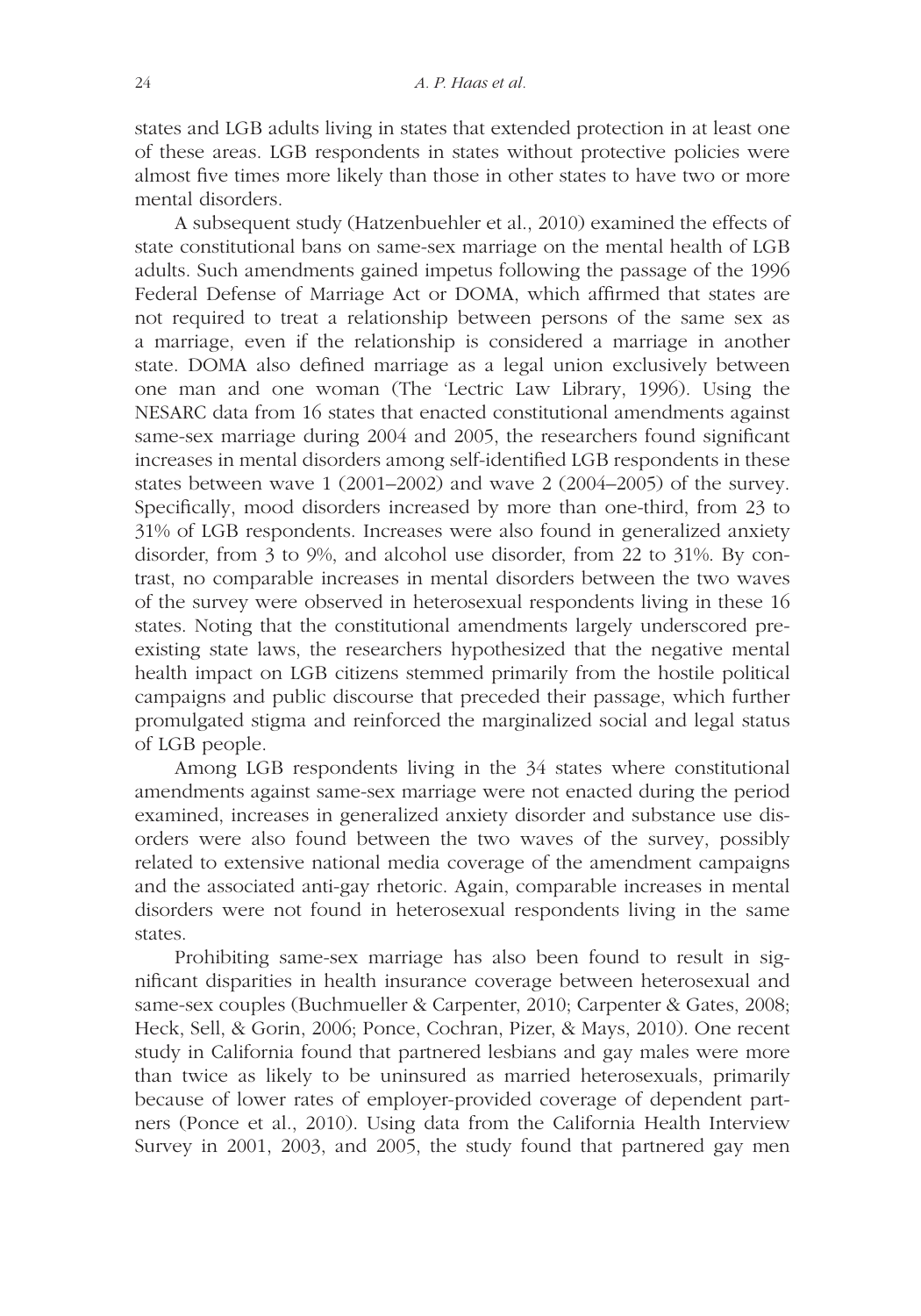were less than half (42%) as likely to have dependent health insurance coverage as married heterosexual men, and partnered lesbians were only 28% as likely to have coverage as married heterosexual women. Even when insurance coverage is offered to domestic partners, this study noted that the benefit is not financially equivalent to that provided to heterosexual married spouses because federal law requires unmarried partners to pay income tax on the value of employer-sponsored health insurance. Because of the Defense of Marriage Act (DOMA), same-sex couples who have been legally married in a U.S. state or other jurisdiction are treated as unmarried for this and all other federal tax provisions.

Lack of health insurance coverage among persons with mental disorders has been related to delays in treatment-seeking (McLaughlin, 2004) and to self-treatment with alcohol and other substances and the development of psychiatric and physical comorbidities (Wang, Berglund, Olfson, & Kessler, 2004). It is not clear whether the Patient Protection and Affordable Care Act of 2010 (Government Printing Office, 2010) will close the insurance gap currently faced by many same-sex couples. While requiring large employers to provide health insurance to employees and their dependents, the law does not specify that domestic partners be included as covered dependents, and does not address the tax burden imposed on domestic partners who are covered by employer-sponsored health insurance (Ponce et al., 2010).

#### HIV*/*AIDS

Among some urban men who have sex with men, elevated risk of HIV*/*AIDS has been found to be associated with depression, substance abuse, and elevated risk of suicidal behavior (Paul et al., 2002; Stall, et al, 2003). Although increased rates of completed suicide and suicide attempts in persons with HIV*/*AIDS have been reported by numerous U.S. and international studies, understanding of any possible direct effect of the virus on suicidal behavior has been limited by a lack of longitudinal studies and inconsistencies in illness definitions and characteristics of the samples studied. One comprehensive review (Komiti et al., 2001) suggested that substance abuse, other psychiatric disorders, and previous suicide attempts may be more predictive of suicidal behavior in HIV-seropositive individuals than the diagnosis per se. Risk of suicidal behavior in HIV-positive individuals appears to have decreased as more effective antiretroviral treatments have offered a better prognosis. The psychological impact of HIV*/*AIDS on lesbian*/*bisexual women has not been sufficiently studied (Mays, Cochran, Pies, Chu, & Ehrhardt, 1996). In one report of HIV-positive U.S. Air Force personnel, which did not identify sexual orientation, suicidal behavior was found to be reported by a much smaller percentage of females than males (G. Brown & Rundell, 1989).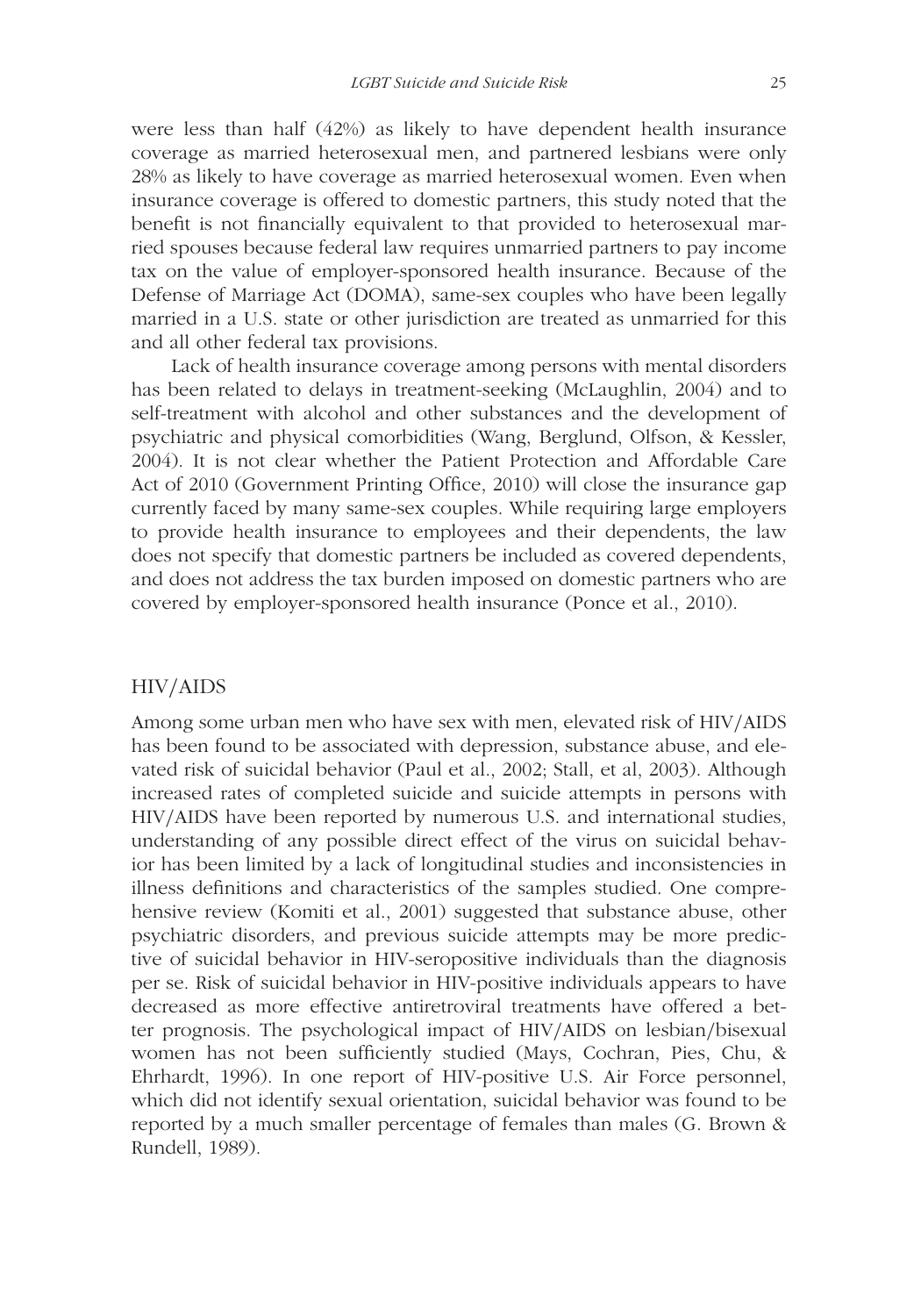#### PROTECTIVE FACTORS

In spite of an increased risk of suicide attempts among LGB compared to heterosexual respondents, those reporting suicidal behavior are a clear minority of the LGB individuals who have been studied, estimated at 12– 19% of gay*/*bisexual males, and a smaller percentage of lesbian*/*bisexual women (King et al., 2008). Relatively little research has been done on factors that protect the large majority of LGB people from suicidal behavior. Analysis of data from a statewide survey of 6th, 9th, and 12th grade students in Minnesota (Eisenberg & Resnick, 2006) found three factors to be significantly protective of reported suicide attempts in youth with samesex sexual experience: family connectedness, perceived caring from other adults, and school safety. A nonrandom study of self-identified young and middle-aged LGB adults in New York City found connectedness to a gay*/*lesbian community and positive sexual identity were associated with greater social and psychological well-being (Kertzner, Meyer, Frost, & Stiratt, 2009).

The finding that exclusive same-sex sexual behavior and attraction are associated with positive mental health outcomes in women, but not men (Bostwick et al., 2010), suggests that women may be protected by greater latitude and tolerance in regard to female sexuality. This may also be reflected in the association between unsure sexual identity and elevated rates of mood and anxiety disorders in men, but not women. Although it has not yet been empirically studied in population-based research, intimate relationship stability may also protect against suicide risk, in some of the ways that marriage functions as a protective factor among heterosexual people (Kposowa, 2000; Masocco et al., 2009).

# SUICIDE AND SUICIDE RISK IN TRANSGENDER POPULATIONS

Little information is available about completed suicide among transgender individuals Mathy, 2002b). Because of researchers' greater access to transsexuals who seek medical treatments such as sex reassignment surgery or hormone therapy, studies have tended to focus on this subgroup of the overall transgender population. One clinical study reported a disproportionate number of suicide deaths among Dutch transsexual women and men receiving hormone therapy, compared to the general population (van Kesteren et al., 1997). Another international review of studies that followed over 2,000 persons in 13 countries who had undergone gender reassignment surgery identified 16 possible suicide deaths (Pfäfflin & Junge, 1998). If confirmed as actual suicides, these figures would translate to an alarmingly high rate of 800 suicides for every 100,000 post-surgery transsexuals. By contrast, the current suicide rate for the overall U.S. population is 11.5 suicides per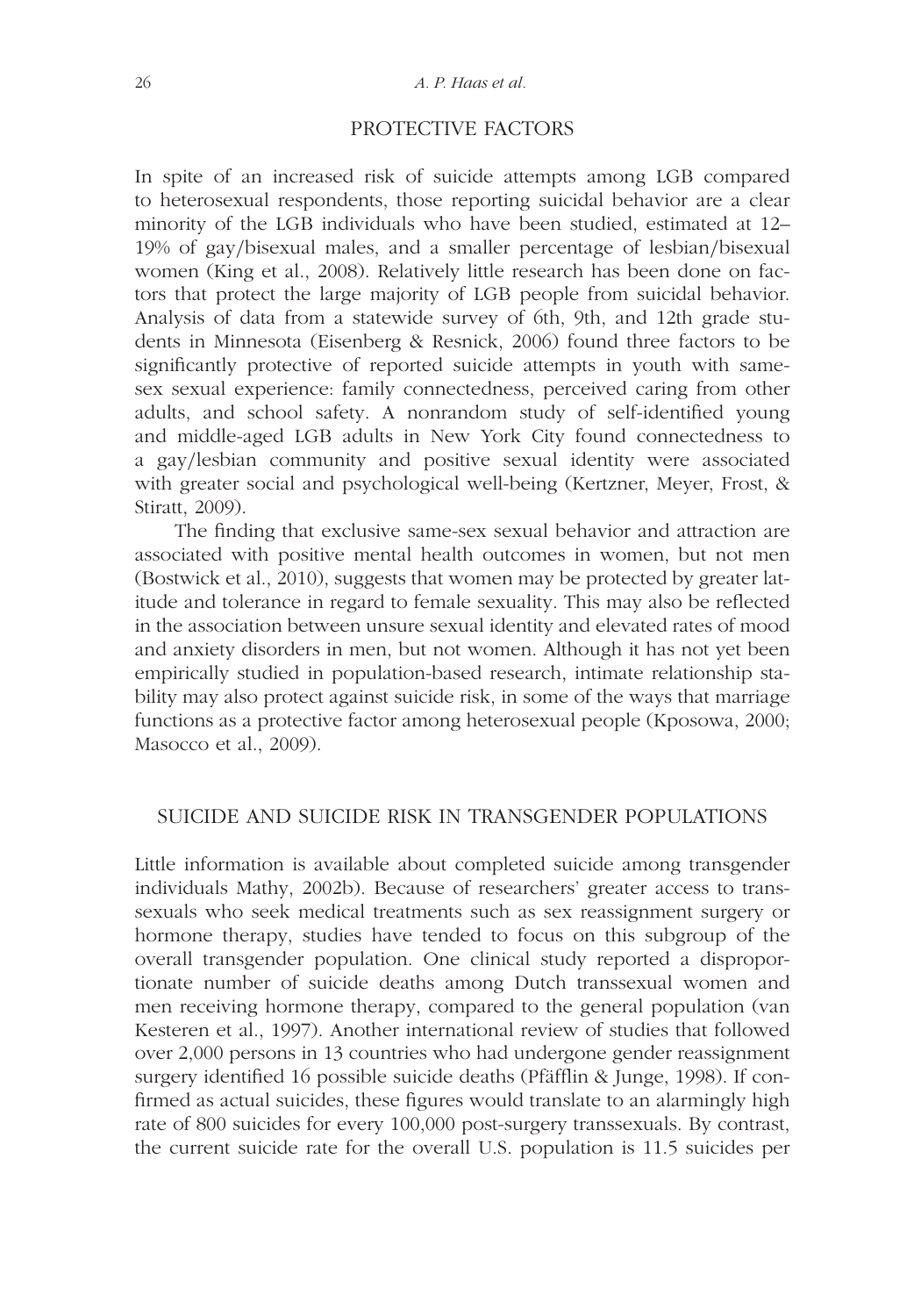100,000 people. It is not clear whether this very high suicide rate still exists among transexuals.

Suicide attempt rates ranging from 19 to 25% have also been reported among clinical samples of transgender individuals seeking surgical gender reassignment (Dixen, Maddever, van Maasdam, & Edwards, 1984). More recent data from nonrandom surveys of self-identified transgender people found that up to one third of respondents report making one or more lifetime suicide attempts (Clements-Nolle, Noelle, Guzman, et al., 2001; Clements-Nolle, Marx, & Katz, 2006; Grossman & D'Augelli, 2008; Kenagy, 2005; Whittle et al., 2007; Xavier, Honnold, & Bradford, 2007). Suicide attempts appear to occur more frequently among transgender adolescents and young adults than among older age groups (Xavier et al., 2007).

Associated factors identified in these surveys include high rates of depression, anxiety and substance abuse (Clements-Nolle, Noelle, Guzman, et al., 2001; Mathy, 2002b; Xavier et al., 2007). Transgender youth have reported parental rejection to be a particular stressor (Grossman & D'Augelli, 2008), and frequent experiences of discrimination have been reported by transgender adults (Clements-Nolle, Marx, & Katz, 2006). Preliminary findings from a 2009 U.S. National Transgender Discrimination Survey (National Center for Transgender Equality & the National Gay and Lesbian Task Force, 2009), which included almost 6,500 transgender and gender-variant people identified through a network of 800 trans-related service and advocacy organizations, support groups, list-servs and online social networks, showed that 47% reported an adverse job action because of transgender status. This included not getting a job (44%), being denied a promotion (23%), or being fired (26%); Black and multiracial respondents were especially likely to report these events. Overall, respondents reported being unemployed at twice the rate of the population as a whole, and only 40% reported having employer-based insurance coverage, which directly impacts access to health and mental health care. Almost all (97%) reported having experienced mistreatment or harassment on the job, including invasion of privacy, verbal abuse and being purposefully referred to as the wrong gender.

Little research has compared prevalence of suicidal behavior in transgender people to other population groups. One study using a nonclinical sample of over 40,000 largely U.S. volunteers who completed an internet survey (Mathy, 2002b) found 73 individuals who identified themselves as transgender. This group's responses related to suicidal behavior were compared to those reported by six other groups: heterosexual males and females, homosexual males and females, and males and females who matched the transgender individuals on nationality, age, sexual orientation, relationship status, and population size of the area in which they resided. Transgender respondents had a higher rate of reported suicide attempts than any group except homosexual females. Although sexual orientation did not differentiate transgender attempters from non-attempters, attempters were more likely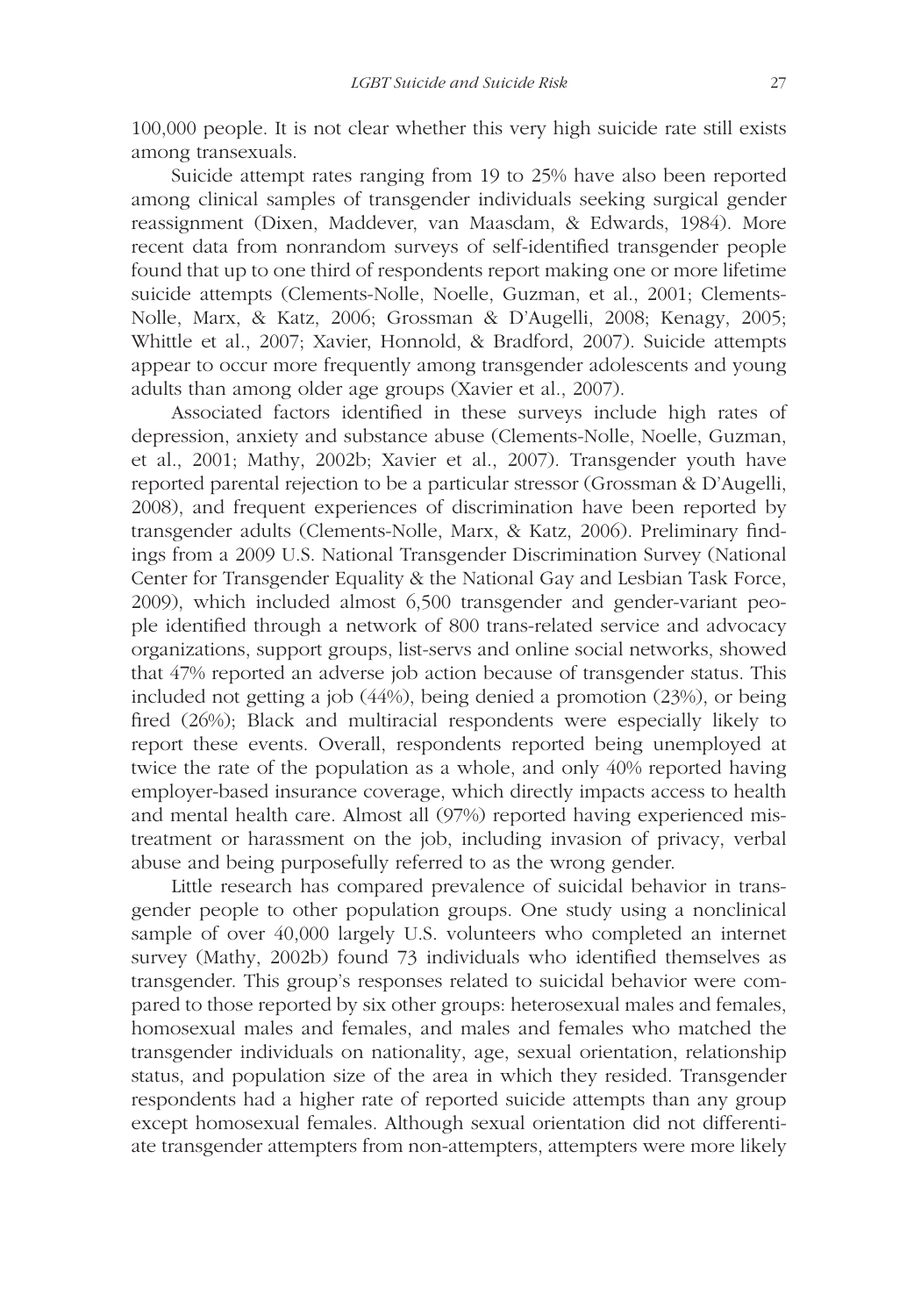to report past and current psychiatric treatment and problems related to substance use.

#### KNOWLEDGE GAPS

Population-based studies over the last decade provide firm evidence of elevated rates of reported suicide attempts in LGB compared to heterosexual adolescents and adults. Although comparably representative research on completed suicide among LGB populations is lacking, recent analyses of data from Danish registries suggest significantly higher suicide rates among men with histories of domestic partnerships with men. Many population-based studies have linked elevated risk of suicide attempts in LGB populations to higher rates of mental disorders, although there is increasing evidence that other factors—notably, sexual orientation-related stigma, prejudice and discrimination—may also play a role.

While these findings suggest a significant, largely unaddressed public health problem among LGB people (King et al., 2008), little is known about specific risk and protective factors in particular subgroups of the LGBT population. In addition, although findings from nonrandom surveys of transgender individuals have consistently found high rates of reported suicide attempts, virtually no generalizable conclusions have been generated about suicidal behavior or suicide risk in this population. Gaps in current knowledge about LGBT suicidal behavior and suicide risk result from a confluence of many factors, including the low priority and historically sparse funding given to the study of sexual minority populations, difficulties inherent in studying relatively small, largely hidden population groups, and the omission of sexual orientation and gender identity from the sociodemographic characteristics that are routinely assessed in most suicide and mental health studies.

Among the most pressing questions for future research is whether LGBT people are overrepresented among suicide deaths, and if so, why. Given the stigma and secrecy associated with minority sexual orientation and gender identity, psychological autopsy methods appear to have limited utility for this purpose (King et al. 2008), and few alternative research approaches have been developed. Better methodological approaches and routine collection of sexual orientation and gender identity data as part of the death record are needed to identify rates of completed suicide and related risk factors in different LGBT age, gender, and racial or ethnic groups.

In recent years, research on nonfatal suicidal behavior and related risk factors has relied heavily on large-scale population-based surveys, especially the increasing number of national surveys that have assessed markers of sexual orientation. On the positive side, national health surveys that have included questions related to sexual orientation have provided valuable opportunities to compare LGB and heterosexual adults on a wide range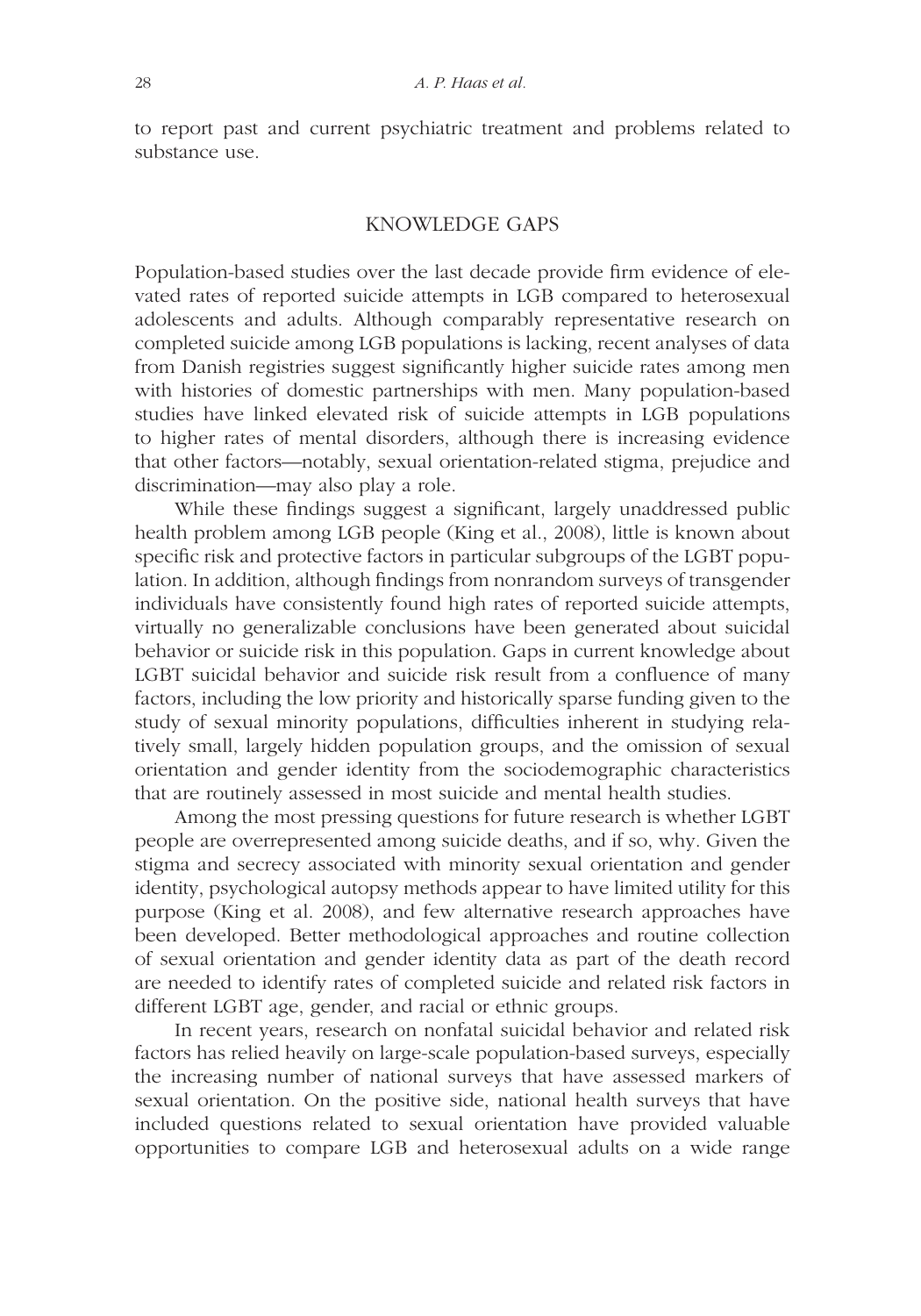of mental health variables, including rates of reported suicide attempts and mental disorders (Cochran, 2001). Examples in the United States include the National Survey of Midlife Development, the National Health and Nutrition Examination Survey, the National Survey of Family Growth, the National Household Survey on Drug Abuse, the National Comorbidity Study, the National Latino and Asian American Survey, and the National Epidemiological Survey of Alcohol and Related Conditions. In states that have added the optional sexual orientation questions to the CDC's schoolbased Youth Risk Behavior Survey, valuable information has been obtained about rates of suicidal ideation and behavior and associated factors in LGB compared to heterosexual adolescents. Surveys that follow a representative national sample over multiple waves of data collection, notably the National Longitudinal Study of Adolescent Health and the National Epidemiologic Survey of Alcohol and Related Conditions (NESARC), have been especially helpful in tracking changing patterns of mental disorders against events and evolving attitudes in the larger society.

Whenever appropriate, federal benchmark surveys related to health and mental health should include measures of sexual orientation and gender identity. This will require special attention to issues related to confidentiality and assurances of privacy during data collection. Eventually, appropriate and reliable methods for assessing gender identity must also be developed and incorporated into population-based surveys in order to track the anticipated effects of gender identity on suicide-related morbidity.

At the same time, the limitations of general health and mental health surveys as a research method for studying LGBT suicidal behavior and suicide risk must be recognized. Most such surveys are cross-sectional, collecting data at a single point in time. By their very nature, such data are retrospective and do not effectively allow cause-and-effect relationships to be discerned, especially when different windows of time are used for different questions. Most surveys have assessed lifetime or past year suicide attempts (or both), but have used a much more recent time period, such as the last two weeks or last 30 days, in assessing symptoms of mental disorders or mental distress. While surveys can demonstrate that current mental disorders tend to co-occur with reports of past suicide attempts, they cannot irrefutably determine that mental disorders—or other potential risk factors—are *causally* related to temporally earlier behaviors. Sorting out the complex relationships between potential risk factors and suicidal behavior, and among various risk factors themselves, is a challenge in all suicide research. Researchers who study suicidal behavior in the general population have used many different approaches including psychological autopsies, genetic and neurobiological studies, longitudinal cohort studies and randomized controlled clinical studies to advance understanding of causal factors. In contrast, nearly all of what is known about suicidal behavior in LGBT people has come from cross-sectional surveys or other nonexperimental research.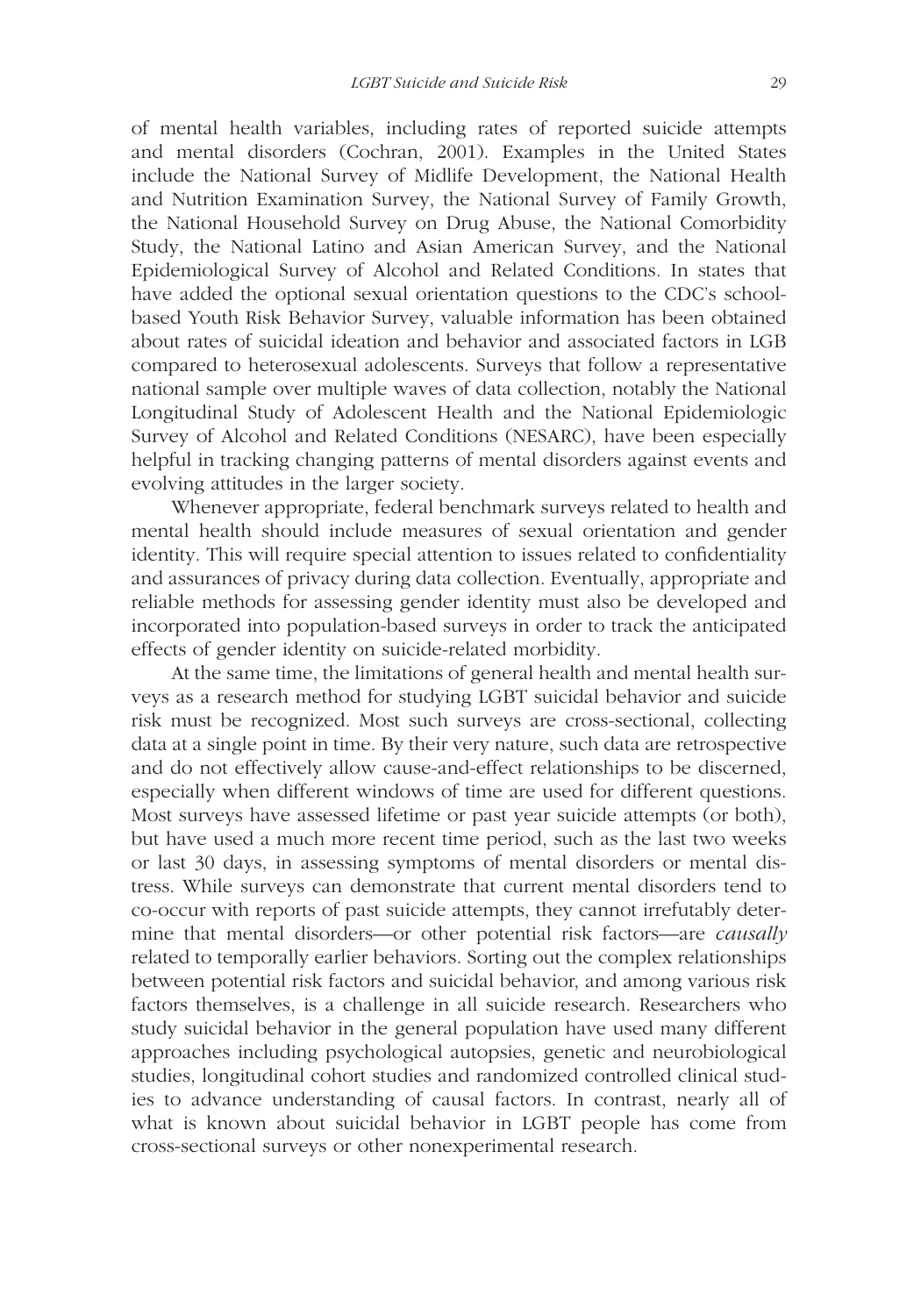Another limitation of national health and mental health surveys is that they typically explore a range of topics and thus are restricted in the number of questions that can be asked about suicidal behavior. Often, surveys ask a single question about suicide attempt history, for example, "Have you ever made a suicide attempt?" Because of the tendency of some respondents to report plans or preparations for suicide or self-harm behaviors without the intent to die as a "suicide attempt," researchers who focus specifically on suicide have recognized the need for multiple questions that distinguish these behaviors from actual suicide attempts (Bongiovi-Garcia et al., 2009). In addition, surveys designed for the general population are usually limited in the number of questions that assess current sexual orientation, and are rarely able to identify changes in orientation (and related factors such as partnership status) that may occur over the lifespan (L. Diamond, 2008; Fergusson et al., 2005).

Much has been learned from population-based surveys, but researchers studying LGBT suicidal behavior and suicide risk need to augment this research method with other approaches. Identifying LGBT people among samples already being studied by suicide researchers would be a potentially valuable, low-cost first step toward improving assessment of suicidal morbidity in this higher-risk population. Even when relatively small samples are used, as is the case in many neurobiological and genetic studies, identifying research subjects with minority sexual orientation or gender identity may over time provide valuable clues about factors that are related to elevated rates of suicidal behavior in these populations.

In-depth studies of methodologically sophisticated samples of LGBT (and comparable heterosexual) populations are needed to identify pathways to suicidal behavior in different age, gender, and racial and ethnic groups within the overall sexual minority population. Longitudinal studies that follow representative samples of the population over different time points such as the New Zealand cohort study (Fergusson, Horwood, & Beautrais, 1999; Fergusson, Horwood, Ridder, et al., 2005) and the Add Health cohort (Russell & Toomey, 2010) have considerable promise. More studies are needed to identify the processes that create and maintain the vulnerability of sexual minority populations for suicide-related morbidity. These should focus on LGBT people in different cultural settings, beginning early in life and tracking participants through adolescence, adulthood and into the elder years so that time sequences of factors related to suicidal behavior can be established. Such studies are costly, however, and will require a significant expansion of the funding for LGBT research.

More studies are also needed to illuminate the relationship of suicidal behavior to LGBT developmental milestones such as recognition of samesex attractions and*/*or transgender identity, or to stressors that are unique to LGBT individuals. Subgroups for which solid research data related to suicidal behavior and suicide risk are especially lacking include older LGB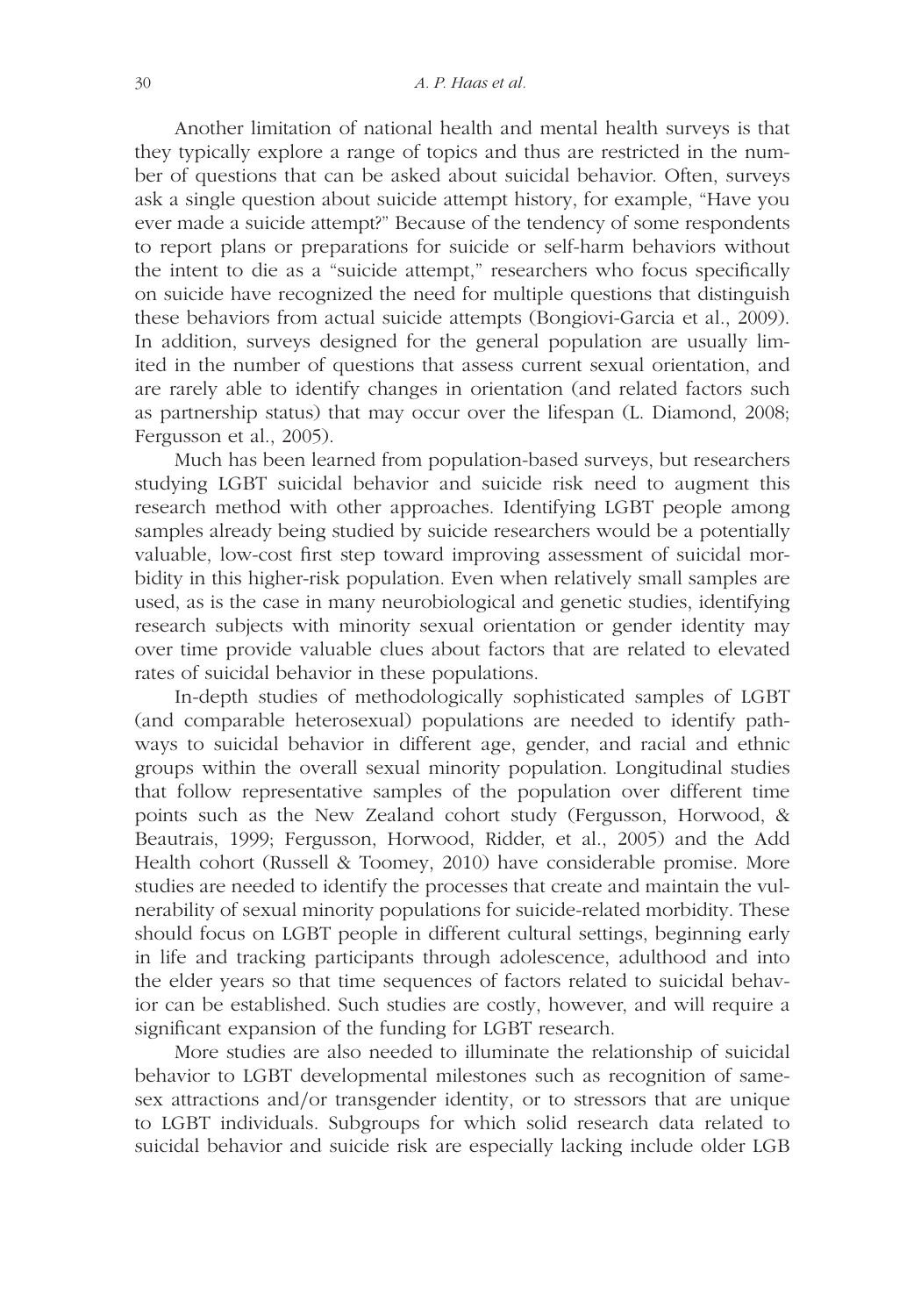adults, transgender people of all ages, and LGBT people who are further marginalized by homelessness, juvenile justice detainment or incarceration, or serious mental illness. In addition, very little research has been directed toward identifying factors that protect the large majority of LGBT people from suicidal behavior. Better understanding of protective factors and how LGBT individuals develop and sustain resilience in the face of the challenges inherent to sexual minority status, may contribute to reducing risk of suicidal behavior in these populations.

# Recommendations for Future Research

*To advance knowledge and understanding of LGBT suicide and suicide risk:*

- Expand public and private funding for research on LGBT suicide and suicide risk over the lifespan, including funding from LGBT foundations and donors.
- Identify and test new ways of determining sexual orientation and gender identity among people who die by suicide. Explore the possibilities of linking existing records on same-sex marriages, civil unions or registered domestic partnerships with suicide mortality data in appropriate countries and U.S. states.
- Continue to test which aspects of sexual orientation and gender identity are most strongly related to negative mental health outcomes, including suicide attempts, and on that basis, establish empirically supported, standardized measures of sexual orientation and gender identity for use in suicide and mental health research. In this task, *Best Practices for Asking Questions about Sexual Orientation on Surveys* (Badgett, 2009) provides an excellent start.
- Develop and test measures to determine partnership status and intimate relationships among LGBT people in different age, racial and ethnic, geographic, and cultural groups.
- Encourage inclusion of measures of sexual orientation and gender identity and partnership status in all suicide and mental health research, including clinical, neurobiological and genetic studies, with appropriate safeguards for privacy and confidentiality. Public and private agencies that fund suicide and mental health research can play a critical role in this regard.
- Educate key stakeholders about the need for questions on sexual orientation and gender identity in suicide and mental health research. These include funding agencies, researchers, institutional review boards that ensure the protection of human research subjects in research, as well as coroners, medical examiners, police investigators and others who develop or create records of fact used by suicide researchers.
- Develop and conduct longitudinal studies, using large cohort designs to ensure sufficient numbers of LGBT participants, in order to: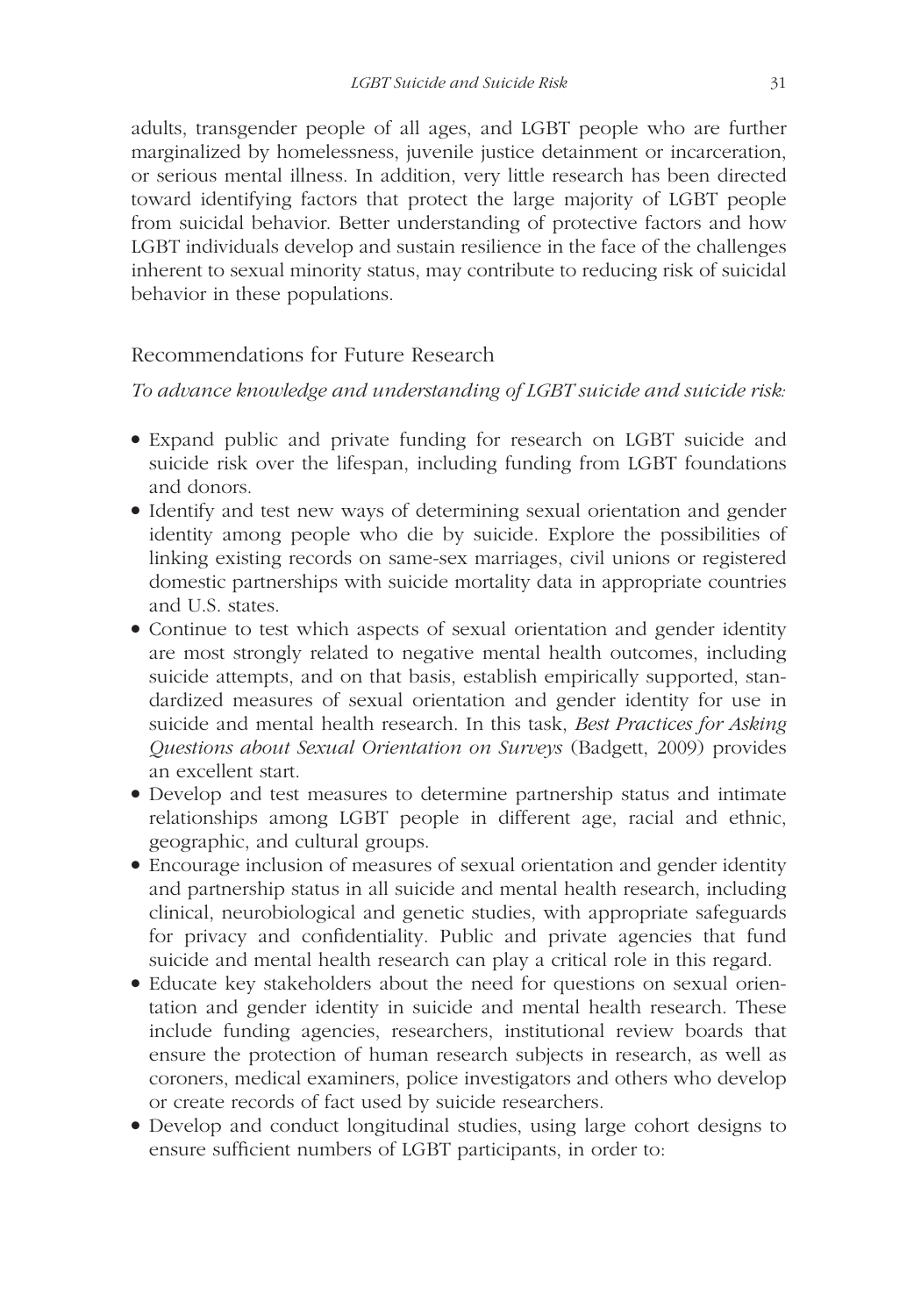- identify prevalence, causes, and pathways to suicidal behavior for LGBT individuals in all gender, age and racial and ethnic groups;
- assess both risk and protective factors related to sexual*/*gender developmental milestones (e.g., feeling different, self-recognition, disclosure to others); and
- examine the relationship between LGBT suicidal behavior and stigma and discrimination, and document the impact of evolving policies and laws related to LGBT people.
- Conduct studies of the prevalence of suicidal behavior and contributing contextual factors in LGB racial, ethnic, cultural and religious groups.
- Conduct studies of LGB midlife and older adults to establish the prevalence and patterns of past and current suicidal behavior. Examine the role of specific risk factors including depression, drug and alcohol abuse, discrimination, long-term effects of HIV*/*AIDS and other chronic illnesses and social isolation in different developmental life stages. These studies should also include potentially protective factors such as positive sexual*/*gender identity, family and community connectedness, and access to affirming health and mental health services.
- Conduct studies of suicidal behavior and suicide risk in diverse groups of transgender people across the lifespan.
- Conduct studies of suicidal behavior and suicide risk among high-risk LGBT subgroups, including LGBT youth who are homeless, in juvenile detention facilities or incarcerated.
- Conduct studies of factors that protect against or mitigate the impact of suicide risk factors in the large majority of LGBT people, and factors that contribute to the development of resiliency in each of these populations.
- Mandate inclusion of empirically valid measures of sexual orientation and gender identity in all federally supported benchmark surveys related to health and mental health in which privacy and confidentiality can be appropriately ensured. Include assessment of sexual orientation and gender identity in existing large or longitudinal surveys such as the National Institute of Child Health and Human Development (NICHD) Study and the National Health Interview Survey (NHIS).
- In health surveys and other research studies, use consistent time periods to assess sexual orientation and gender identity, suicidal behavior and suicide risk factors, in order to more precisely identify interrelationships.

# GAPS BETWEEN KNOWLEDGE AND PRACTICE

Although much remains to be learned, what is already known has not yet been applied to practices aimed at reducing suicidal behavior and suicide risk in LGBT people. In this section, we discuss three areas in which improved practices may contribute towards this goal: mental health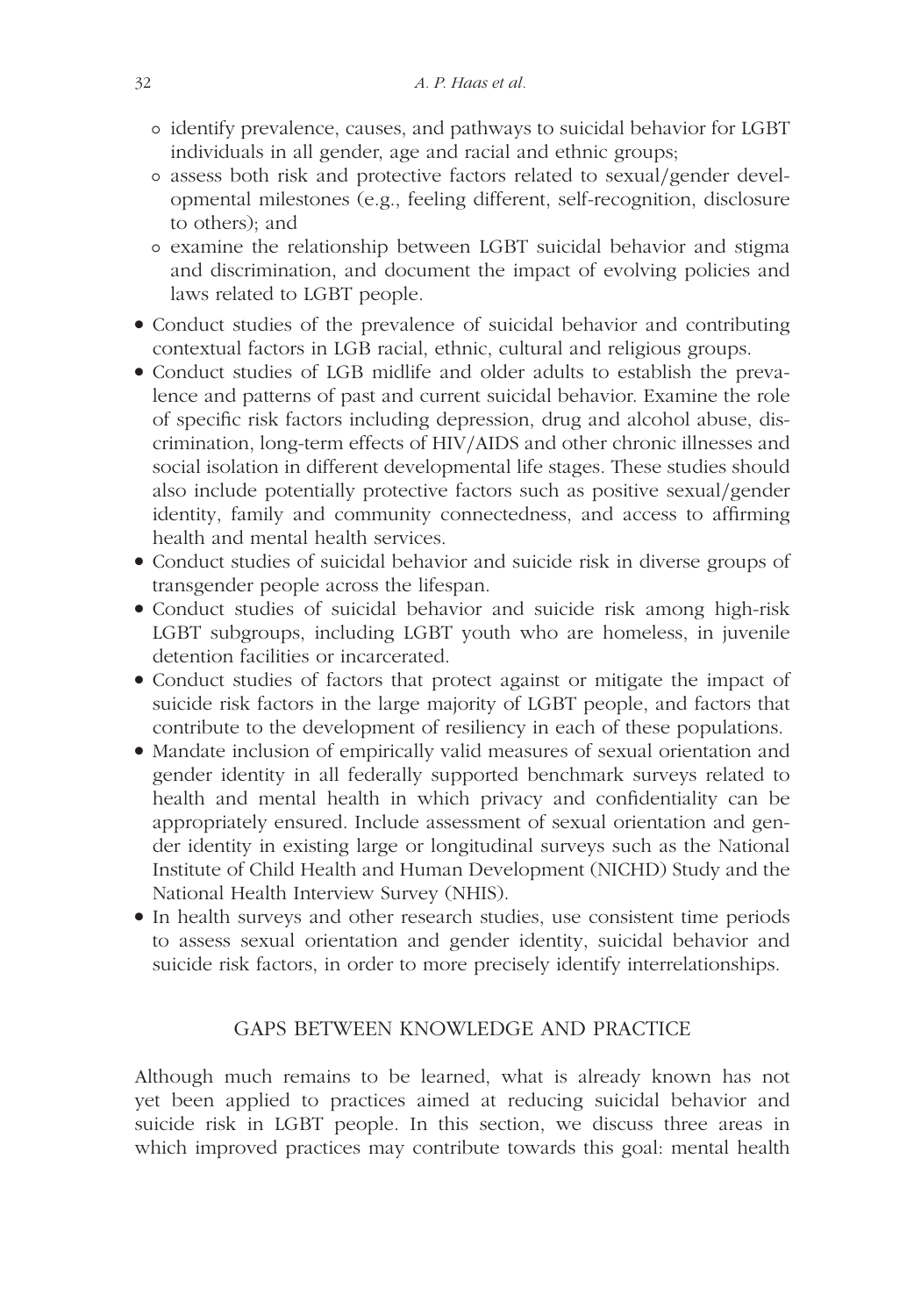interventions, suicide prevention strategies, and public policy. At the conclusion of each section, we offer recommendations to bring about needed change. Few mental health interventions or suicide prevention strategies have been evaluated with LGBT people, and it cannot be assumed that what has worked with predominantly heterosexual populations will have the same results with specific sexual minority groups. At the same time, as researchers have noted (King et al., 2008), the consistency of the data pointing to elevated risk of suicidal behavior and mental health problems among sexual minority people argues for taking action now rather than awaiting more research evidence. Where we recommend extending evidence-based practices for general populations to LGBT populations, we urge that careful process and outcome evaluations be conducted so that timely and appropriate adjustments can be made and differences in effectiveness determined. In this regard, it will be critical to look at outcomes among LGB individuals in different gender, age, racial and ethnic and cultural groups.

Generalizable information is lacking about suicidal behavior and suicide risk among transgender populations, and thus there is currently little empirical basis for specific recommendations for practices involving transgender individuals. Where there appears to be a logical basis for assuming commonalities across sexual minority persons, we include transgender along with lesbian, gay, and bisexual groups in our recommendations, again urging that careful evaluations be conducted to identify possible differences in outcomes among transgender compared to LGB people, and among transgender people having different sexual orientations as well as different gender identities, behaviors and expressions.

#### Mental Health Interventions

LGBT organizations have been at the forefront of bringing national attention to health problems that disproportionately affect LGBT people, notably HIV*/*AIDS, seeking remedies to associated disparities in research funding, and working to improve access to high quality, culturally appropriate health care services. Commensurate efforts have not been directed toward elevated rates of mental disorders in LGBT people and the risk these disorders pose for suicidal behavior, even though *Healthy People 2010: Companion Document for Lesbian, Gay, Bisexual and Transgender Health* (Gay and Lesbian Medical Association and LGBT Health Experts, 2001) provided welldocumented recommendations to support a focus on LGBT mental health.

Up until 1973, when LGBT psychiatrists, other mental health professionals, and their allies spearheaded efforts at the annual meeting of the American Psychiatric Association to remove homosexuality per se as a psychiatric diagnosis, variant sexual orientation was routinely equated with mental disorder and sexual deviance, leading to a therapeutic focus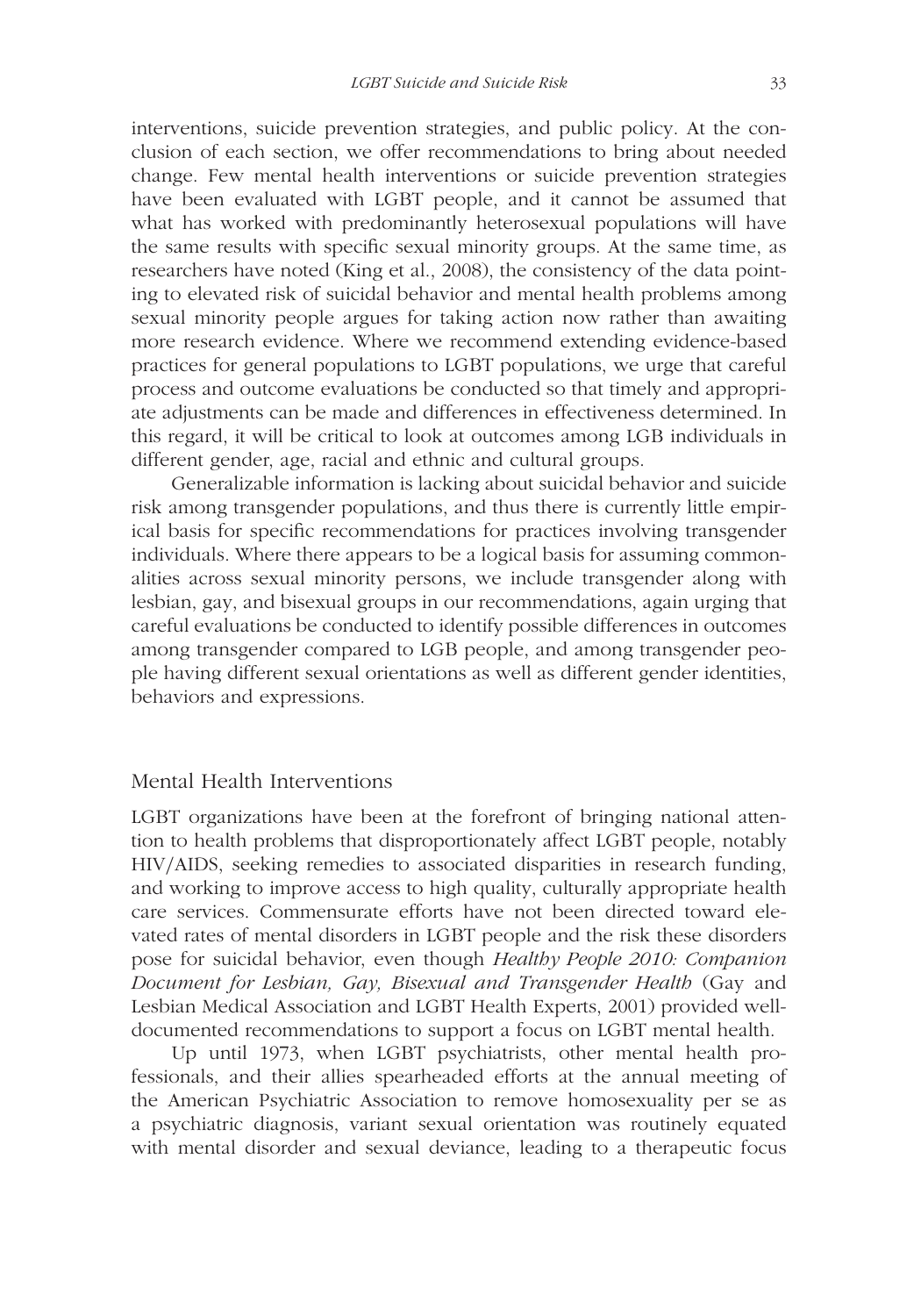on "curing" people of same-sex sexual attraction and behavior. Today, more than three decades after homosexuality was removed from the American Psychiatric Association's *Diagnostic and Statistical Manual of Mental Disorders* (*DSM*), a small but vocal minority among mental health professionals continues to promulgate "curative" therapies for gay men and lesbians, despite evidence that such methods are ineffective and harmful (American Psychiatric Association, 2000). In addition, since 1980 the DSM has included diagnoses that pathologize variant gender identities and behaviors. Given this legacy, it is understandable that mental disorders and suicide risk have not been propritized among the many pressing issues on the agenda of LGBT organizations. However, the strength of the empirical evidence that significant numbers of LGBT people suffer from mood, anxiety and substance use disorders compels concerted action aimed at encouraging help seeking, improving the quality and availability of culturally appropriate mental health services, and generating greater federal responsiveness to the mental health problems of LGBT people.

Although LGB people utilize mental health services more than heterosexual individuals (Cochran & Mays, 2000b; Cochran, Mays, & Sullivan, 2003; Grella, Greenwell, Mays, & Cochran, 2009), it is not clear how frequently they access evidence-based, time-limited treatments that have been established to be most effective in reducing depression and suicidal behavior (Guthrie et al., 2001; Brown, Ten Have, & Henriques, 2005). Although progress in developing culturally competent treatments has certainly been made since the 1990s when widespread dissatisfaction with mental health services was documented among LGBT people (Israel & Tarver, 1997; Liddle, 1996), access to competent and mental health care remains limited in many geographic areas. Given the high rates of substance use disorders among LGBT men and women, which in the general population increase risk for suicidal behavior, increasing access to and participation in culturally competent drug and alcohol treatment is especially critical. Particular efforts should be made to expand the participation of LGBT people in substance abuse treatment programs that incorporate approaches and protocols based on current research evidence (Center for Substance Abuse Treatment, 2006, 2009; Grella et al., 2009; Pettinati et al., 2010).

Evidence shows that targeted or modified mental health interventions for LGB individuals may increase treatment acceptability, retention, and effectiveness. One study showed that methamphetamine-dependent gay and bisexual men given "gay-tailored" cognitive behavioral therapy (CBT) showed more rapid declines in depressive symptoms and methamphetamine use, compared to those given traditional CBT or other general interventions (Jaffe, Shoptaw, Stein, Reback, & Rotheram-Fuller, 2007). A promising, empirically based approach for treating depressed and suicidal adolescents, Attachment-Based Family Therapy (G. S. Diamond, Siqueland, & Diamond, 2003), is currently being adapted and tested for use with LGBT adolescents.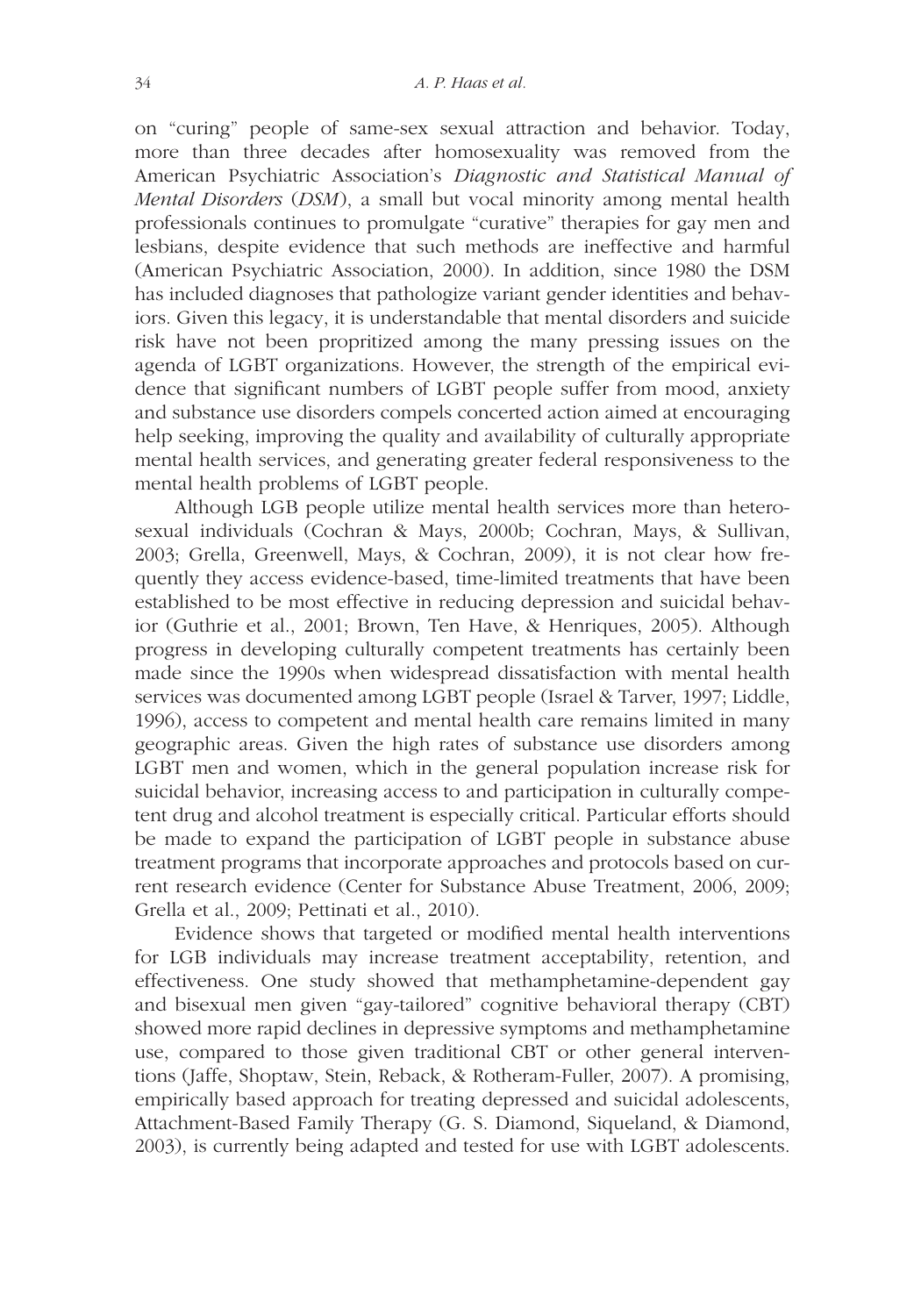While recognizing the need for individually focused treatment and support services for those who already have or are developing mental disorders, community-based programs are being developed by LGBT organizations in some European countries that emphasize LGBT-specific mental health promotion and behavioral health interventions (International Gay, Lesbian, Bisexual, Transgender and Queer Youth and Student Organization, 2007; Mule et al., 2009).

Overall, however, there is a dearth of mental health interventions specifically designed for LGBT people, which means the large majority of those who need treatment must rely on general community providers. In recent years, there has been growing recognition of the need to include more extensive information on LGBT people in educational and training programs for mental health professionals. One promising start is the development of a LGBT Mental Health Syllabus for psychiatry residents (Group for the Advancement of Psychiatry, 2007). Although this curriculum provides helpful information on such topics as LGBT psychological development and common LGBT medical and mental health problems, the lack of direct discussion of suicide or suicide risk is an unfortunate omission that should be addressed. No systematic information is available on the extent to which this or similar curricula are being implemented in psychiatry or other clinical training programs.

For current practitioners, the Association for Lesbian, Gay, Bisexual, and Transgender Issues in Counseling, a division of the American Counseling Association, provides *Competencies for Counseling Gay, Lesbian, Bisexual and Transgender Clients* (Association for Lesbian, Gay, Bisexual, and Transgender Issues in Counseling, n.d.). These offer excellent guidelines for ethical, culturally competent care of sexual minority clients, but do not touch specifically on heightened risk for suicidal behavior. Likewise, the American Psychological Association's *Guidelines for Psychotherapy with Lesbian, Gay and Bisexual Clients* (American Psychological Association, n.d.) provide helpful general principles but do not specifically address psychotherapeutic treatments for reducing suicidal behavior. The American Psychiatric Association has developed guidelines for the *Assessment and Treatment of Patients with Suicidal Behaviors* (American Psychiatric Association, 2003), which identify sexual orientation as a potential suicide risk factor, but provide limited information about factors associated with suicidal behavior among LGBT persons. Regarding adolescents, the American Academy of Pediatrics alerts physicians to elevated suicide risk among LGBT youth (Shain & the Committee on Adolescence, 2007), but its guidelines for the identification, assessment, and treatment of adolescent depression in primary care (Cheung et al., 2007; Zuckerbrot et al., 2007) do not address LGBT youth or young adults.

In lieu of any evidence of intrinsic pathology associated with transgender identities, mental health professionals as well as transgender and allied groups have voiced increasing concern that the *DSM* diagnoses of Gender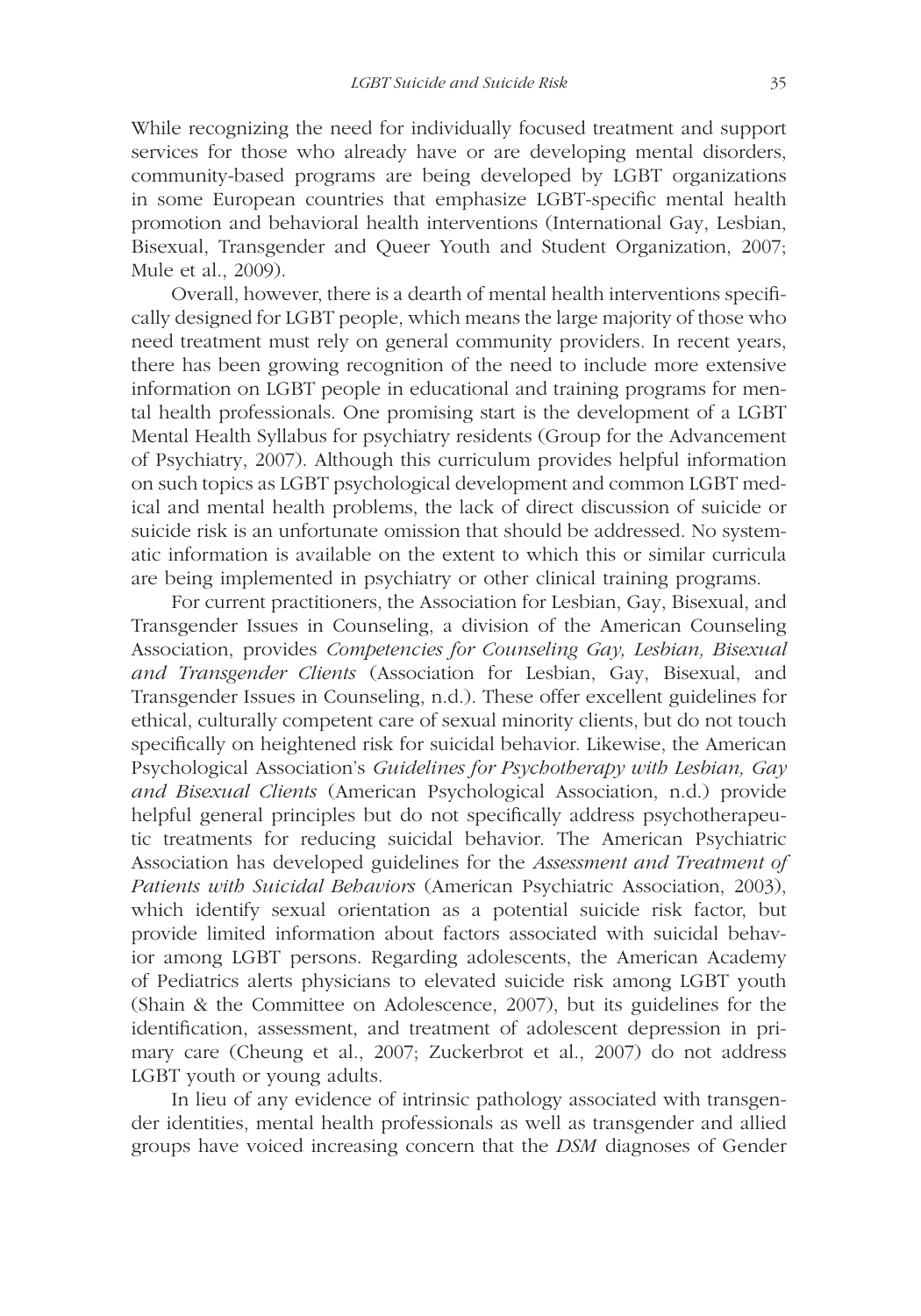Identity Disorder (GID) and transvestic fetishism stigmatize variant gender identities and behavior and discourage many transgender people from seeking mental health care (Drescher, 2010). In advance of the publication of a fifth edition of the *DSM* in 2013, many are calling for the removal of these diagnoses. Some fear, however, that removing GID as a recognized condition that can lead to significant distress may result in the denial of insurance coverage for expensive health care services related to transitioning, leaving many transgender individuals without needed care A number of compromise positions have been put forth, including changing the term Gender Identity Disorder to Gender Incongruence or Gender Dysphoria, and repositioning the condition in the medical rather than psychiatric realm to reduce stigma and assure access to care (Allison, 2010; Winters & Ehrbar, 2010).

# Recommendations Related to Mental Health Interventions

*To make the mental health needs of all LGBT people a priority within the national LGBT agenda, it is recommended that LGBT organizations and suicide prevention organizations work in concert to:*

- Develop LGBT-focused campaigns to:
	- destigmatize mental disorders, particularly mood and anxiety disorders, among LGBT people;
	- educate LGBT people about the relationship of mood, anxiety, and substance use disorders to suicide;
	- encourage help seeking among LGBT people who are suffering from mental disorders, or are suicidal; and
	- encourage the development of equitable, accessible, and culturally appropriate mental health and substance abuse services for LGBT people of all ages.
- Provide leadership for the development of needed mental health interventions and programs for LGBT people, including:
	- adaptations to LGBT people of mental health interventions and therapies that have been established to be effective among the general population;
	- programs for early identification of risk behaviors and mental health disorders and substance abuse, especially among LGBT youth;
	- LGBT-specific behavioral health interventions, related in particular to substance abuse; and
	- LGBT-specific mental health promotion programs that provide education and information resources about healthy sexual and gender variations and promote positive identity and family and community connectedness.
- Ensure the involvement of LGBT people of all age, racial and ethnic, and gender identity constituencies in the planning, design, development, and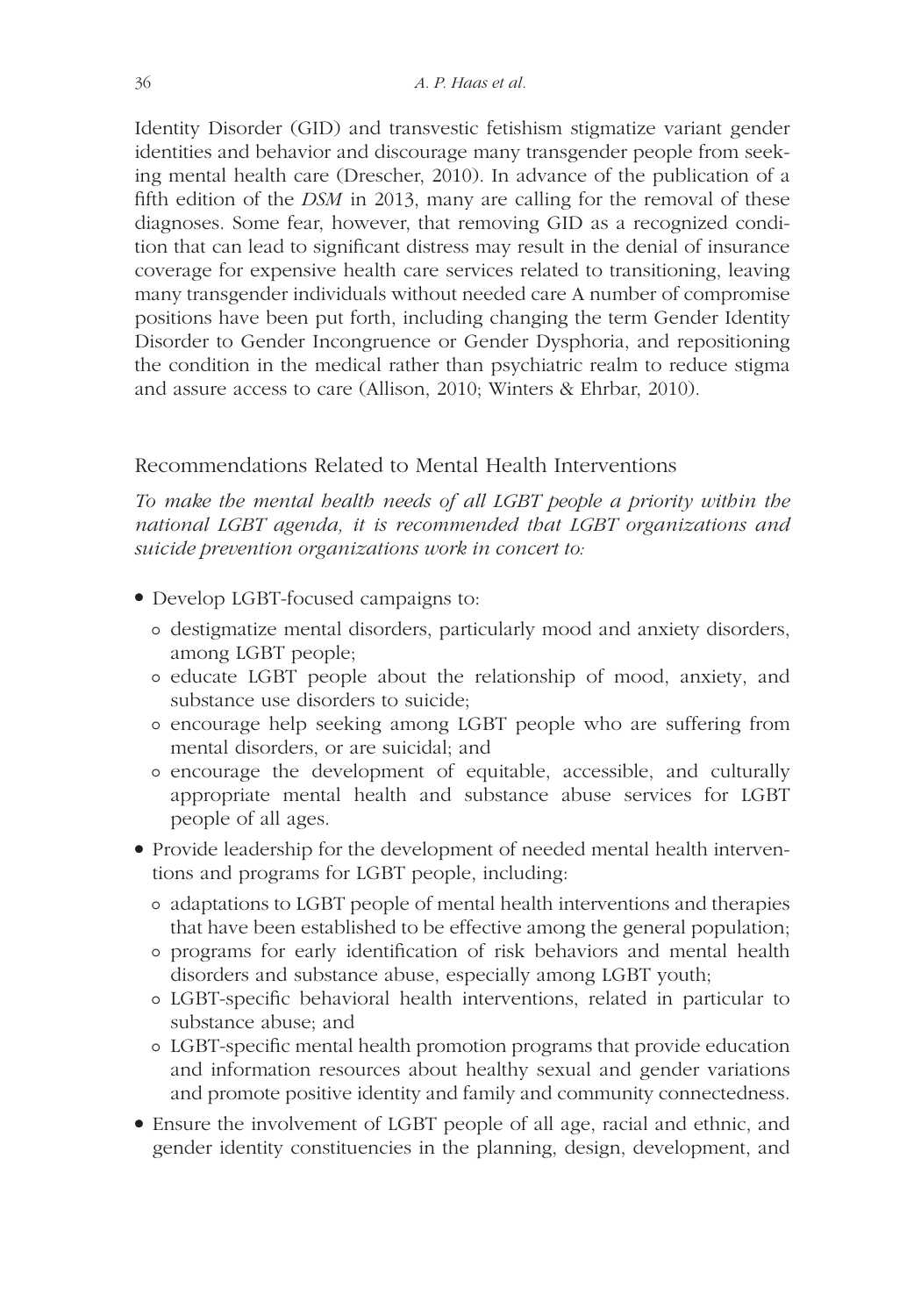implementation of all new mental health interventions and programs for substance abuse treatment.

*To insure the availability of professionals with the knowledge, skills, and attitudes to provide quality mental health care to LGBT individuals, including those who are at risk for suicide:*

- All professional educational and training programs that prepare students to provide mental health care or administer mental health programs including physician residency programs in psychiatry and primary care; graduate programs in psychology, social work, nursing, and public health; and other mental health and human services training programs—should develop and provide comprehensive, empirically based education about LGBT mental health needs and suicide risk.
- Professional organizations that accredit professional training programs and certify the competence of mental health care providers and primary care physicians, should:
	- determine the core body of knowledge and standards of care for the treatment of LGBT mental health problems and suicide risk within their specialty areas;
	- provide continuing education offerings and educational materials related to LGBT mental health needs and suicide risk to all current practitioners;
	- update existing guidelines for the treatment of LGBT people within their specialty areas, based on up-to-date research findings related to LGBT mental health and suicide risk and evidence-based treatments for those who are suicidal; and
	- develop guidelines for the treatment of LGBT people in all disciplines where they are currently lacking.

*To reduce stigma of transgender people within mental health professions:*

- Revise *DSM-V* diagnoses related to transgender people to:
	- affirm that gender identity, expression and behavior that differ from assigned birth sex is not indicative of a mental disorder; and
	- establish the medical necessity of transition treatments for those who perceive biological characteristics to be incongruent with their gender identity.

# Suicide Prevention Strategies

Suicide prevention strategies focus on four key domains, in addition to mental health treatment (Mann et al., 2005):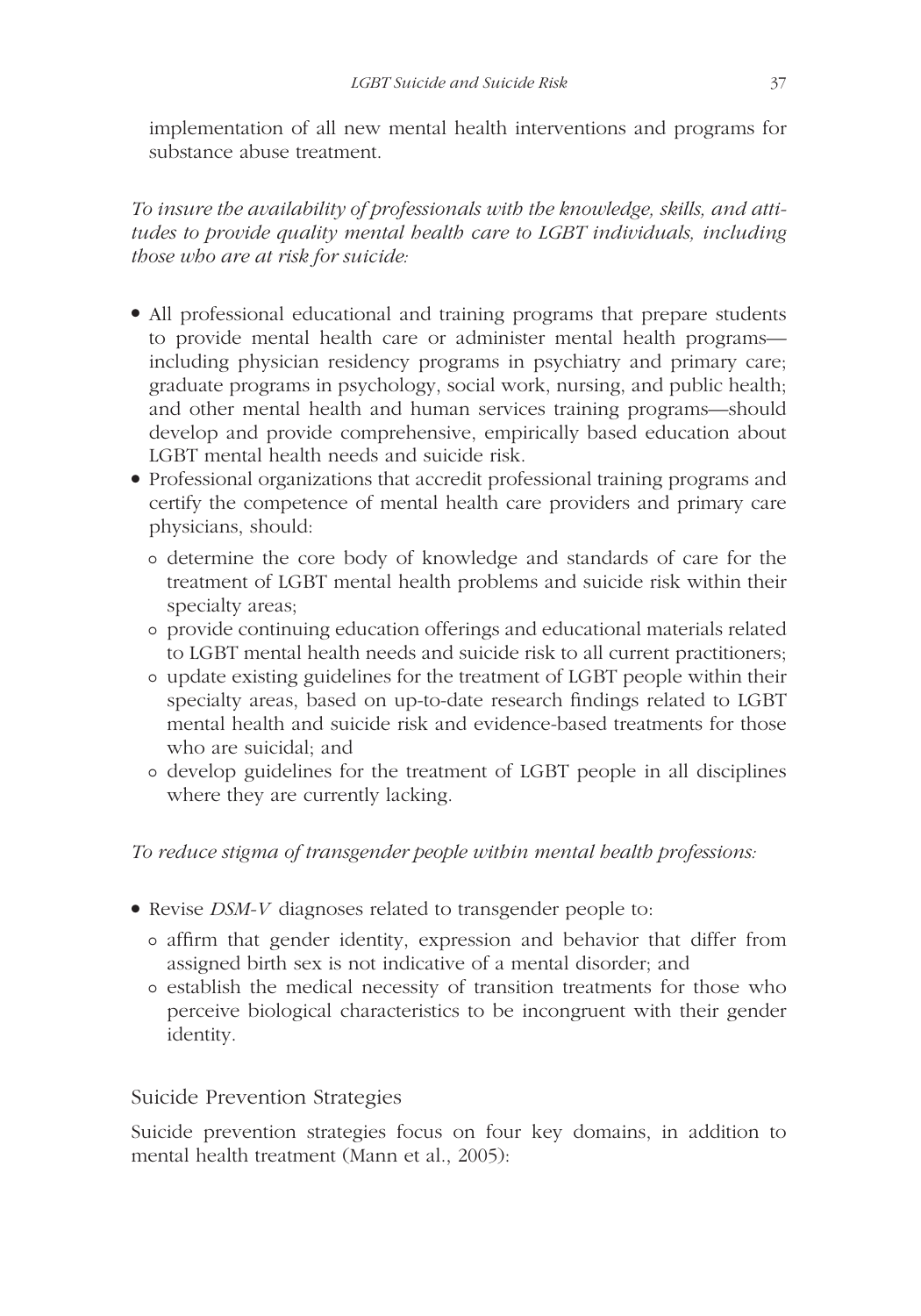- awareness campaigns and educational programs for the general public, primary care physicians, and community and organizational gatekeepers;
- screening programs, hotlines, and other activities that identify at-risk individuals and direct them to treatment;
- restriction of lethal means used for suicide; and
- programs that promote media as an avenue for public suicide prevention education, and discourage coverage that glamorizes or normalizes suicide.

By addressing LGBT suicide and suicide risk in such a limited way, national and most state-level suicide prevention strategies have provided little guidance for the development of suicide prevention programs that specifically target LGBT groups. One comprehensive review of suicide prevention programs for LGBT youth (Suicide Prevention Resource Center, 2008) identified only one such program, The Trevor Project, which operates the only national crisis and suicide prevention lifeline for LGBT and questioning youth. The Trevor Project also provides in-school workshops, educational materials, and online educational resources for youth, and advocates for public policies to reduce LGBT stigma. No systematic data are available on the impact of these programs on reducing suicidal behavior or suicide risk among LGBT youth.

Other national organizations serving LGBT populations focus on issues that, while not explicitly addressed to suicide prevention, may contribute to this goal. Best known among such organizations are the Gay, Lesbian and Straight Education Network (GLSEN), Services and Advocacy for Gay, Lesbian, Bisexual and Transgender Elders (SAGE), and Parents, Families and Friends of Lesbian, Gay, Bisexual and Transgender People (PFLAG). Many other state and local LGBT organizations provide suicide prevention resources in conjunction with activities focused on child welfare, HIV*/*AIDS prevention and support, violence prevention, or health promotion (Suicide Prevention Resource Center, 2008).

A recent program, the Family Acceptance Project based at San Francisco State University, is developing family interventions based on research findings on the relationship between parental and caregiver behaviors and mental health outcomes, including suicide attempts, among LGBT youth (Ryan et al., 2009). The Family Acceptance Project is also developing training materials on working with LGBT youth and families for school personnel, mental health professionals, and child welfare, juvenile justice, and family service providers.

Suicide prevention interventions designed for the general public rarely address suicidal behavior or suicide risk within LGBT groups. As a result, unless LGBT people are the specific focus of an intervention, they are generally not included in suicide prevention programming. Although guidelines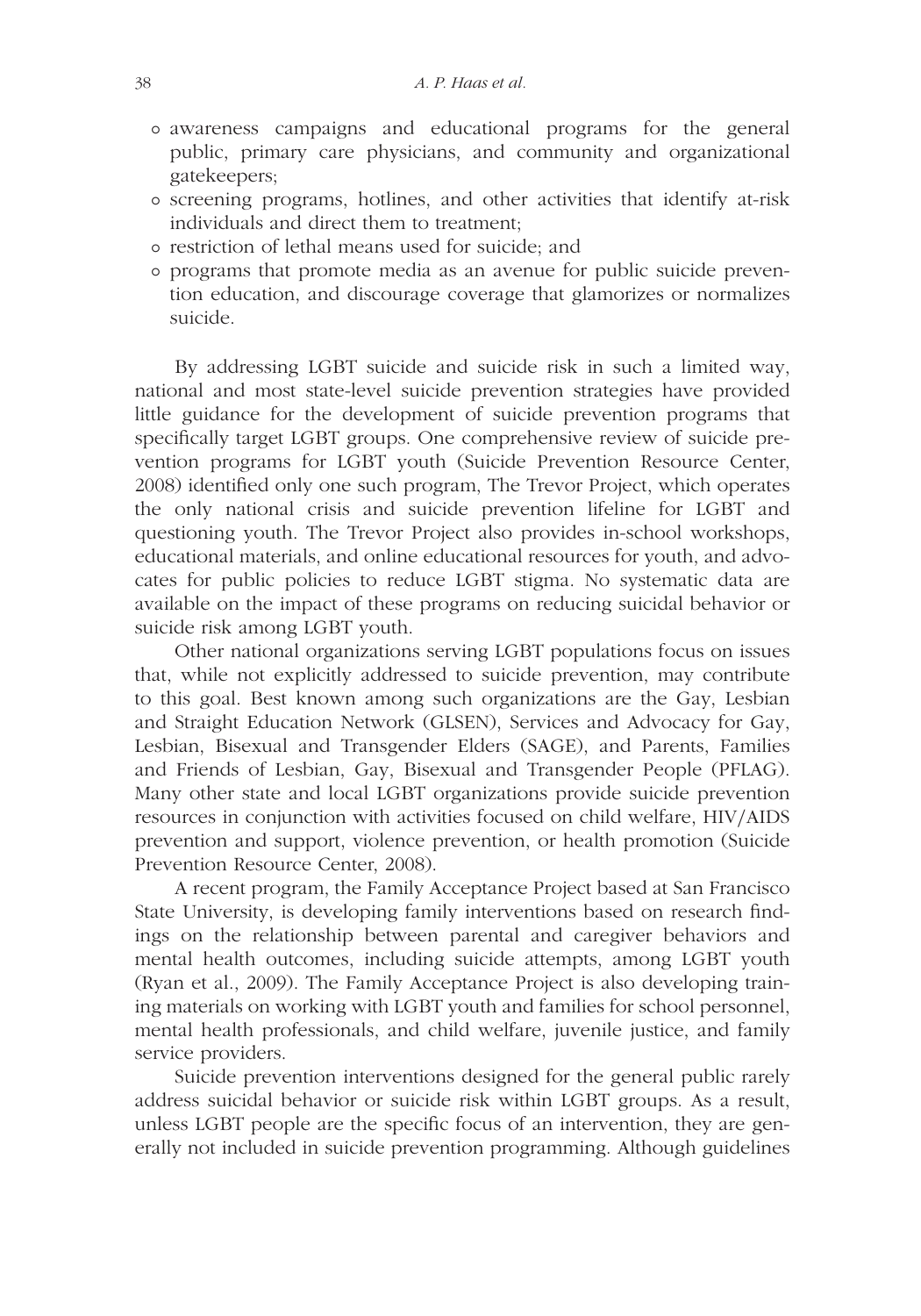for increasing LGBT competency among human services organizations have been developed (Suicide Prevention Resource Center, 2008), there is as yet limited evidence that mainstream suicide prevention interventions are becoming more LGBT inclusive.

Recommendations Related to Suicide Prevention Interventions

*To improve LGBT suicide prevention efforts:*

- Address LGBT suicide risk and possible interventions for reducing risk in national and state suicide prevention strategies and plans.
- Provide educational and resource materials on LGBT suicide and suicide risk to LGBT organizations, and encourage consideration of how suicide prevention can be advanced within the context of each organization's mission and activities.
- Incorporate well-designed outcome evaluations into all interventions aimed at reducing suicidal behavior and suicide risk among LGBT people.
- Develop a wider range of interventions for reducing suicidal behavior and suicide risk in specific LGBT groups.
- Encourage a focus on LGBT groups within suicide prevention interventions and programs designed for the general population.
- Develop and implement educational programs for increasing competency in LGBT suicide risk within:
	- organizations and groups providing suicide prevention interventions for the general population; and
	- community gatekeepers including teachers and staff in youth programs, senior centers, aging services agencies and others who come in contact with at-risk individuals.
- Encourage training in LGBT suicide risk for staff and volunteers of suicide crisis lines, law enforcement, emergency care professionals, and others who work with suicidal individuals.

#### PUBLIC POLICY

Among the most salient findings to emerge from recent research are those linking public policies that discriminate against sexual minorities to elevated rates of mental disorders in LGB people (Hatzenbuehler, Keyes, et al., 2009; Hatzenbuehler, McLaughlin, et al., 2010). The wellestablished association between mental disorders and suicide attempts in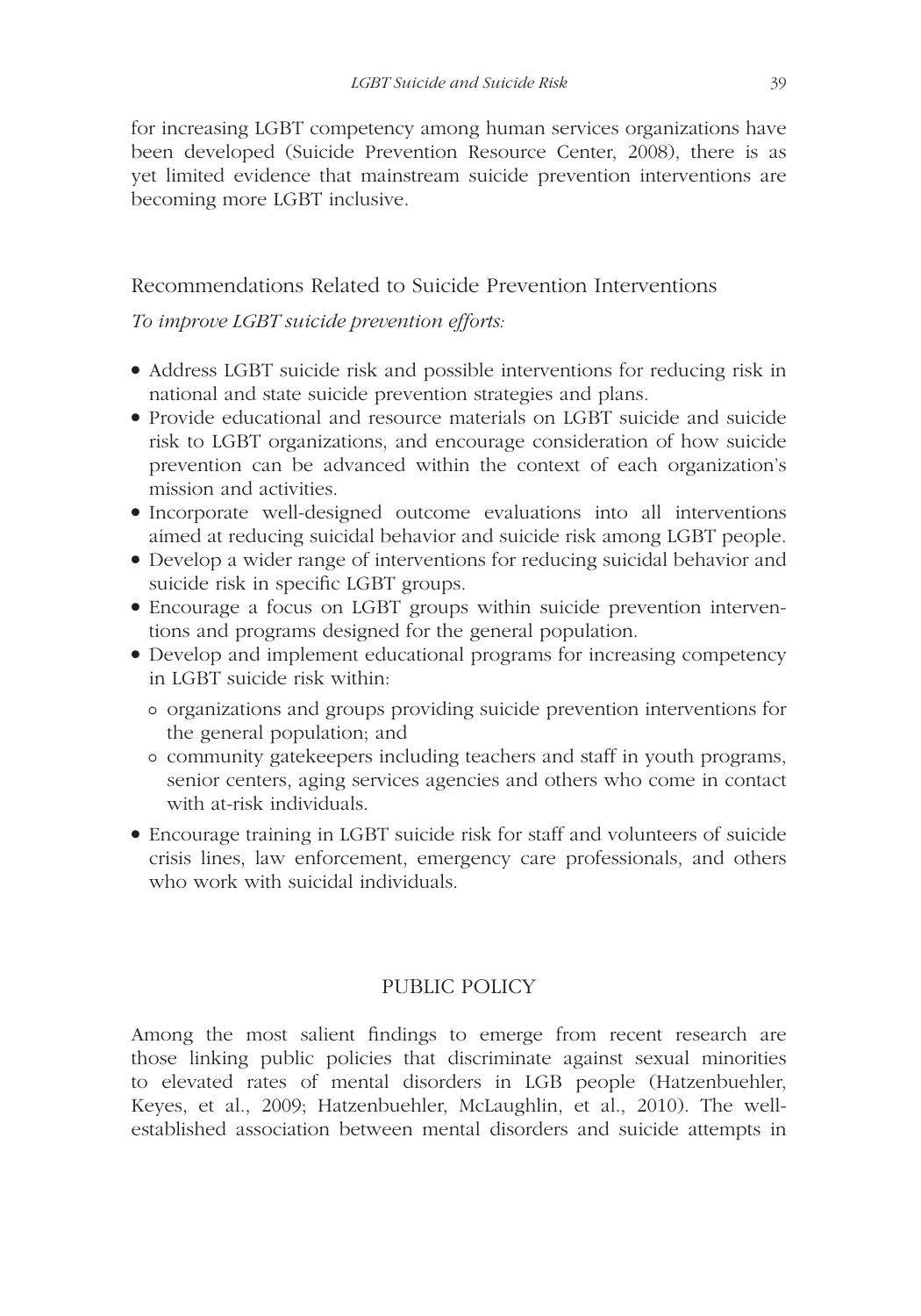at least some LGBT subgroups points to the need to include advocacy for policy change as a component of a comprehensive plan for LGBT suicide prevention.

In the United States, as in other countries, LGBT organizations have long provided the key leadership in identifying and advocating for policy and legislative changes related to protecting LGBT people from violence, hate crimes, school bullying and harassment, and for ending discrimination in housing, the workplace, the military and marriage rights. With the exception of bullying and school safety issues, LGBT advocacy efforts have not commonly linked discriminatory laws and policies to negative health or mental health outcomes in LGBT people. In recent years, however, health and mental health associations have begun to articulate this linkage in speaking out against laws and policies that discriminate against LGBT people. In approving a December 2009 motion to advocate for repeal of the current Don't Ask, Don't Tell law that restricts gay men and lesbians from serving openly in the military, the American Medical Association (AMA) was especially critical of the law's requirement that military physicians and psychiatrists report gay and lesbian service members who disclose their sexuality in the context of treatment, noting that this discourages help seeking among gay and lesbian patients in need of care, while placing an untenable burden on treatment providers (Moran, 2009). At the same time, the AMA also approved a report titled "Health Disparities in Same-Sex Partner Households," which called for the AMA to work to eliminate inequities in access to health and mental health care arising from the exclusion of same-sex couples from civil marriage and the associated difficulties in obtaining health insurance (Moran, 2009). In its Position Statement for Support of Legal Recognition of Same-Sex Civil Marriage, the American Psychiatric Association (2005) noted its history of supporting equity, parity, and nondiscrimination in matters that have an impact on mental health. In addition to the negative impact of discriminatory marriage laws on the stability of same-sex couples' relationships and their mental health, the statement noted the particular effects on older adults in same-sex relationships, including deprivation of survivorship and inheritance rights, financial benefits, and legal recognition as a couple in health care settings, which increase the psychological burden associated with aging.

Suicide prevention organizations have shown strong support for policies that seek to improve mental health outcomes, such as the federal Mental Health Parity and Addiction Equity Act of 2008 (U.S. Department of Labor, 2010), which mandated that insurance coverage for mental health treatments be comparable to that for other medical interventions. Advocating for nondiscrimination and protections for LGBT people is a logical extension of the effort to lower suicide risk through alleviating mental disorders.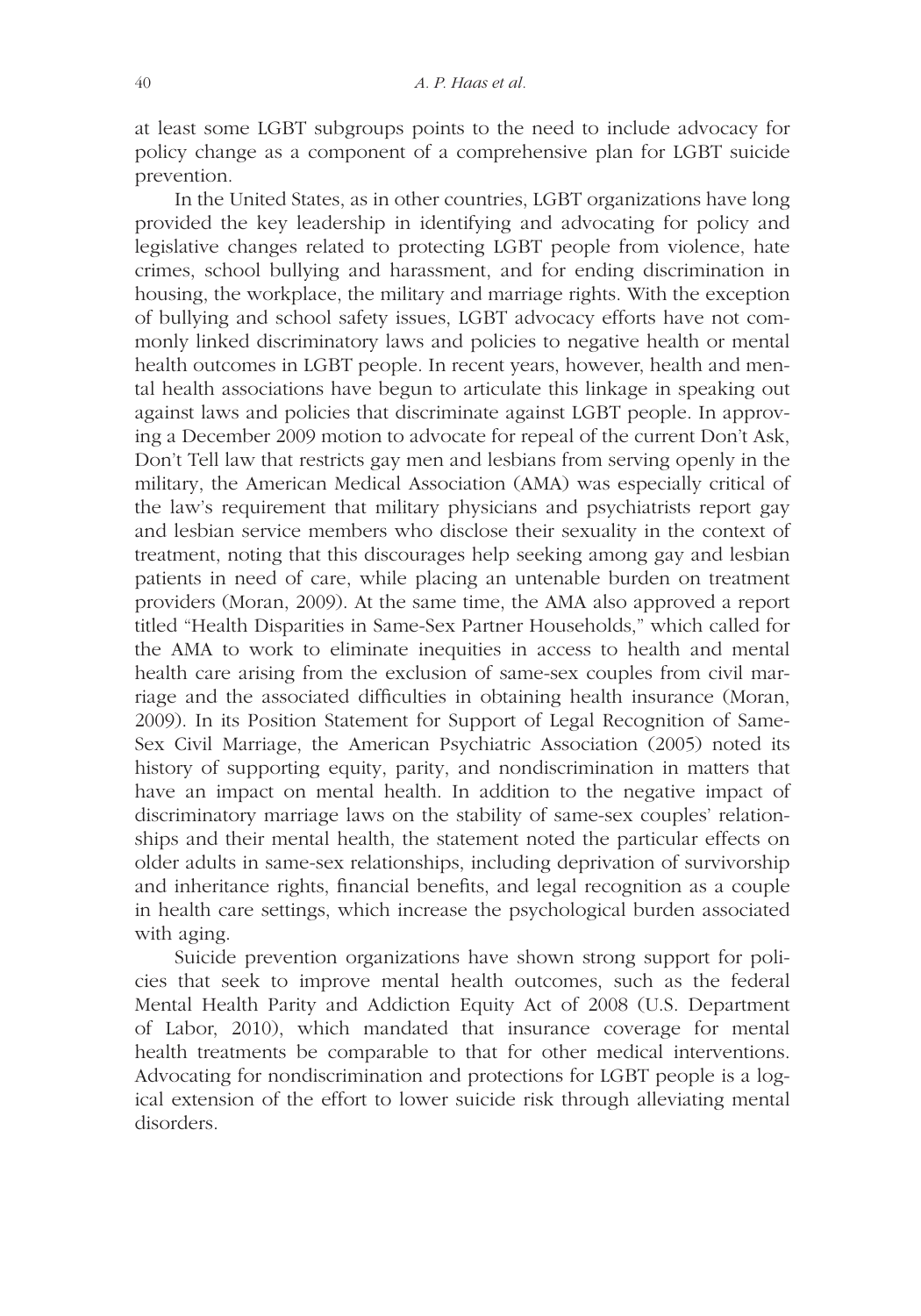# Recommendations Related to Public Policy

*To reduce the negative mental health outcomes of institutional discrimination against LGBT people and its associated stigma and prejudice:*

- Advocate for anti-bullying and safe schools legislation, and for the specific inclusion of sexual orientation and gender identity in protective legislation related to school safety.
- Advocate for changes in all federal and state laws and regulations that create inequities based on sexual orientation or gender identity and have been shown to have negative mental health outcomes or otherwise heighten suicide risk for LGBT people.
- Advocate for improved access to mental health services through nondiscrimination policies and expansion of health insurance coverage to same-sex partners.
- Advocate for legislation requiring measures of sexual orientation and gender identity to be incorporated into federally supported benchmark surveys and other population-based databases related to health and mental health, so that the consequences of inequities affecting LGBT people can be more fully identified.

# **CONCLUSION**

Over the last two decades, an increasing body of empirical research in the United States and other countries has pointed to significantly elevated suicide risk among LGBT compared to heterosexual people. Although many questions are as yet unanswered, there appears to be little doubt that a broad national effort will be needed to encourage and fund the needed research, raise awareness of the problem among LGBT and suicide prevention leaders, and develop the interventions, prevention strategies, and policy changes through which suicidal behavior and suicide risk in LGBT populations can be reduced. We hope this report and the recommendations it offers will contribute to stimulating this effort.

#### **REFERENCES**

- Allison, R. (2010). Aligning bodies with minds: The case for medical and surgical treatment of gender dysphoria. *Journal of Gay & Lesbian Mental Health*, *14*(2), 139–144.
- American Psychiatric Association. (2000). *Diagnostic and statistical manual of mental disorders* (4th ed.). Washington, DC: Author.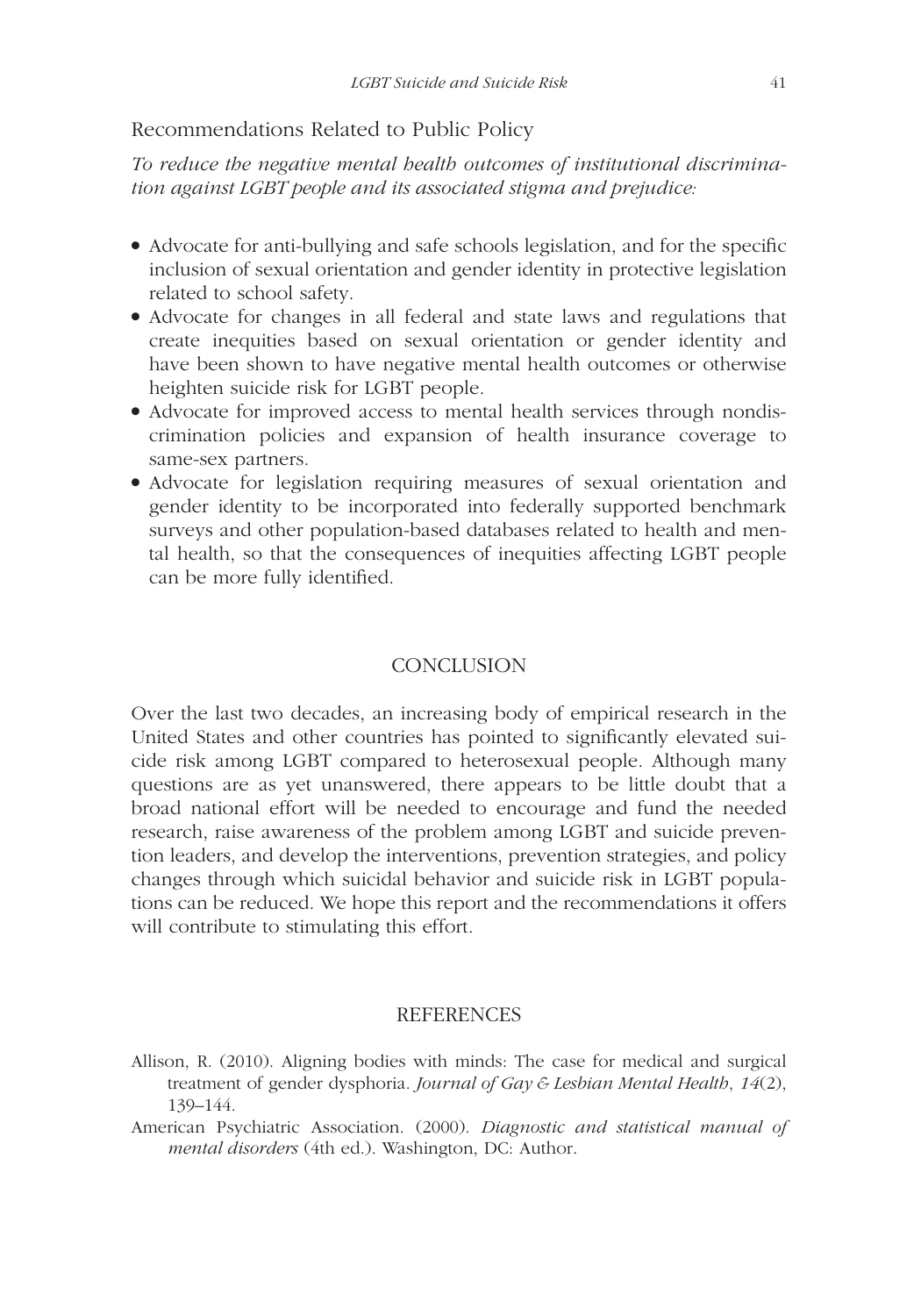- American Psychiatric Association. (2003, November). *Guidelines for the assessment and treatment of patients with suicidal behaviors*. Retrieved May 10, 2010, from http://www.psychiatryonline.com/pracGuide/pracGuideTopic\_14.aspx
- American Psychiatric Association. (2005, July). *Position statement on support of legal recognition of same-sex civil marriage*. Retrieved August 6, 2010, from http:// www.psych.org/Departments/EDU/Library/APAOfficialDocumentsandRelated/ PositionStatements/200502
- American Psychological Association. (n.d.). *Guidelines for psychotherapy with lesbian, gay and bisexual clients*. Retrieved February 8, 2010, from http://www. apa.org/pi/lgbt/resources/guidelines.aspx
- Association for Lesbian, Gay, Bisexual, and Transgender Issues in Counseling. (n.d.) *Competencies for counseling gay, lesbian, bisexual and transgender clients*. Retrieved July 5, 2010, from http://www.algbtic.org/competencies.html
- Badgett, M. V. L. (2009). *Best practices for asking questions about sexual orientation on surveys*. Retrieved March 15, 2010, from The Williams Institute, UCLA School of Law Web site: http://escholarship.org/uc/item/706057d5
- Belik, S. L., & Sareen J. (2010, April 23). *Sexual orientation and its relationship to mental disorders and suicidal behavior*. Paper presented at the annual conference of the American Association of Suicidology, Orlando, FL.
- Black, D., Gates, G., Sanders, S., & Taylor, L. (2000). Demographics of the gay and lesbian population in the United States: Evidence from available systematic data sources. *Demography*, *37*(2), 139–154.
- Bongiovi-Garcia, M. E., Merville, J., Almeida, M. G., Burke, A., Ellis, S. Stanley, B. H., et al. (2009). Comparison of clinical and research assessments of diagnosis, suicide attempt history and suicidal ideation in major depression. *Journal of Affective Disorders*; *115*(1–2), 185–188.
- Bontempo, D. E., & D'Augelli, A. R. (2002). Effects of at-school victimization and sexual orientation on lesbian, gay or bisexual youths' health risk behavior. *Journal of Adolescent Health*, *30*, 364–374.
- Bostwick, W. B., Boyd, C. J., Hughes, T. L., & McCabe, S. E. (2010). Dimensions of sexual orientation and the prevalence of mood and anxiety disorders in the United States. *American Journal of Public Health*, *100*(3), 468–475.
- Brown, G., & Rundell, J. (1989). Suicidal tendencies in women with human immunodeficiency virus infection [letter]. *American Journal of Psychiatry*, *146*, 556–557.
- Brown, G. K., Ten Have, T. R., & Henriques, G. R. (2005). Cognitive therapy for the prevention of suicide attempts: A randomized controlled trial. *Journal of the American Medical Association*, *294*, 563–570.
- Buchmueller, T., & Carpenter, C. S. (2010). Disparities in health insurance coverage, access, and outcomes in same-sex versus different-sex relationships, 2000–2007. *American Journal of Public Health*, *100*(3), 489–495.
- Carpenter, C. S., & Gates, G. J. (2008). Gay and lesbian partnership: Evidence from California. *Demography*, *45*(3), 573–590.
- Center for Substance Abuse Treatment. (2006). The role of biomarkers in the treatment of alcohol use disorders. *Substance Abuse Treatment Advisory*, *5*(4), 1–7.
- Center for Substance Abuse Treatment. (2009). *Substance abuse treatment: Addressing the specific needs of women. Treatment Improvement Protocol (TIP) Series 51*. Retrieved January 23, 2010, from http://www.ncbi.nlm.nih.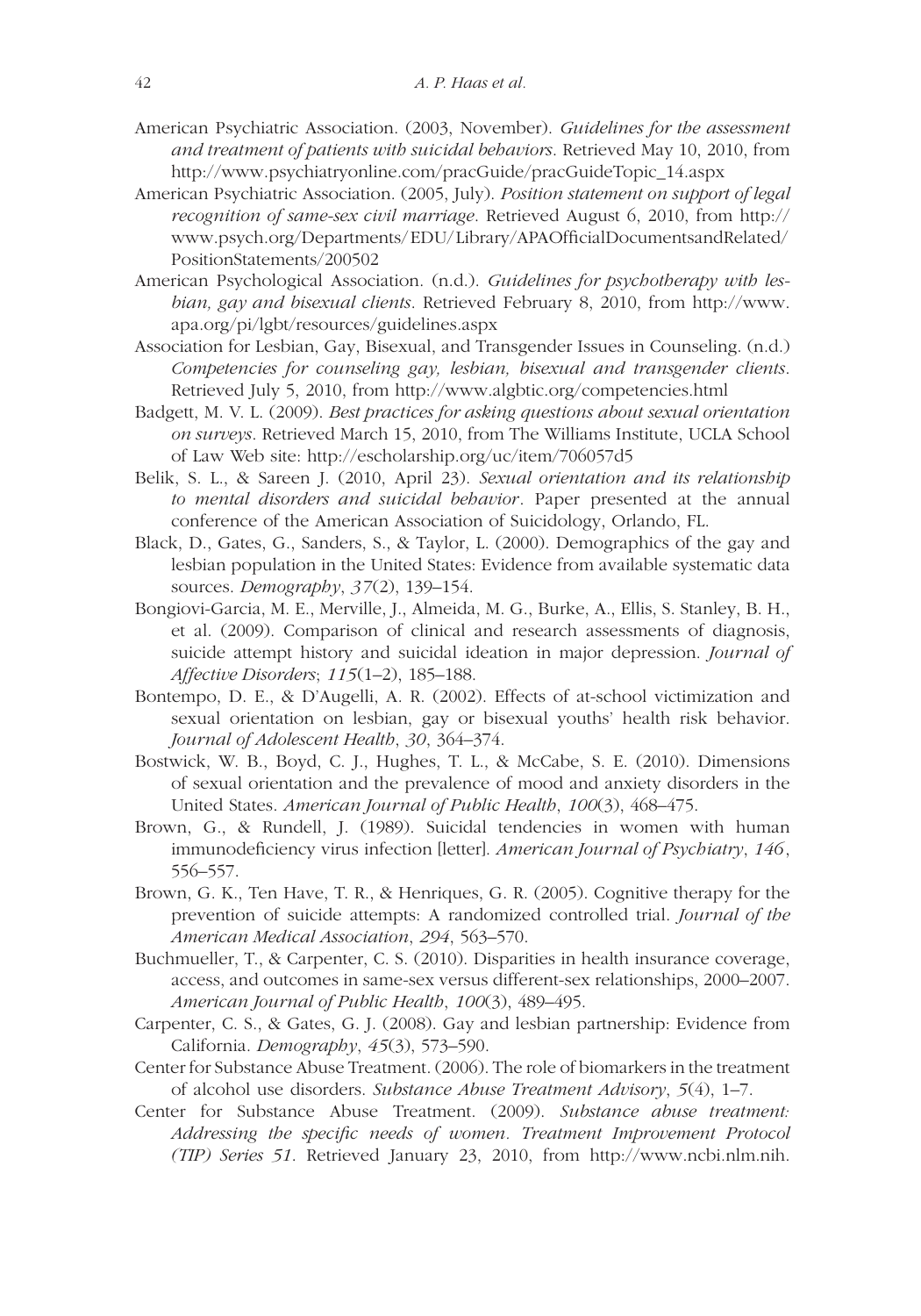gov/bookshelf/picrender.fcgi?book=hssamhsatip&part=tip51&blobname=&bl obtype=pdf

- Cheung, A., Zuckerbrot, R. A., Jensen, P. S., Ghalib, K., Laraque, D., Stein, R. E. K., & GLAD-PC Steering Group. (2007, November 1). Guidelines for adolescent depression in primary care (GLAD-PC): Part II. Treatment and ongoing management [Electronic version]. *Pediatrics*, *120*(5), e1313–e1326.
- Clements-Nolle, K., Marx, R., Guzman, R., & Katz M. (2001). HIV prevalence, risk behaviors, health care use, and mental health status of transgender persons: Implications for public health intervention. *American Journal of Public Health*, *91*(6), 915–921.
- Clements-Nolle, K., Marx, R., Katz, M. (2006). Attempted suicide among transgender persons: The influence of gender-based discrimination and victimization. *Journal of Homosexuality*, *51*(3), 53–69.
- Cochran, S. D. (2001). Emerging issues in research on lesbians' and gay men's mental health: Does sexual orientation really matter? *American Psychologist*, *56*(11), 929–947.
- Cochran, S. D., Mays, V. M. (2000a). Lifetime prevalence of suicide symptoms and affective disorders among men reporting same-sex sexual partners: Results from NHANES III. *Journal of Consulting and Clinical Psychology*, *90*(4), 573–578.
- Cochran, S. D., & Mays, V. M. (2000b). Relation between psychiatric syndromes and behaviorally defined sexual orientation in a sample of the US population. *American Journal of Epidemiology*, *151*(5), 516–523.
- Cochran, S. D., & Mays, V. M. (2011). Sexual orientation and mortality among U.S. men, age 17 to 59 years: Results from the NHANES III. *American Journal of Public Health.* DOI: 10.2105/AJPH.2010.3000013.
- Cochran, S. D., Ackerman, D., Mays, V. M., & Ross, M. W. (2004). Prevalence of non-medical drug use and dependence among homosexually active men and women in the U.S. population. *Addiction*, *99*(8), 989–998.
- Cochran, S. D., Mays, V. M., Alegria, M., Ortega, A. N., & Takeuchi, D. (2007). Mental health and substance use disorders in Latino and Asian-American lesbian, gay and bisexual adults. *Journal of Consulting and Clinical Psychology*, *75*(5), 785– 794.
- Cochran, S. D., Mays, V. M., & Sullivan, J. G. (2003). Prevalence of mental disorders, psychological distress and mental health services use among lesbian, gay and bisexual adults in the United States. *Journal of Consulting and Clinical Psychology*, *71*(1), 53–61.
- Conron, K. J., Mimiaga, M. J., & Landers, S. J. (2010). A population-based study of sexual orientation identity and gender differences in adult health. *American Journal of Public Health, 100*(10), 1953–1960.
- D'Augelli, A. R., Grossman, A. H., Hershberger, S. L., & O'Connell, T. S. (2001). Aspects of mental health among older lesbian, gay and bisexual adults. *Aging & Mental Health*, *5*(2), 149–158.
- D'Augelli, A. R., Grossman, A. H., Salter, N. P., Vasey, J. J., Starks, M. T., & Sinclair, K. O. (2005). Predicting the suicide attempts of lesbian, gay, and bisexual youth. *Suicide and Life Threatening Behavior*, *35*(6), 646–660.
- D'Augelli, A. R., Grossman, A. H., & Starks, M. T. (2006). Childhood gender atypicality, victimization and PTSD among lesbian, gay and bisexual youth [Electronic version]. *Journal of Interpersonal Violence*, *21*(11), 1462–1482.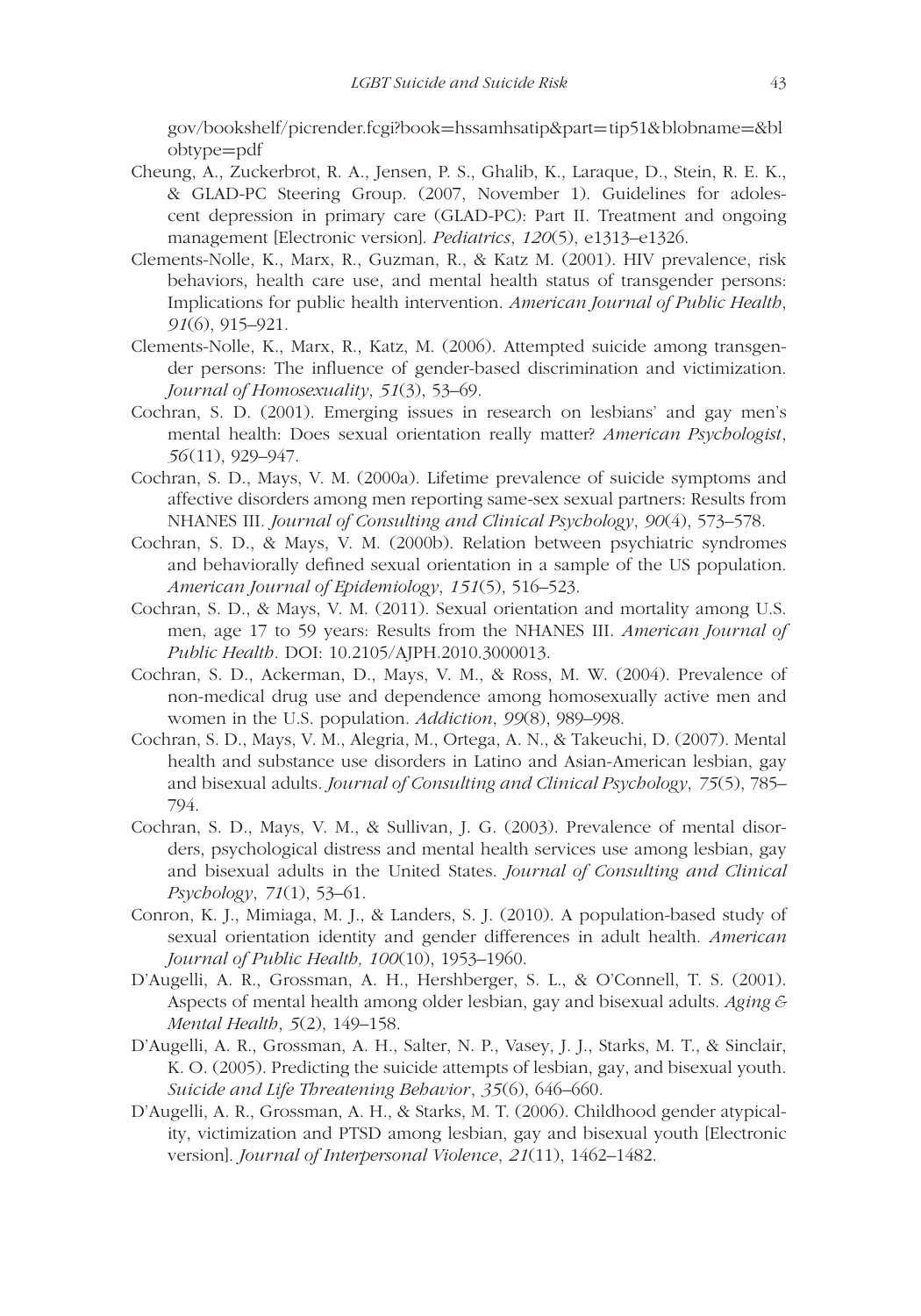- D'Augelli, A. R., Hershberger, S. L., & Pilkington, N. W. (2001). Suicidality patterns and sexual orientation-related factors among lesbian, gay and bisexual youths. *Suicide and Life Threatening Behavior*, *31*(3), 250–264.
- de Graaf, R., Sandfort, T. G., & ten Have, M. (2006). Suicidality and sexual orientation: Differences between men and women in a general population-based sample from the Netherlands. *Archives of Sexual Behavior*, *35*(3), 253–262.
- Diamond, G. S., Siqueland, L., & Diamond, G. M. (2003). Attachment-based family therapy for depressed adolescents: Programmatic treatment development. *Clinical Child and Family Psychology Review*, *6*(2), 107–127.
- Diamond, L. (2008). *Sexual fluidity: Understanding women's love and desire*. Cambridge, MA: Harvard University Press.
- Dixen, J. M., Maddever, H., van Maasdam, J., & Edwards, P. W. (1984). Psychosocial characteristics of applicants evaluated for surgical gender reassignment. *Archives of Sexual Behavior*, *13*(3), 269–276.
- Drescher, J. (2010). Transsexualism, gender identity disorder and the DSM. *Journal of Gay & Lesbian Mental Health*, *14*(2), 109–122.
- DuRant, R. H., Krowchuk, D. P., & Sinal, S. H. (1998). Victimization, use of violence, and drug use at school among male adolescents who engage in same-sex sexual behavior. *Journal of Pediatrics*, *132*, 13–18.
- Eisenberg, M. E., & Resnick, M. D. (2006). Suicidality among gay, lesbian and bisexual youth: The role of protective factors. *Journal of Adolescent Health*, *39*, 662–668.
- Fausto-Sterling, A. (2000). *Sexing the body: Gender politics and the construction of sexuality*. New York: Basic Books.
- Faulkner, A. H., & Cranston, K. (1998). Correlates of same-sex sexual behavior in a random sample of Massachusetts high school students. *American Journal of Public Health*, *88*(2), 262–266.
- Feinberg, L. (1992). *Transgender liberation: A movement whose time has come*. New York: World View Forum.
- Fergusson, D. M., Horwood, L. J., & Beautrais, A. L. (1999). Is sexual orientation related to mental health problems and suicidality in young people? *Archives of General Psychiatry*, *56*, 876–880.
- Fergusson, D. M., Horwood, J., Ridder, E. M., & Beautrais, A. L. (2005). Sexual orientation and mental health in a birth cohort of young adults. *Psychological Medicine*, *35*, 971–981.
- Fitzpatrick, K. K., Euton, S. J., Jones, J. N., & Schmidt, N. B. (2005). Gender role, sexual orientation and suicide risk. *Journal of Affective Disorders*, *87*(1), 35–42.
- Friedman, M. S., Koeske, G. F., Silvestre, A. J., Korr, W. S., & Sites, E. W. (2006). The impact of gender-role nonconforming behavior, bullying, and social support on suicidality among gay male youth. *Journal of Adolescent Health*, *38*, 621–623.
- Friedman, M. S., Marshal, M. P., Stall, R., Cheong, J. W., & Wright, E. R. (2008). Gayrelated development, early abuse and adult health outcomes among gay males. *AIDS and Behavior*, *12*(6), 891–902.
- Garofalo, R., Wolf, R. C., Kessel, S., Palfrey, J., & DuRant, R. H. (1998). The association between health risk behaviors and sexual orientation among a school-based sample of adolescents. *Pediatrics*, *101*(5), 895–902.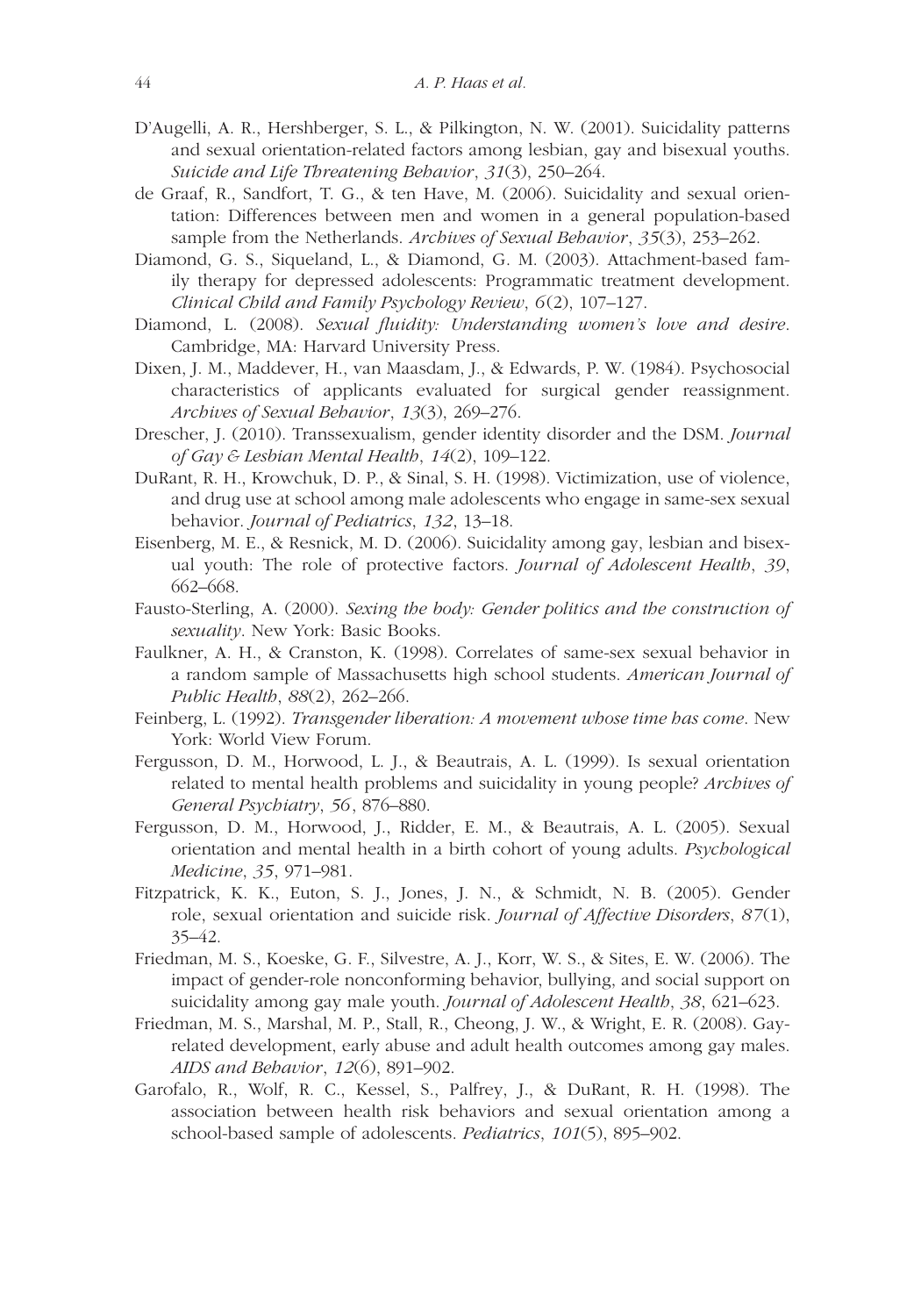- Garofalo, R., Wolf, R. C., Wissow, L. S., Woods, E. R., & Goodman, E. (1999). Sexual orientation and risk of suicide attempts among a representative sample of youth. *Archives of Pediatric& Adolescent Medicine*, *153*, 487–493.
- Gay and Lesbian Medical Association and LGBT Health Experts. (2001, April). *Healthy people 2010: Companion document for lesbian, gay, bisexual, and transgender (LGBT) health.* San Francisco: Gay and Lesbian Medical Association. Retrieved May 5, 2010, from http://www.glma.org/\_data/n\_0001/ resources/live/HealthyCompanionDoc3.pdf
- Gilman, S. E., Cochran, S. D., Mays, V. M., Hughes, M., Ostrow, D., & Kessler, R. C. (2001). Risk of psychiatric disorders among individuals reporting samesex sexual partners in the National Comorbidity Survey. *American Journal of Public Health*, *91*(6), 933–939.
- Goldsmith, S. K., Pellmar, T. C., Kleinman, A. M., & Bunney, W. E. (Eds.). (2002). *Reducing suicide: A national imperative*. Washington, DC: National Academy Press.
- Goodenow, C., Szalacha, L., & Westheimer, K. (2006). School support groups, other school factors, and the safety of sexual minority adolescents. *Psychology in the School*, *43*, 573–589.
- Government Printing Office. (2010, March 23). *The Patient Protection and Affordable Care Act*. Retrieved June 13, 2010, from http://www.gpo.gov/fdsys/ pkg/PLAW-111publ148/pdf/PLAW-111publ148.pdf
- Grella, C. E., Greenwell, L., Mays, V. M., & Cochran, S. D. (2009). Influence of gender, sexual orientation, and need on treatment utilization for substance use and mental disorders: Findings from the California Quality of Life Survey. *BMC Psychiatry*, *9*, 52. DOI: 10.1186/1471-244x-9-52.
- Grossman, A. H., & D'Augelli, A. R. (2008). Transgender youth and life threatening behaviors. *Suicide and Life Threatening Behavior*, *37*(5), 527–537.
- Group for the Advancement of Psychiatry. (2007). *LGBT mental health syllabus.* Retrieved May 14, 2010, from http://www.aglp.org/gap/
- Guthrie, E., Kapur, N., Mackwau-Jones, K., Chew-Graham, C., Moorey, J., Mendel, E., et al. (2001). Randomized controlled trial of brief psychological intervention after deliberate self-poisoning. *British Medical Journal*, *323*, 135–138.
- Hatzenbuehler, M. L., Keyes, K. M., & Hasin, D. S. (2009). State-level policies and psychiatric morbidity in LGBT populations. *American Journal of Public Health*, *99*(12), 2275–2281.
- Hatzenbuehler, M. L., McLaughlin, K. A., Keyes, K. M., & Hasin, D. S. (2010). The impact of institutional discrimination on psychiatric disorders in lesbian, gay and bisexual populations: A prospective study. *American Journal of Public Health*, *100*(3), 452–459.
- Heck, J. E., Sell, R. L., & Gorin, S. S. (2006). Health care access among individuals involved in same-sex relationships. *American Journal of Public Health*, *96*(6), 1111–1118.
- Herrell, R., Goldberg, J., True, W. R., Ramakrishnan, V., Lyons, M., Eisen, S., et al. (1999). Sexual orientation and suicidality: A co-twin control study in adult men. *Archives of General Psychiatry*, *56*(10), 867–874.
- Hughes, T. L. (2003). Lesbians' drinking patterns: Beyond the data. *Substance Use and Misuse*, *38*(11–13), 1739–1758.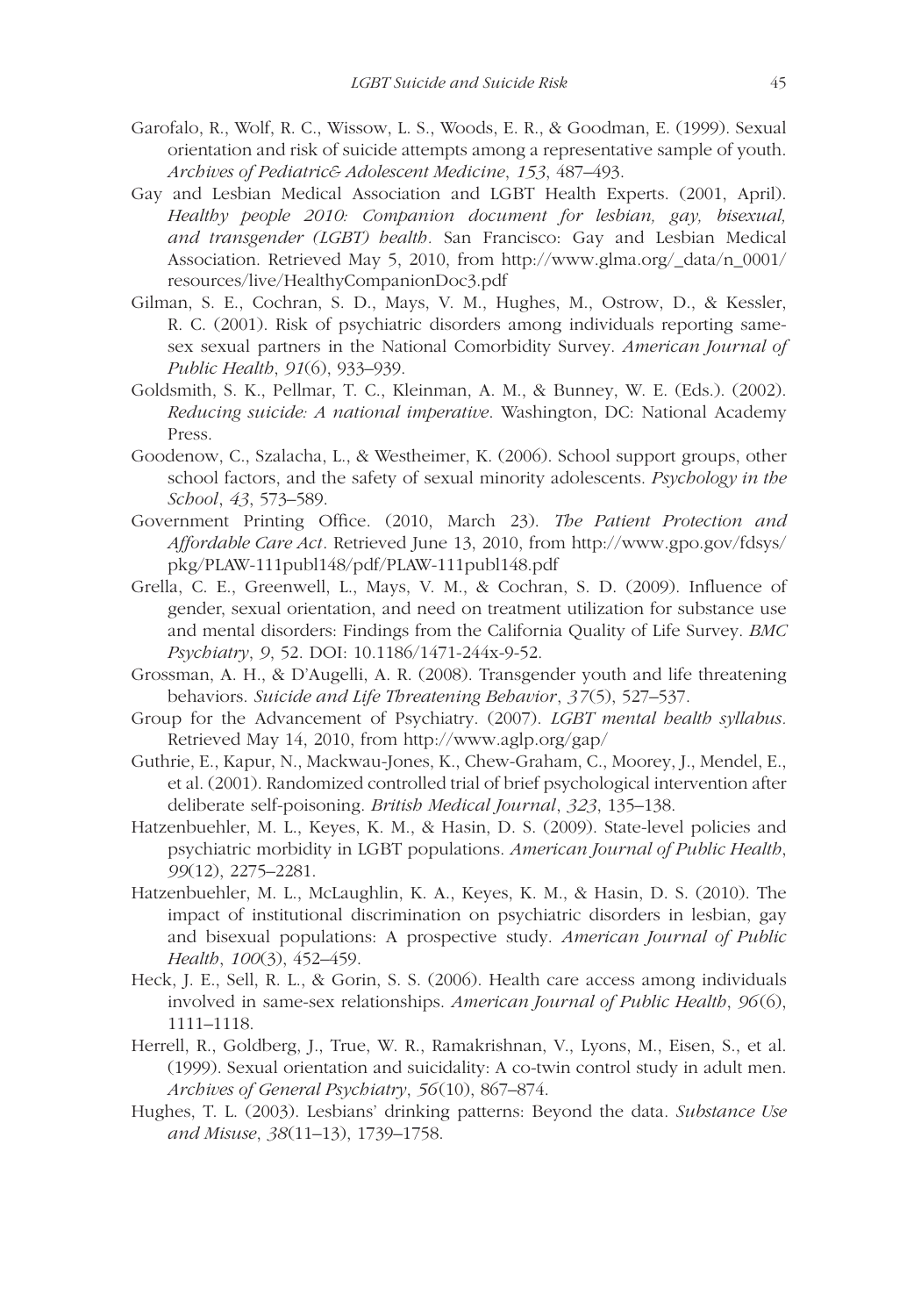- Hughes, T., Szalacha, L. A., & McNair, R. (2010). Substance abuse and mental health disparities: Comparisons across sexual identity groups in a national sample of young Australian women. *Social Science and Medicine*, *71*(4), 824–831.
- International Gay, Lesbian, Bisexual, Transgender and Queer Youth and Student Organization. (2007). *LGBT young people: Mental health & well being in Europe*. Retrieved April 23, 2010, from http://www.iglyo.com/content/ article.php?id=QA000208
- Israel, G. E., & Tarver, D. E. (1997). *Transgender care: Recommended guidelines, practical information and personal accounts*. Philadelphia: Temple University Press.
- Jaffe, A., Shoptaw, S., Stein, J. A., Reback, C. S., & Rotheram-Fuller, E. (2007). Depression ratings, reported sexual risk behaviors, and methamphetamine use: Latent growth curve models of positive change among gay, bisexual men in an outpatient treatment program. *Experimental and Clinical Psychopharmacology*, *15*, 301–307.
- Jorm, A. F., Korten, A. E., Rodgers, B., Jacomb, P. A., & Christensen, H. (2002). Sexual orientation and mental health: Results from a community survey of young and middle-aged adults. *British Journal of Psychiatry*, *180*, 423–427.
- Kenagy, G. P. (2005). Transgender health: Findings from two needs assessment studies in Philadelphia. *Health & Social Work*, *30*(1), 19–26.
- Kertzner, R. M., Meyer, I. H., Frost, D. M., & Stiratt, M. J. (2009). Social and psychological well-being in lesbian, gay men and bisexual: The effects of race, gender and sexual identity. *American Journal of Orthopsychiatry*, *79*(4), 500–510.
- Kessler, R. C., Borges, G., & Walters, E. E. (1999). Prevalence of and risk factors for lifetime suicide attempts in the National Comorbidity Survey. *Archives of General Psychiatry*, *56*(7), 617–626.
- King, M., Semlyen, J., Tai, S. S., Killaspy, H., Osborn, D., Popelyuk, D., et al. (2008, August 18). A systematic review of mental disorder, suicide, and deliberate self harm in lesbian, gay, and bisexual people. *BMC Psychiatry, 8*: 70. Retrieved June 8, 2009, from http://www.ncbi.nlm.nih.gov/pmc/articles/PMC2533652/
- Kirk, S. C., & Kulkarni, C. (2006). The whole person: A paradigm for integrating the mental and physical health of trans clients. In M. D. Shankle (Ed.), *The handbook of lesbian, gay, bisexual and transgender public health: A practitioner's guide to service* (pp. 145–174). New York: Harrington Park Place.
- Komiti, A., Judd, F., Grech, P., Mijch, A., Hoy, J., Lloyd, J. H., et al. (2001). Suicidal behavior in people with HIV*/*AIDS: A review. *Australian and New Zealand Journal of Psychiatry*, *35*(6), 747–757.
- Kposowa, A. J. (2000). Marital status in the National Longitudinal Mortality Study. *Journal of Epidemiology and Community Health*, *54*, 254–261.
- Kulkin, H., Chauvin, E., & Percle, G. (2000). Suicide among gay and lesbian adolescents and young adults: A review of the literature. *Journal of Homosexuality*, *40*(1), 1–29.
- Laumann, E. O., Gagnon, J. H., Michael, R., & Michaels, S. (1994). *The social organization of sexuality: Sexual practices in the United States*. Chicago: University of Chicago Press.
- The 'Lectric Law Library. (1996). "Defense of Marriage Act," 5*/*96 H.R. 3396: Summary*/*analysis. Retrieved June 14, 2010, from http://www.lectlaw.com/ files/leg23.htm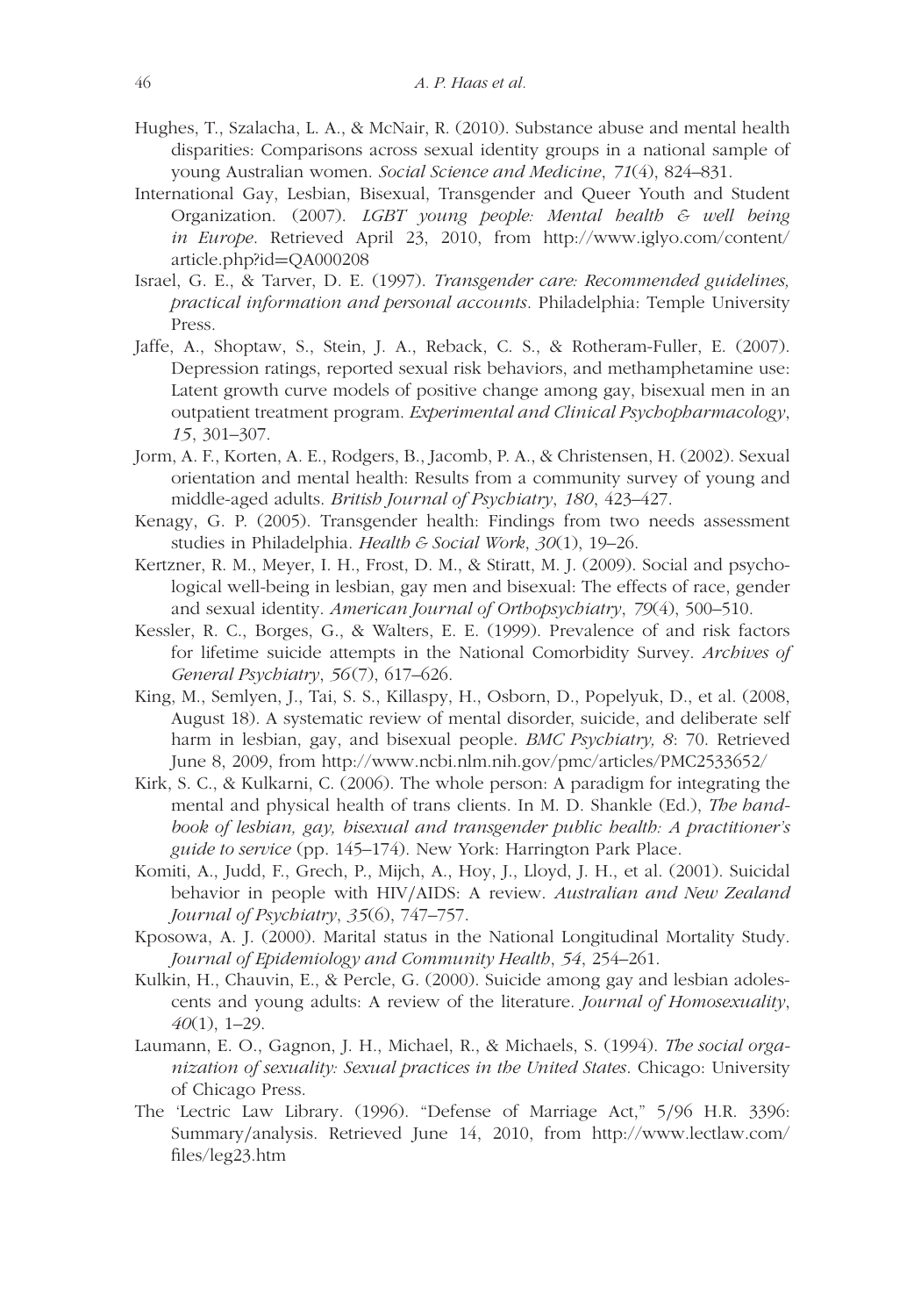- Liddle, B. (1996). Therapist sexual orientation, gender, and counseling practices as they relate to helpfulness by gay and lesbian consumers. *Journal of Counseling Psychology*, *43*(4), 394–401.
- Mann, J. J., Apter, A., Bertolote, J., Beautrais, A., Currier, D., Haas, A., et al. (2005). Suicide prevention strategies: a systematic review. *Journal of the American Medical Association*, *294*(16), 2064–2074.
- Masocco, M., Pompili, M., Vanacore, N., Innamorati, M., Lester, D., Girardi, P., et al. (2009). Completed suicide and marital status according to the Italian region of origin. *Psychiatric Quarterly*, *81*(1), 57–71.
- Mathy, R. M. (2002a). Suicidality and sexual orientation in five continents: Asia, Australia, Europe, North America, and South America. *International Journal of Sexuality and Gender Studies*, *7*(2*/*3), 215–225.
- Mathy, R. M. (2002b). Transgender identity and suicidality in a nonclinical sample: Sexual orientation, psychiatric history, and compulsive behaviors. *Journal of Psychology & Human Sexuality*, *14*(4), 47–65.
- Mathy, R. M., Cochran, S. D., Olsen, J., & Mays, V. M. (2009). The association between relationship markers of sexual orientation and suicide: Denmark, 1990–2001. *Social Psychiatry & Psychiatric Epidemiology*. Advance online publication. Retrieved July 12, 2010, from http://www.springerlink.com/content/ yvh450u365q65x30/fulltext.pdf DOI: 10.1007/500127-009-0177-3.
- Mathy, R. M., Schillace, M., Coleman, S. M., & Berquist, B. E. (2002). Methodological rigor with internet samples: new ways to reach underrepresented populations. *Cyber Psychology Behavior*, *5*(3), 253–266.
- Mays, V. M., & Cochran, S. D. (2001). Mental health correlates of perceived discrimination among lesbian, gay and bisexual adults in the United States. *American Journal of Public Health*, *91*(11), 1869–1876.
- Mays, V. M., Cochran, S. D., Pies, C., Chu, S., & Ehrhardt, A. (1996). The risk of HIV infection for lesbians and women who have sex with women: Implications for HIV research, prevention, policy, treatment and services. *Women's Health: Research on Gender, Behavior and Policy*, *2*(1–2), 119–139.
- McCabe, S. E., Bostwick, W. B., Hughes, T. L., West, B. T., & Boyd, C. J. (2010). The relationship between discrimination and substance use disorders among lesbian, gay and bisexual adults in the United States. *American Journal of Public Health*, *100*(10), 1946–1952.
- McCabe, S. E., Hughes, T. L., Bostwick, W. B., West, B. T., & Boyd, C. J. (2009). Sexual orientation, substance use behaviors and substance dependence in the United States. *Addiction*, *104*(8), 1333–1345.
- McDaniel, J. S., Purcell, D., & D'Augelli, A. R. (2001). The relationship between sexual orientation and risk for suicide: Research findings and future directions for research and prevention. *Suicide and Life Threatening Behavior*, *31*, 84–104.
- McLaughlin, C. G. (2004). Delays in treatment for mental disorders and health insurance coverage. *Health Services Research*, *39*(2), 221–224.
- Meyer, I. H. (1995). Minority stress and mental health in gay men. *Journal of Health and Social Behavior*, *36*(1), 38–56.
- Meyer, I. H. (2003). Prejudice, social stress, and mental health in lesbian, gay, and bisexual populations: conceptual issues and research evidence. *Psychological Bulletin*, *129*(5), 674–697.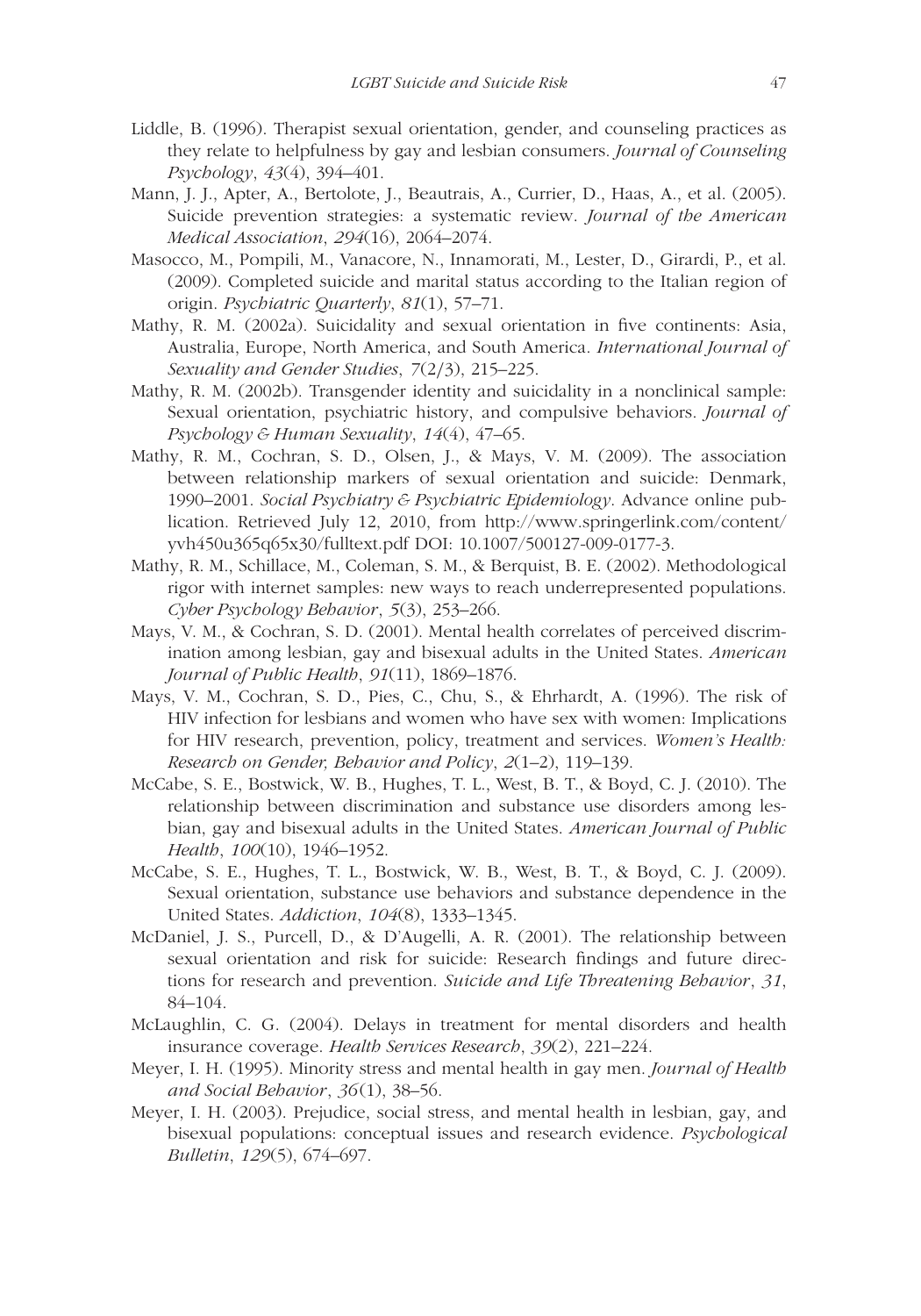- Meyer, I. H., Dietrich, J., & Schwartz, S. (2007). Lifetime prevalence of mental disorders and suicide attempts in diverse lesbian, gay, and bisexual populations. *Research and Practice*, *97*(11), 9–11.
- Moran, M. (2009, December 18). AMA to advocate for end to "Don't Ask, Don't Tell." *Psychiatric News, 44*(24), 17. Retrieved April 23, 2010, from http://pn. psychiatryonline.org/content/44/24/17.1.full
- Mule, N. J., Ross, L. E., Deeprose, B., Jackson, B. E., Daley, A., Travers, A., et al. (2009, May 15). Promoting LGBT health and wellbeing through inclusive policy development. *International Journal for Equity in Health, 8*(18). DOI: 10.1186/1475-9276-8-18. Retrieved April 2, 2010, from http://www. equityhealthj.com/content/8/1/18
- National Center for Transgender Equality and the National Gay and Lesbian Task Force. (2009). Preliminary findings: National Transgender Discrimination Survey, November 2009. Retrieved May 7, 2010, from http://transequality.org/ Resources/Trans\_Discrim\_Survey.pdf
- Nestle, J., Howell, C., & Wilchins, R. (2002). *GenderQueer: Voices from Beyond the Sexual Binary*. Los Angeles: Alyson.
- Pathela, P., Hajat, A., Schillinger, J., Blank, S., Sell, R., & Mostashari, F. (2006). Discordance between sexual behavior and self-reported sexual identity: A population-based survey of New York City men. *Annals of Internal Medicine*, *145*, 416–425.
- Paul, J. P., Cantania, J., Pollack, L., Moskowitz, J., Canchola, J., Mills, T., et al. (2002). Suicide attempts among gay and bisexual men: Lifetime prevalence and antecedents. *American Journal of Public Health*, *92*, (8), 1338–1345.
- Pedersen, W., & Kristiansen, H. W. (2008). Homosexual experience, desire, and identity among young adults. *Journal of Homosexuality*, *54* (1–2), 68–101.
- Pettinati, H. M., Oslin, D. W., Kampman, K. M., Dundon, W. D., Xie, H., Gallis, T. L., et al. (2010). A double-blind, placebo-controlled trial combining sertraline and naltrexone for treating co-occurring depression and alcohol dependence. *American Journal of Psychiatry*, *167*(6), 620–622.
- Pfäfflin, F., & Junge, A. (1998). *Thirty years of international follow-up studies after sex reassignment surgery: a comprehensive review, 1961–1991*. Dusseldorf, Germany: Symposium.
- Ploderl, M., & Fartacek, R. (2007). Childhood gender nonconformity and harassment as predictors of suicidality among gay, lesbian, bisexual, and heterosexual Austrians. *Archives of Sexual Behavior*, *38*(3), 400–410.
- Ponce, N. A., Cochran, S. D., Pizer, J. C., & Mays, V. M. (2010). The effects of unequal access to health insurance for same-sex couples in California. *Health Affairs*, *29*(8), 1539–1548.
- Qin, P., Agerbo, E., & Mortensen, P. B. (2003). Suicide risk in relation to socioeconomic, demographic, psychiatric, and familial factors: a national register-based study of all suicides in Denmark, 1981–1997. *American Journal of Psychiatry*, *160*(4), 765–772.
- Ray, N. (2006). *Lesbian, gay bisexual and transgender youth: An epidemic of homelessness*. New York: National Gay and Lesbian Task Force Policy Institute and the National Coalition for the Homeless.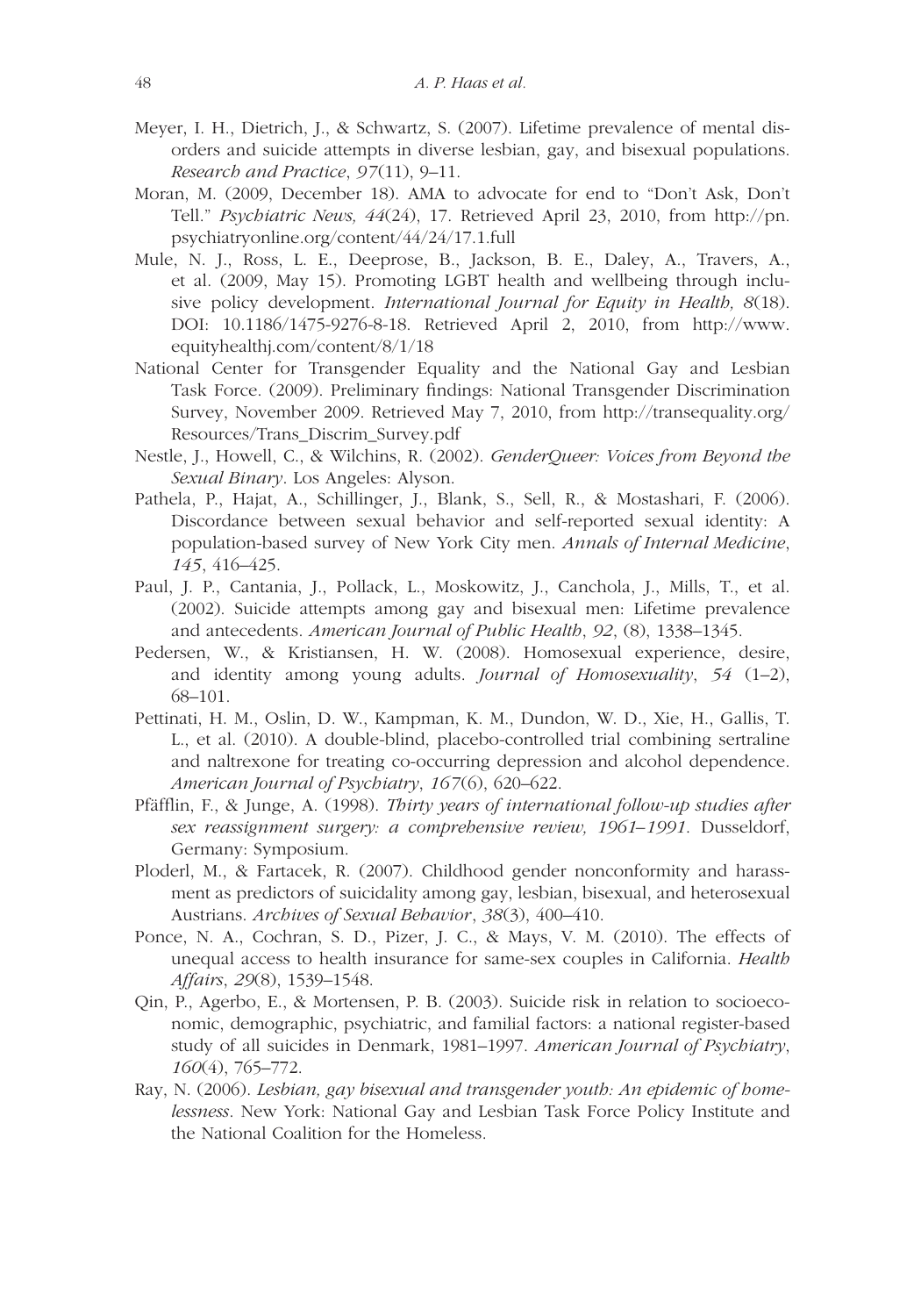- Remafedi, G. (2002). Suicidality in a venue-based sample of young men who have sex with men. *Journal of Adolescent Health*, *31*(4), 305–310.
- Remafedi, G., Farrow, J., & Deisher, R.W. (1991). Risk factors for attempted suicide in gay and bisexual youth. *Pediatrics*, *87*(6), 869–875.
- Renaud, J., Berlim, M. T., Begolli, M., McGirr, A., & Turecki, G. (2010). *Canadian Journal of Psychiatry*, *55*(1), 29–34.
- Rich, C. L., Fowler, R. C., Young, D., & Blenkush, M. (1986). San Diego suicide study: comparison of gay to straight males. *Suicide and Life Threatening Behavior*, *16*(4), 448–457.
- Rivers, I. (2004). Recollections of bullying at school and their long-term implications for lesbians, gay men, and bisexuals. *Crisis*, *25*(4), 169–175.
- Roberts, A. L., Austin, S. B., Corliss, H. L., Vandermorris, A. K., & Koenen, A. C. (2010). Pervasive trauma among US sexual orientation minority adults and risk of posttraumatic stress disorder. *American Journal of Public Health, 100*(12), 2433–2441.
- Rosario, M., Schrimshaw, E. W., Hunter, J., & Gwadz, M. (2002). Gay-related stress and emotional distress among gay, lesbian, and bisexual youths: A longitudinal examination. *Journal of Consulting and Clinical Psychology*, *70*(4), 967–975.
- Rotheram-Borus, M. J., Hunter, J., & Rosario, M. (1994). Suicidal behavior and gayrelated stress among gay and bisexual male adolescents. *Journal of Adolescent Research*, *9*, 498–508.
- Russell, S. T. (2003). Sexual minority youth and suicide risk. *American Behavioral Scientist*, *46*(9), 1241–1257.
- Russell, S. T., & Joyner, K. (2001). Adolescent sexual orientation and suicide risk: Evidence from a national study. *American Journal of Public Health*, *91*(8), 1276–1281.
- Russell, S. T., & Toomey, R. B. (2010). Men's sexual orientation and suicide: Evidence for adolescent-specific risk. *Social Science and Medicine*, Special Issue on Male Suicide Risk. DOI: 10.1016/j.socscimed.2010.07.038.
- Ryan, C., Huebner, D., Diaz, R., & Sanchez, J. (2009). Family rejection as a predictor of negative health outcomes in White and Latino LGB young adults. *Pediatrics*, *123*, 346–352.
- Saewyc, E. M., Bauer, G., Skay, C., Bearinger, L., Resnick, M., Reis, E., et al. (2004). Measuring sexual orientation in adolescent health surveys: Evaluation of eight school-based surveys [Electronic version]. *Journal of Adolescent Health*, *35*(4), 345.e1–345.e15.
- Saewyc, E. M., Singh, N., Reis, E., & Flynn, T. (2000). The intersections of racial, gender and orientation harassment in school and health risk behaviors among adolescents. *Journal of Adolescent Health*, *26*, 148.
- Savin-Williams, R. C. (1994). Verbal and physical abuse as stressors in the lives of lesbian, gay male, and bisexual youths: Associations with school problems, running away, substance abuse, prostitution, and suicide. *Journal of Consulting and Clinical Psychology*, *62*(2), 261–269.
- Savin-Williams, R. C. (2001). Suicide attempts among sexual minority youths: Population and measurement issues. *Journal of Consulting and Clinical Psychology*, *69*, 1–9.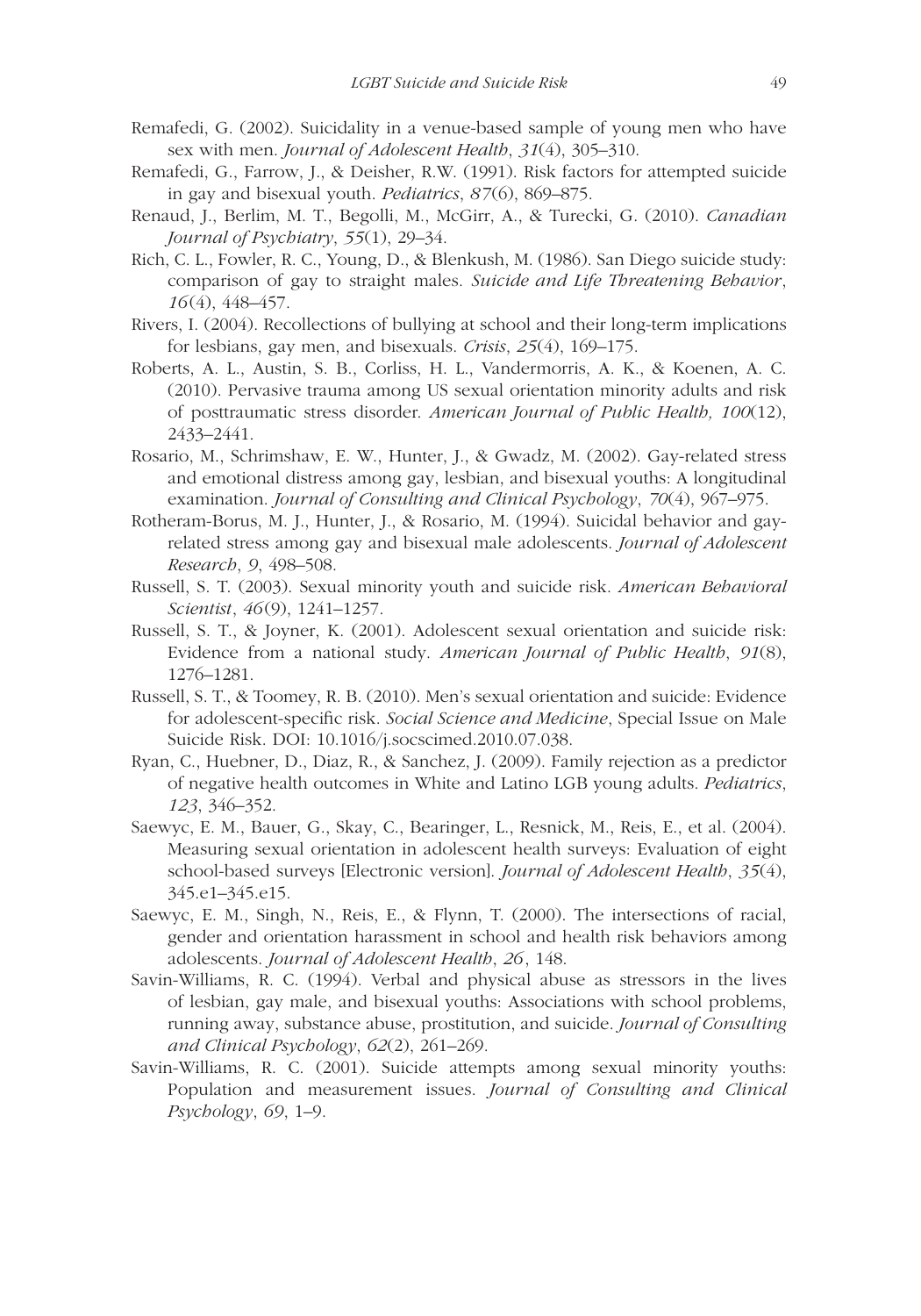- Sell, R. L. (1997). Defining and measuring sexual orientation: A review. *Archives of Sexual Behavior*, *26*(6), 643–657.
- Shaffer, D., Fisher, P., Hicks, P. H., Parides, M., & Gould, M. (1995). Sexual orientation in adolescents who commit suicide. *Suicide and Life Threatening Behavior*, *25*(Suppl.), 64–71.
- Shain, B. N., and the Committee on Adolescence. (2007). Suicide and suicide attempts among adolescents. *Pediatrics*, *120*(3), 669–676.
- Silenzio, V. M., Pena, J. B., Duberstein, P. R., Cerel, J., & Knox, K. L. (2007). Sexual orientation and risk factors for suicidal ideation and suicide attempts among adolescents and young adults. *American Journal of Public Health*, *97*(11), 2017–2019.
- Stall, R., Mills, T. C., Williamson, J., Hart, T., Greendwood, G., Paul, J. P., et al. (2003). Association of co-occurring psychosocial health problems and increased vulnerability to HIV*/*AIDS among urban men who have sex with men. *American Journal of Public Health*, *93*(6), 939–942.
- Strohm, C., Seltzer, J. A. U., Cochran, S., & Mays, V. (2009). "Living apart together": Relationships in the United States. *Demographic Research*, *21*, 177–214.
- Suicide Prevention Resource Center. (2008). *Suicide risk and prevention for lesbian, gay, bisexual, and transgender youth*. Newton, MA: Education Development Center, Inc.
- United States Department of Labor. (2010, January 29). Fact sheet on the Mental Health Parity and Addiction Equity Act of 2008. Retrieved May 5, 2010, from http://www.dol.gov/ebsa/newsroom/fsmhpaea.html
- U.S. Surgeon General. (2001). *National strategy for suicide prevention: Goals and objectives for action*. Rockville, MD: U.S. Dept. of Health and Human Services, Public Health Service.
- van Kesteren, P. J., Asscheman, H., Megens, J. A., & Gooren, L. J. (1997). Mortality and morbidity in transsexual subjects treated with cross-sex hormones. *Clinical Endocrinology*, *47*(3), 337–342.
- Wang, P. S., Berglund, P. A., Olfson, M., & Kessler, R. C. (2004). Delays in initial treatment contact after first onset of a mental disorder. *Health Services Research*, *39*(2), 393–415.
- Wells, J. E., McGee, M. A., & Beautrais, A. L. (2010, June 22). Multiple aspects of sexual orientation: prevalence and sociodemographic correlates in a New Zealand national survey. *Archives of Sexual Behavior*. Retrieved June 22, 2010, from http://www.springerlink.com/content/05635071r2005863/
- Whittle, S., Turner, L., & Al-Alami, M. (2007). *Endangered penalties: Transgender and transsexual people's experiences of inequality and discrimination*. The Equality Review. Retrieved November 19, 2010, from http://www.pfc.org. uk/files/EndangeredPenalties.pdf
- Winters, K., & Ehrbar, R. D. (2010). Beyond conundrum: Strategies for diagnostic harm reduction. *Journal of Gay & Lesbian Mental Health*, *14*(2), 130–138.
- Xavier, J., Honnold, J. A., & Bradford, J. (2007). *The health, health-related needs, and lifecourse experiences of transgender Virginians*. Richmond: Virginia Department of Health.